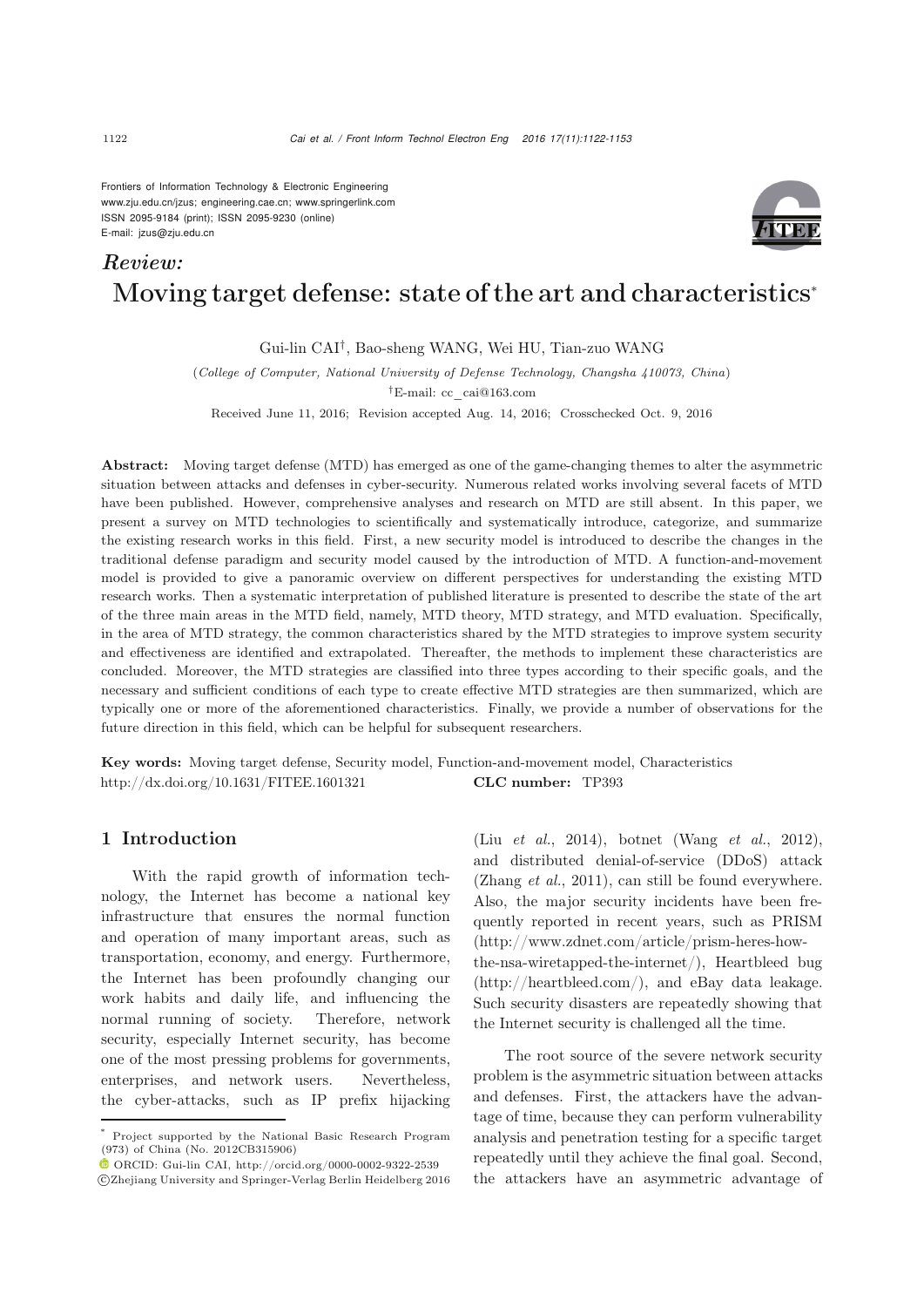information, because the attackers can initiate and launch an attack as long as there is a usable vulnerability, while the defenders have to secure all the potential vulnerabilities and prevent all attacking means that can be used by the attackers. Third, the attackers have the advantage of cost to expand the attack, because the homogeneity in network configurations enables the attackers to carry out a large-scale attack easily and at a low cost once a small-scale attack succeeds. The network configurations nowadays are typically deterministic, static, and homogeneous (NITRD, 2010; http://www.white house.gov/sites/default/files/microsites/ostp/fed\_ cybersecurity\_rd\_strategic\_plan\_2011.pdf). The deterministic and static nature endows the attackers with the advantages of time and information, and the homogeneity endows the attackers with the advantage of cost. In other words, these features reduce the difficulties faced by cyber attackers in scanning the network, identifying specific targets, and gathering essential information. This gives the attackers the advantages of building up, launching, and spreading attacks. For this reason, in the combat between cyber network attack and defense, the attackers typically have asymmetric advantages and the defenders are at the disadvantaged position by being passive. Unfortunately, traditional defense mechanisms and approaches before the moving target defense (MTD) era could (and can) barely do anything to change this situation (Jajodia *et al.*, 2011; 2013).

MTD (NITRD, 2009) is a novel way to reverse this asymmetric situation between attacks and defenses. It keeps moving the attack surface of a protected system through dynamic shifting, which can be controlled and managed by the administrator. In this way, the attack surface exposed to attackers appears chaotic and changes over time. Therefore, the work effort, i.e., the cost and the complexity, for the attackers to launch a successful attack, will be greatly increased. As a result, the probability of successful attacks will be decreased, and the resiliency and security of a protected system will be enhanced effectively. It is important to note that MTD is not a specific approach, but an active defense principle. It can be applied to different system attributes, such as IP address, service port number, protocol, and running platform, which leads to a variety of MTD mechanisms. For example, if MTD is applied to the IP address, then a variety of IP address mutation approaches come into being; when it is applied to the running platform, a variety of dynamic platform techniques come into being. It can also be applied to existing security evaluation or defense approaches to improve the effect of that approach. For example, Rahman *et al.* (2014) applied it to the process of the power system state estimation to harden the security and increase the correctness of the measurement.

Currently, a lot of related works are available. These studies involve several facets of MTD, including theory, strategy, and evaluation. Okhravi *et al.* (2013) have analyzed some strategies by focusing on identifying the overhead, cost, and weakness of these MTDs qualitatively. The work is meaningful, but the strategies they covered are not comprehensive and do not involve the other facets in the MTD field. Comprehensive analyses and research on this field are still absent, and we attempt to fill the gap in this study. We focus on the scope and area of MTD, provide fundamental insights, and propose future directions. Existing literature is systematically categorized and analyzed to identify the function, essence, and characteristics of MTD (in consideration of space, we describe only the MTDs proposed after the notion of MTD being viewed as a security theme to reverse the asymmetric situation between attacks and defenses). Several new perspectives and elucidations on MTD are rendered.

The reminder of this paper is organized as follows. Section 2 proposes a new security model and a function-and-movement model. The new security model is used to describe the changes in the traditional security model caused by the introduction of MTD. The function-and-movement model provides a common framework for understanding the state of the art in the field of MTD. Furthermore, in the function-and-movement model, the related works are divided into three main research areas based on their research content, the MTD theory, MTD strategy, and MTD evaluation. Then the three main research areas are presented respectively. Section 3 presents the theory on studying the common principles to create an effective MTD strategy. Section 4 presents the three main schools of thought of MTD strategies, which use their own methodologies to produce a large number of MTD strategies to defend the protected target. The common characteristics shared by these strategies are extracted. A summary of these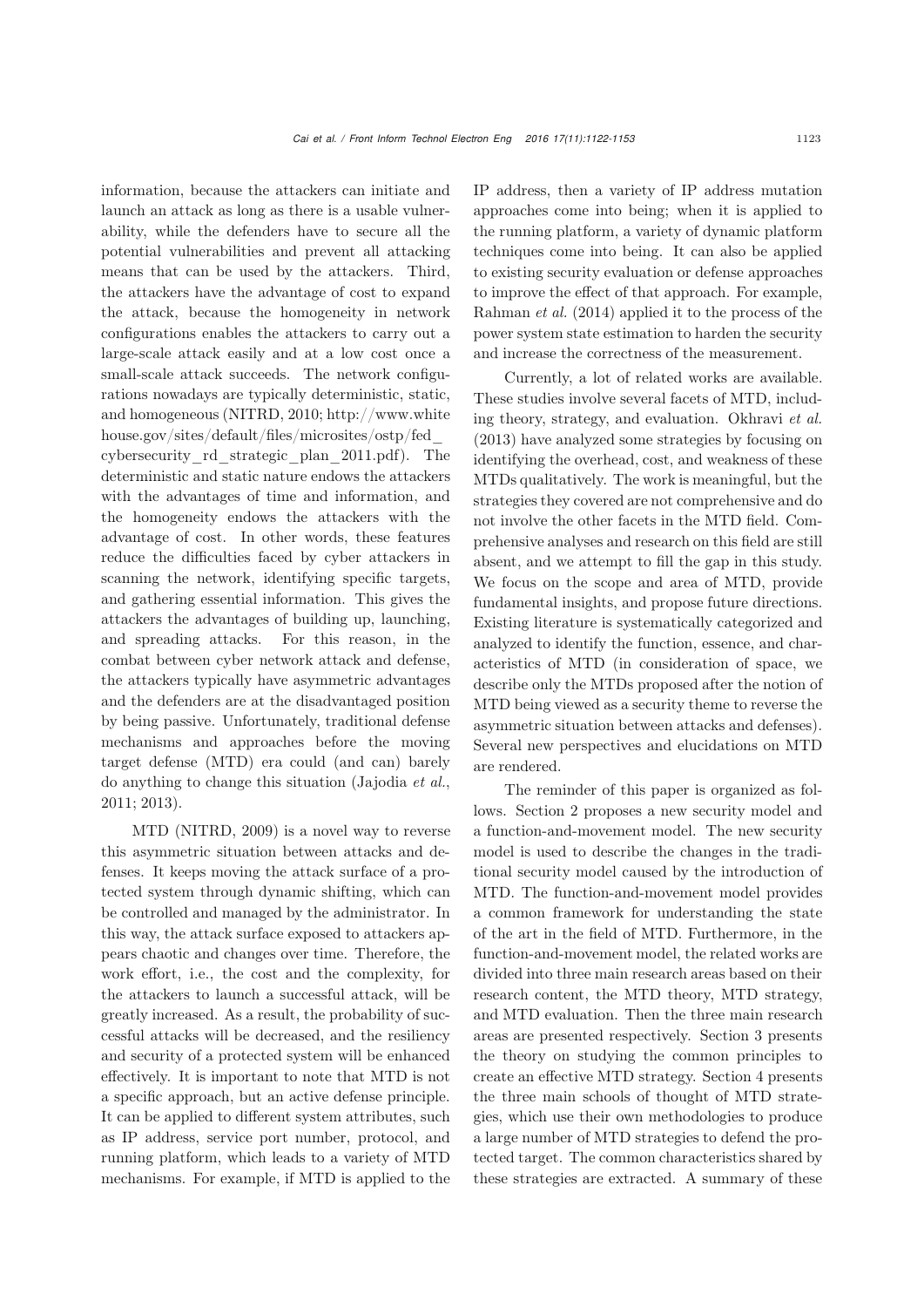strategies is presented in this section to provide the necessary and sufficient conditions to create an effective MTD. Section 5 presents existing models and approaches for evaluating MTD strategies. After the systematic review, several future research directions in this field are highlighted in Section 6, and the whole article is concluded in Section 7.

# 2 Models for moving target defense

## 2.1 A new security model

System and network administrators are currently in a reactive state of patching and upgrading to secure vulnerable systems (NITRD, 2010), and the general defense process of traditional defense mechanisms and approaches conforms to the policy, protection, detection, response, and recovery (PPDRR) model shown in Fig. 1 (Liu *et al.*, 2011).



Fig. 1 The policy, protection, detection, response, and recovery (PPDRR) model

In the traditional PPDRR security model, policy is the core of a defense system. The implementation of all the protection, detection, response, and recovery processes is based on a policy. Protection is usually achieved through traditional static security technologies, including firewall, cryptography, and authentication. Detection can be used to discover new threats and vulnerabilities, which is the basis of response. Response is the most important link in the security cycle and the most effective way to solve the potential threat. Recovery is the last link in a security cycle. The system would be restored to its pristine state or a more secure state than its past state after recovery. Under the guidance of policy, protection, detection, response, and recovery constitute a complete and dynamic security cycle.

MTD is an active defense technique because it keeps changing one or more attributes automatically in a way to increase the work effort needed for attacking (NITRD, 2009). This active ability of an MTD system is independent of the state of the environment it resides on. To be more effective and practical, an MTD system should also be equipped with the reactive ability, which responds to an anomalous event observed or perceived (Carvalho *et al.*, 2012). Currently, some existing mechanisms have been designed with active and reactive abilities simultaneously, such as ChameleonSoft (Azab *et al.*, 2011) and moving attack surface (MAS) (Huang and Ghosh, 2011). In other words, the operation mode of MTDs is no longer consistent with the traditional PPDRR security model; i.e., the introduction of MTD changes the general defense process of traditional defense mechanisms and approaches, and produces a new security model accordingly. The new security model that incorporates MTD is shown in Fig. 2. This model includes both the processes of active defense and reactive defense. In the active mode, the defense process is independent of the network status and shifts the attack surface periodically or erratically; thus, it does not need the detection and recovery links. In the reactive mode, the defense process is triggered by security alerts, and thus it conforms to the PPDRR model. Moreover, the ratio of active defense is  $x$ , while the ratio of reactive defense is  $(1-x)$ , where  $0.5 < x \leq 1$  is used to express that MTD is mainly an active technique. The value of  $x$  is determined by the defender/administrator as a security-cost trade-off.



Fig. 2 New security model with moving target defense (MTD)

#### 2.2 Function-and-movement model

In this subsection, we present a generalized model for the existing MTD research as a three-dimensional model (Fig. 3). The model shows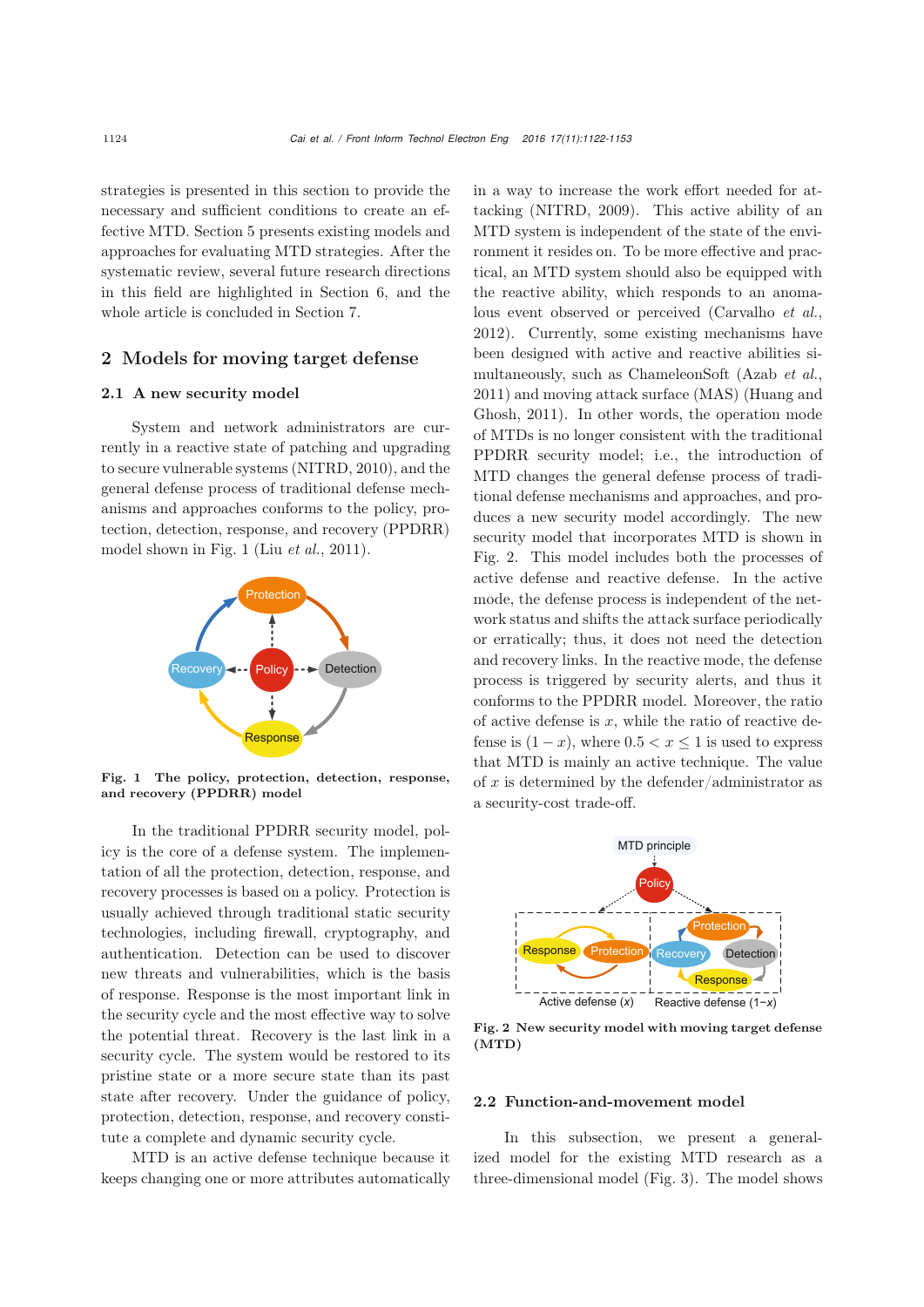a traditional networking system, which has normal functionality and the ability of MTD. The functionality is expressed by a function model and the ability of MTD is expressed by a movement model.



Fig. 3 Function-and-movement model

MTD was introduced as one of the gamechanging themes of network security defense for the first time in 2009, and thereafter, a multitude of related works on how to create MTD emerged rapidly. These works involve three main facets in this field, and we call them MTD theory, MTD strategy, and MTD evaluation, respectively. All the three areas in this field share the common goal of creating an effective MTD, which can increase the work effort for attackers, limit the exposure of vulnerabilities and opportunities for attacks, and increase the resiliency and security of the protected system. MTD theory attempts to find the answers to some fundamental questions, such as how to create an effective MTD system (Hobson *et al.*, 2014; Zhuang *et al.*, 2014b) and what capabilities and features an MTD system should have (Carvalho *et al.*, 2013; Green *et al.*, 2015). These studies can help researchers better understand what MTD is and provide some basic design principles for the MTD strategy. MTD strategy aims at designing different moving mechanisms for the target system to enhance its security and resiliency. It is the core of MTD technology to provide the expected defense. Currently, more attention has been paid to this area in the MTD field. MTD evaluation provides appropriate models and approaches to measure the defense effect and the cost of different MTD mechanisms. Evaluation must be done once the design is completed to provide reference for the improvement of theory and strategy. In this sense, the three facets are necessary for an effective MTD.

A conventional networking system can be roughly divided into three layers, respectively termed software application, running platform, and connections to the physical network. In addition, the running platform includes the hardware platform and operation system. For a static node, all the three layers are vulnerable to attack. To improve the resiliency and security of the networking system, we can equip it with the capability of MTD.

MTD is distinguished from the traditional reactive defense by the fact that it can move one or more system attributes continually. The ability of MTD can be implemented in one of the three layers (software, running platform, and physical network) or more. Simultaneously, the research of movement involves all the three main areas (MTD theory, MTD strategy, and MTD evaluation). Each facet may involve one or more layers that are necessary to compose a networking system. For each networking system, it has its own normal functionality, such as communicating or providing web service. The achievement of normal functionality needs the support of the three layers that are necessary to form a networking system. Collectively, the function-andmovement model makes up an MTD system.

# 3 Moving target defense theory

According to the research content, the research on MTD can be classified into three areas, which are MTD theory, MTD strategy, and MTD evaluation (Fig. 3). In this section, we summarize the studies in the area of MTD theory.

The concept of MTD has been proposed for many years; however, 'what is MTD' and 'how to create an effective MTD' are still unclear. Researchers have been trying to give answers to these questions (Carvalho *et al.*, 2013; Carvalho and Ford, 2014; Hobson *et al.*, 2014; Zhuang *et al.*, 2014b), yet still have some arguments on these research. In this study, the term 'MTD theory' aims at describing the common design principles as well as the capabilities and features that an MTD system should have to provide guidance for creating an MTD.

We introduce the concepts of attack surface and attack surface shifting because the research on MTD is incomplete without talking about the notions of attack surface and attack surface shifting. Actually, the concept of attack surface had been proposed before MTD was proposed as a game-changing theme, and it is usually used as an important indicator to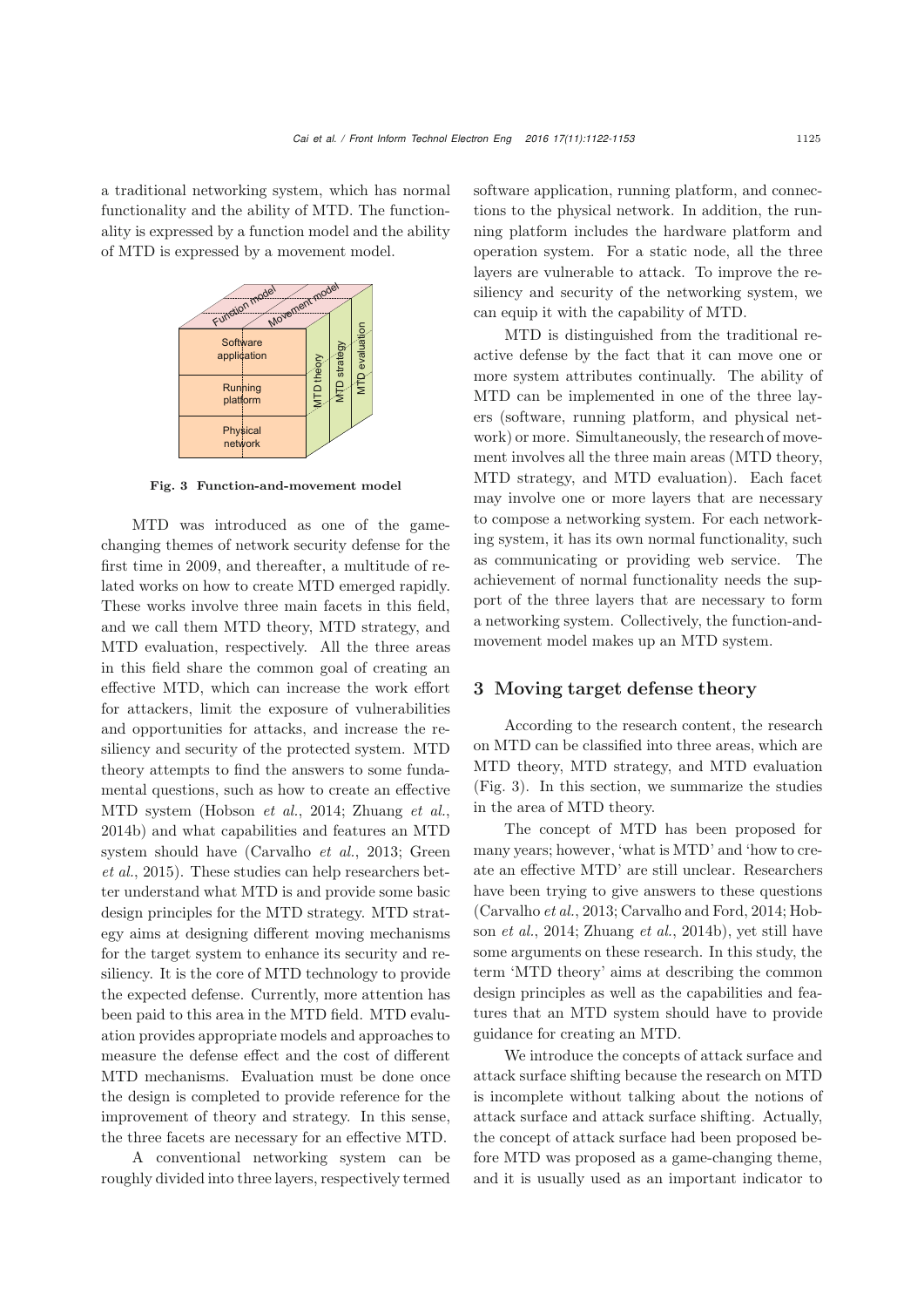measure the security of software (Manadhata and Wing, 2011a). After the introduction of MTD, attack surface shifting is considered an effective way to achieve MTD (Clark *et al.*, 2013; Manadhata, 2013; Crouse *et al.*, 2015), and some researchers have attempted to find a common way for shifting the attack surface to provide the optimal MTD using the game theory (Manadhata, 2013; Zhu and Başar, 2013). We now introduce the existing definitions for attack surface and attack surface shifting.

In fact, there is no standard definition for what is meant by attack surface (Zhuang *et al.*, 2014b), and existing definitions of attack surface are associated with the scenarios considered by the researchers. Manadhata and Wing (2011b) treated the attack surface as the subset of the system's resources (i.e., methods, channels, and data) used in attacks on the system. Zhuang *et al.* (2012) considered that the attack surface consists of the system resources exposed to attackers (e.g., the software residing on the hosts, the ports open for the communication between hosts, and vulnerabilities in the various components) as well as compromised network resources that can be used to further penetrate the system. Zhu and Başar (2013) defined the attack surface of a system as the set of vulnerabilities exhibited by the system, which can potentially be exploited by the attacker. Peng *et al.* (2014) defined the attack surface of an active virtual machine (VM) instance, which is used to deploy the target service, as the totality of its externally accessible resources.

Huang and Ghosh (2011) described the process of shifting the attack surface to illustrate the moving attack surface of the target using the graphic form. However, they did not define the process formally. Manadhata (2013) defined the notion of attack surface shifting as follows: Given a system, s, its environment,  $E$ , s's old attack surface,  $R_0$ , and s's new attack surface,  $R_n$ , s's attack surface has shifted if there exists at least one resource,  $r$ , such that  $(1)$  $r \in (R_{\rm o} \setminus R_{\rm n})$  or  $(2)$   $r \in (R_{\rm o} \cap R_{\rm n}) \wedge (r_{\rm o} \succ r_{\rm n})$ . The meaning of  $r \in (R_0 \setminus R_n)$  is that resource r belongs to  $R_0$  but no longer belongs to  $R_n$ . Therefore, the attack that is on the basis of  $r$  would not work anymore on  $R_n$ . Let  $r_0$  denote r's contribution to  $R_0$ , and  $r_n$  denote r's contribution to  $R_n$ . The meaning of  $r_o \succ r_n$  is that resource r makes a larger contribution to the attack surface  $R_0$  than to the attack surface  $R_n$ , and  $r \in (R_o \cap R_n) \wedge (r_o \succ r_n)$  means that

resource r still belongs to  $R_n$ , but makes a smaller contribution to the attack surface  $R_n$ . However, the measurement of a resource's contribution to the attack surface is a new question.

From existing research, we know that the attack surface is composed of multiple parameters, each of which is equipped with a set of values. Attack surface shifting means that at least one parameter (or its value) is replaced. For simplicity and without loss of generality, we treat the attack surface of a system as the set of the system's properties that can be used for attack, and it consists of the vulnerabilities (including the software and hardware vulnerabilities), IP address, and port number. We treat the IP address as a part of the attack surface for the reason that it is the premise of the attacker to exploit and analyze vulnerabilities and finally launch an attack. Similarly, the port number is a premise for some attacks, such as DoS/DDoS. Accordingly, we can treat attack surface shifting as replacing a software/ hardware entity with certain vulnerabilities, or replacing the value(s) of the IP address and(or) the port number.

Next, let us focus on the common principles for MTD design and the capabilities and features that an MTD system should have.

An initial theory of MTD has been proposed, which consists of the MTD systems theory (Zhuang *et al.*, 2014b) and the attacker theory (Zhuang *et al.*, 2015). In MTD system theory, Zhuang *et al.* (2014b) put forward numerous basic definitions and summarized three essential problems that must be addressed to carry out the formal process of an MTD system: first, how to select the next configuration state of the MTD system; second, how to select an adaptation to carry out to reach the next configuration state, which can be seen as a strategy; third, when to carry out the adaptation to actually change the state of the MTD system. In the attacker theory, Zhuang *et al.* (2015) also defined key concepts that support a precise discussion of attacker knowledge, attack types, and attack instances, to help researchers understand the interaction between MTD systems and the attacks they want to thwart. In addition, they proposed some MTD design principles and a basic design schema of MTD for computer networks, to improve the resiliency of the system under attack (Zhuang *et al.*, 2012), which can integrate with another MTD mechanism called self-shielding dynamic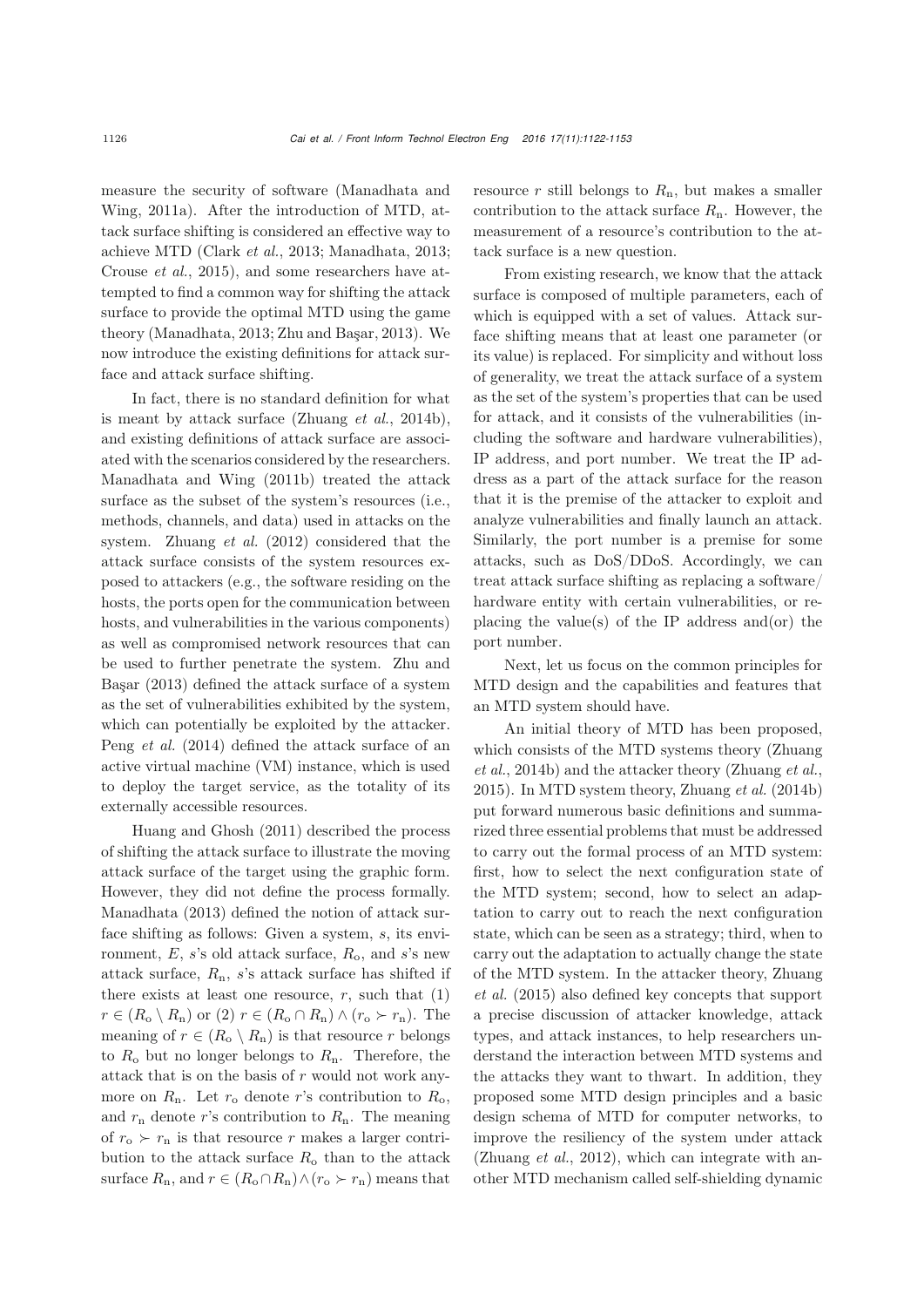network architecture (SDNA) (Yackoski *et al.*, 2011).

Hobson *et al.* (2014) have concluded that there are three primary challenges in developing MTD defenses: coverage, unpredictability, and timeliness. Coverage can be simply defined as the extent in which all elements of a defended attack surface are subject to movement. Unpredictability reflects the amount of the key information (about the coverage and the rule of movement) obtained or guessed by the attacker. Timeliness in a movement is required to ensure that it happens at the correct time with respect to the attacker. In other words, an effective MTD technique should address the next three issues: the right pieces to be moved, a large enough space for the movement to take place in, and the correct time for the movement to take place. In addition, the investigations of Hobson *et al.* (2014) and Zhuang *et al.* (2014b) are interlinked. The goal of configuration selection is to improve the unpredictability of the protected system, and the selection involves the coverage.

From our own perspective, we believe that the essence of MTD is not only 'changing' but also 'moving', which means that the vulnerabilities and attacked attributes of the protected target remain the same before and after deploying the MTD technique, but the static nature of the target is broken. In other words, the vulnerabilities and attacked attributes can move continuously and try to be one step ahead the attacker to achieve the defense goals. From the existing research (NITRD, 2009; Hobson *et al.*, 2014; Zhuang *et al.*, 2014b), we conclude that to achieve the goal, there are three elements for an MTD technique: WHAT to move, HOW to move, and WHEN to move.

1. 'WHAT to move' refers to the moving parameter. As mentioned earlier, the attack surface of a system consists of one or more parameters, which can be the one or more attributes of the protected target that is essential for an attack, such as the IP address and the service port; or the running entities, such as the operating system (OS), hardware, and software, on which the vulnerabilities that can be attacked by the attacker reside. For each moving parameter, there is a domain of values for selection. All the domains of the parameters form the configuration space.

2. 'HOW to move' refers to the way to move. It implies two operations, selection and replacement. Selection means choosing a new parameter with its value or assigning a new value to the previous moving parameter(s) from its(their) domain(s) through various ways, such as choosing randomly (Roeder and Schneider, 2010; Azab *et al.*, 2011; Jafarian *et al.*, 2012), choosing according to the game theory (Manadhata, 2013; Zhu and Başar, 2013; Carter *et al.*, 2014), and choosing according to the attack behavior observed or the situation of cyber-security (Azab *et al.*, 2011; Huang and Ghosh, 2011; Jia *et al.*, 2013). Replacement is using the selected new parameter with its value or the selected new value to replace the old one. Currently, the general method is only choosing a new value to replace the old one while maintaining the moving parameter.

3. 'WHEN to move' refers to the time series defined by the defender to replace the current value of the moving parameter, i.e., the frequency of moving. It is a critical problem that can influence the performance (or even availability) of the protected target. If the frequency is too low, while the attacker is fast enough, there is most likely a successful attack. On the other hand, if the frequency is too high, although it can provide a high degree of security, it would introduce high overhead and reduce the system performance and availability of the services. A perfect solution should be with high frequency when there is an attack and should be unchanged when there are no attacks. Now, it is usually achieved by presetting either fixed or varying intervals, or triggering by an anomalous event.

Besides the works mentioned above, there are some other related works on MTD theory.

Carvalho and Ford (2014) described the background of MTD and some basic important issues in MTD (such as building resiliency with MTDs, as well as the promises and challenges for moving ahead). Furthermore, they analyzed the requirements for command and control mechanisms that implement the logic for the system mobility and adaptive response to failures and attacks (Carvalho *et al.*, 2012), and proposed a command and control framework based on the principles of human-agent teamwork for the practical deployment of MTD (Carvalho *et al.*, 2013). Moreover, Beraud *et al.* (2010; 2011) developed a prototype cyber command and control (C2) system called network maneuver commander (NMC), to improve the network resiliency in a compromised cyber environment. The prototype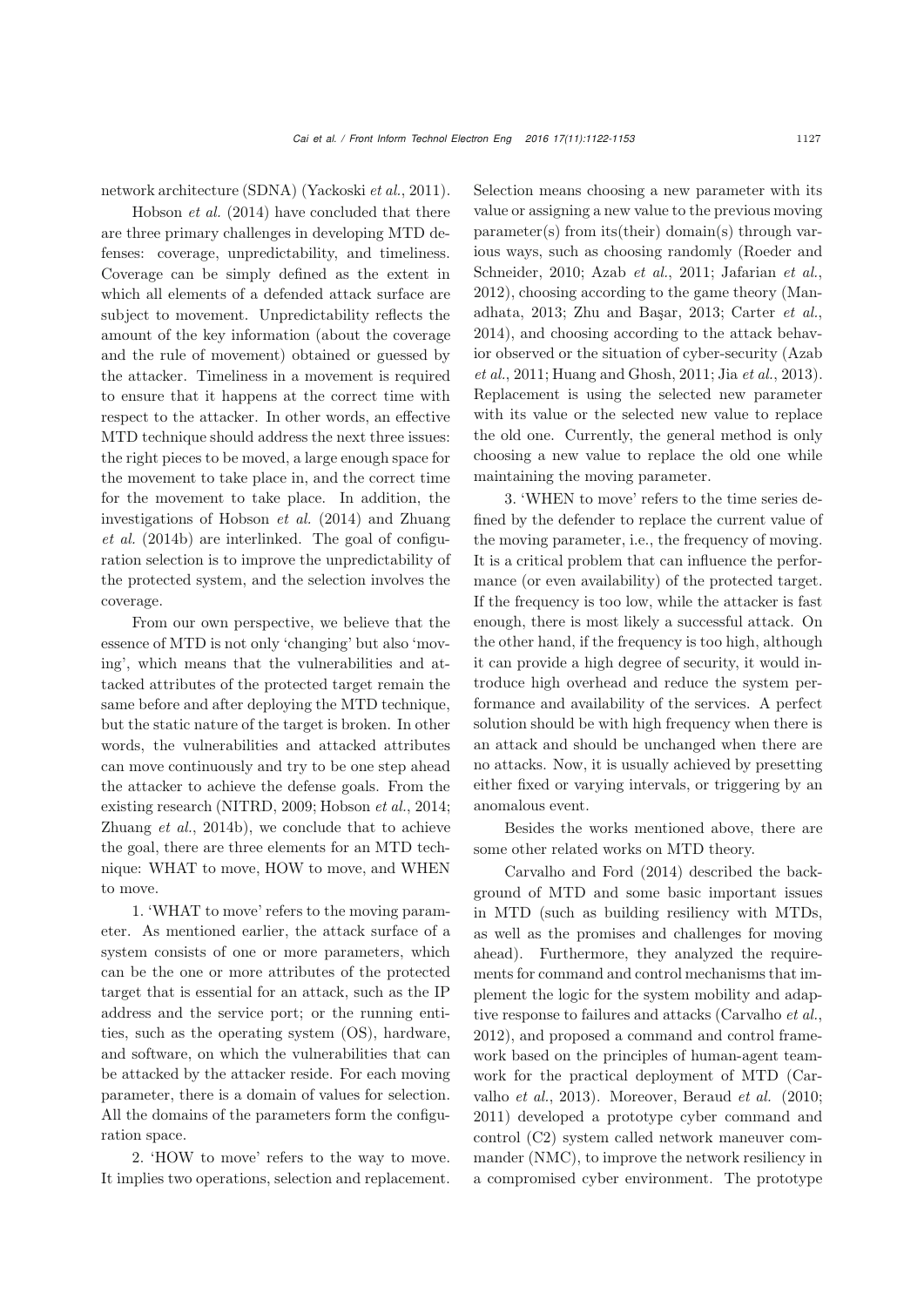focuses on maneuvering network-based elements preemptively on the basis of the threat information and the predictions based on the historical data. The elements maneuvered include path, port, hardware platform, application with data and context, protocol, link, OS, address, etc. The NMC implies the design of a hybrid MTD and is meaningful for subsequent researchers. However, it is mainly the prototype of the decision framework, and further related work is needed to make it practical.

Crosby *et al.* (2013) believed that the design of an MTD mobility mechanism must consider the network dependencies, i.e., the information used in an attack. Thus, the following three aspects should be focused on: first, identifying the dependencies that an attacker has on protocols, services, and applications; second, breaking the dependencies; third, designing supplement mechanisms to mitigate the broken dependencies for legitimate users. In addition, Green *et al.* (2015) identified and defined seven properties common to network-based MTDs (NMTDs), which are keys to ensure the effectiveness of the MTDs. Our previous work (Cai *et al.*, 2016) characterized the running patterns of MTD mechanisms to help us understand the running behaviors of MTDs in a better and easier way.

Torrieri *et al.* (2013) identified the challenges and research issues arising from jamming and other attacks by external sources and insiders, and then proposed a general framework to deal with such issues based on the notion of cyber maneuver. However, further research is required on the designing of each component as well as the integration of these components seamlessly. Taguinod *et al.* (2015) explored the feasibility of applying MTD concepts to web applications. They analyzed the web application stack first to find where and how MTD can be applied. Then they proposed two diversification approaches, changing the language implementation or the database implementation while retaining functionality, to achieve their goals.

These studies are very useful for understanding the MTDs and can provide guidance to developers for designing new MTD systems. To be more intuitive, we summarize the viewpoints and/or contributions of those reviewed studies in the area of MTD theory in Table 1.

# 4 Moving target defense strategy

An MTD is achieved by designing various strategies for the selected moving parameter(s) to make it/them move under the guidance of the MTD theory to interrupt the reconnaissance from attackers at an appropriate time continually, thus enhancing the resiliency and security of the protected target. In this section, we summarize the studies in the area of MTD strategy. We first classify the existing MTD strategies into three categories and present detailed interpretations of their running modes. Then some common characteristics shared by these strategies are extracted, and the ways to provide the characteristics are concluded. Finally, a summary about the necessary and sufficient conditions for an effective MTD strategy is presented.

# 4.1 Categories of moving target defense strategies

A great number of MTD strategies have been presented. According to the moving parameter (i.e., 'WHAT to move'), they can be categorized into three main categories, i.e., software transformations (Jajodia *et al.*, 2011), dynamic platform techniques (Okhravi *et al.*, 2014a), and network address shuffling (Carroll *et al.*, 2014). The major difference among them is the manner of moving (i.e., 'HOW to move').

#### 4.1.1 Software transformations

The MTD approaches based on software transformations choose the software/application as the moving parameter, and they usually apply diversity transformations to transform the protected software application, thus generating more variants that provide the same function but with different behaviors and features in several ways. Then the variants are shuffled under a strategy (including 'HOW to move' and 'WHEN to move') to make the target uncertain and unpredictable for the attackers, which makes it hard for the attackers to achieve their malicious intent, thereby increasing the resiliency of the software.

In ChameleonSoft (Azab *et al.*, 2011), large missions of a huge software program are divided into small tasks, and each task is assigned to one or more cells that would manually or automatically generate several variants for the task. The variants have different objectives targeting different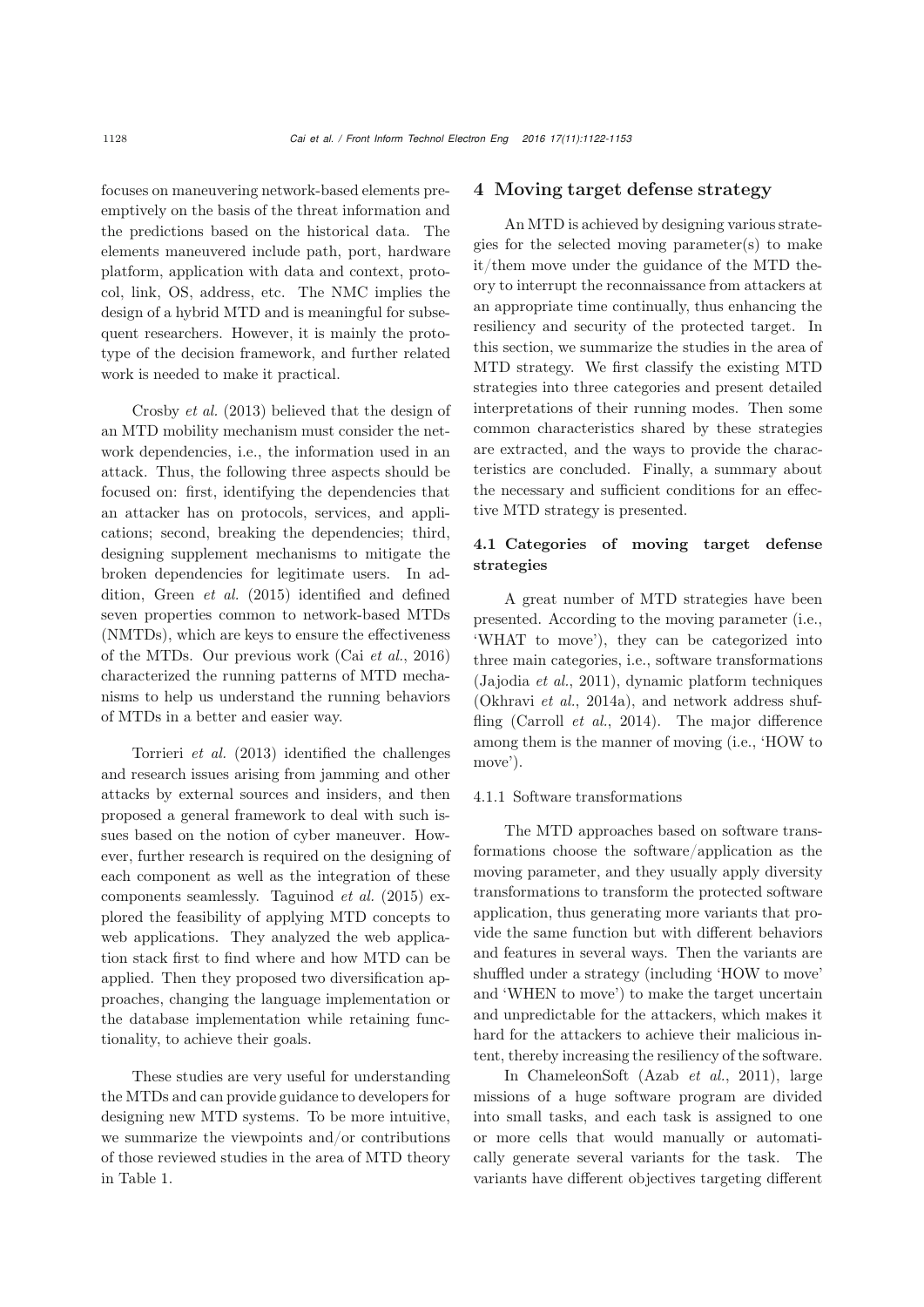| Reference                                                                           | Viewpoint and/or contribution                                                                                                                                                                                                                                                                                                   |
|-------------------------------------------------------------------------------------|---------------------------------------------------------------------------------------------------------------------------------------------------------------------------------------------------------------------------------------------------------------------------------------------------------------------------------|
| <sup>a</sup> Manadhata and Wing (2011b)<br><sup>a</sup> Zhuang <i>et al.</i> (2012) | The system's resources (i.e., methods, channels, and data) used in attacks<br>The system resources exposed to attackers (e.g., software, ports) as well as the<br>compromised network resources                                                                                                                                 |
| ${}^{\rm a}$ Zhu and Başar (2013)                                                   | The set of vulnerabilities exhibited by the system                                                                                                                                                                                                                                                                              |
| <sup>a</sup> Peng <i>et al.</i> $(2014)$                                            | The totality of the target system's externally accessible resources                                                                                                                                                                                                                                                             |
| $b$ Huang and Ghosh (2011)                                                          | Taking a virtual server pool with diversity as an example to graphically show the<br>meaning and process of attack surface shifting                                                                                                                                                                                             |
| $b$ Manadhata (2013)                                                                | Defining the notion of attack surface shifting graphically and formally, in which the<br>resources' contribution to the attack surface or the resources' shifting is crucial                                                                                                                                                    |
| <sup>c</sup> Zhuang <i>et al.</i> (2014b)                                           | (1) Putting forward a vast number of basic definitions to represent what is MTD; $(2)$<br>summarizing three essential problems that must be addressed for MTD: selection for<br>the next configuration, selection for an adaptation to carry out to reach the next<br>configuration state, and when to carry out the adaptation |
| <sup>c</sup> Zhuang <i>et al.</i> (2015)                                            | Defining key concepts that support a precise discussion of attacker knowledge, attack<br>types, and attack instances, to help researchers understand the interaction between<br>MTD systems and the attacks                                                                                                                     |
| <sup>c</sup> Zhuang <i>et al.</i> (2012)                                            | Providing a preliminary design of a network MTD system, which can be a good<br>example for the subsequent researchers                                                                                                                                                                                                           |
| <sup>c</sup> Hobson <i>et al.</i> (2014)                                            | Summarizing three primary challenges for developing MTD defenses: coverage,<br>unpredictability, and timeliness                                                                                                                                                                                                                 |
| $\rm ^{c}$ Carvalho and Ford (2014)                                                 | Describing the background of MTD, and some basic important issues in MTD (e.g.,<br>the promises and challenges for moving ahead)                                                                                                                                                                                                |
| <sup>c</sup> Carvalho <i>et al.</i> (2012; 2013)                                    | Analyzing the requirements for command and control (C2) mechanisms for MTD, and<br>designing a resilient human-agent teamwork C2 prototype to provide a way to<br>integrate MTD into the control loop                                                                                                                           |
| <sup>c</sup> Beraud <i>et al.</i> (2010; 2011)                                      | Developing a research prototype cyber C2 system called network maneuver commander<br>(NMC), which focuses on maneuvering network-based elements (including path, port,<br>protocol, OS, hardware platform, etc.) to improve the resiliency. It is a good example<br>for subsequent researchers                                  |
| <sup>c</sup> Crosby <i>et al.</i> (2013)                                            | Proposing that the design of an MTD must consider the network dependencies.<br>Moreover, three aspects should be focused on: identifying the dependencies of an<br>attacker, breaking the dependencies, and designing supplement mechanisms to<br>mitigate the influence introduced by breaking the dependencies for the user   |
| <sup>c</sup> Green <i>et al.</i> (2015)                                             | Identifying seven properties common to network-based MTDs (NMTDs), namely,<br>unpredictability, vastness, periodicity, uniqueness, availability, revocability, and<br>distinguishability. Moreover, not all the properties are included in an NMTD                                                                              |
| $\mathrm{c}_{\text{Cai} \text{ et al.} (2016)}$                                     | Characterizing the running patterns of MTD mechanisms. The two main fundamental<br>patterns are 'hidden' and 'variation', and the assisted pattern is called 'improvement'                                                                                                                                                      |
| <sup>c</sup> Torrieri <i>et al.</i> (2013)                                          | Identifying the challenges and research issues arising from jamming and other attacks,<br>and proposing a general framework to deal with such issues                                                                                                                                                                            |
| <sup>c</sup> Taguinod <i>et al.</i> (2015)                                          | Exploring the feasibility and providing the way of applying MTD concepts to web<br>applications, which can be considered as a use case for subsequent researchers                                                                                                                                                               |

Table 1 A brief summary of the studies mentioned in the area of MTD theory

<sup>a</sup> About definition of attack surface; <sup>b</sup> about definition of attack surface shifting;  $\degree$  about basic theory and design principles

quality attributes, such as reliability, performance, robustness, and mobility. Therefore, there are multiple variants with diversity in each cell. In addition, the variants can shuffle by randomly choosing the next variant, based on a randomly adjusted timer in each cell, to make the software change over time. For the design principle, the situational awareness unit in ChameleonSoft can capture the attacker's scanning and penetration attempts. The variants shuffling at runtime would make it more difficult for an attacker to generate a profile with the possible flaws of the executing variant. Even if an attack succeeds, it can cause only a variant crash, and the recovery mechanism would act rapidly to replace the compromised one with another variant. Therefore, ChameleonSoft can enhance the software's ability against attacks. For the implementation, ChameleonSoft requires the software to be divided into small tasks and to be assigned to cells to generate variants. Then the variants are shuf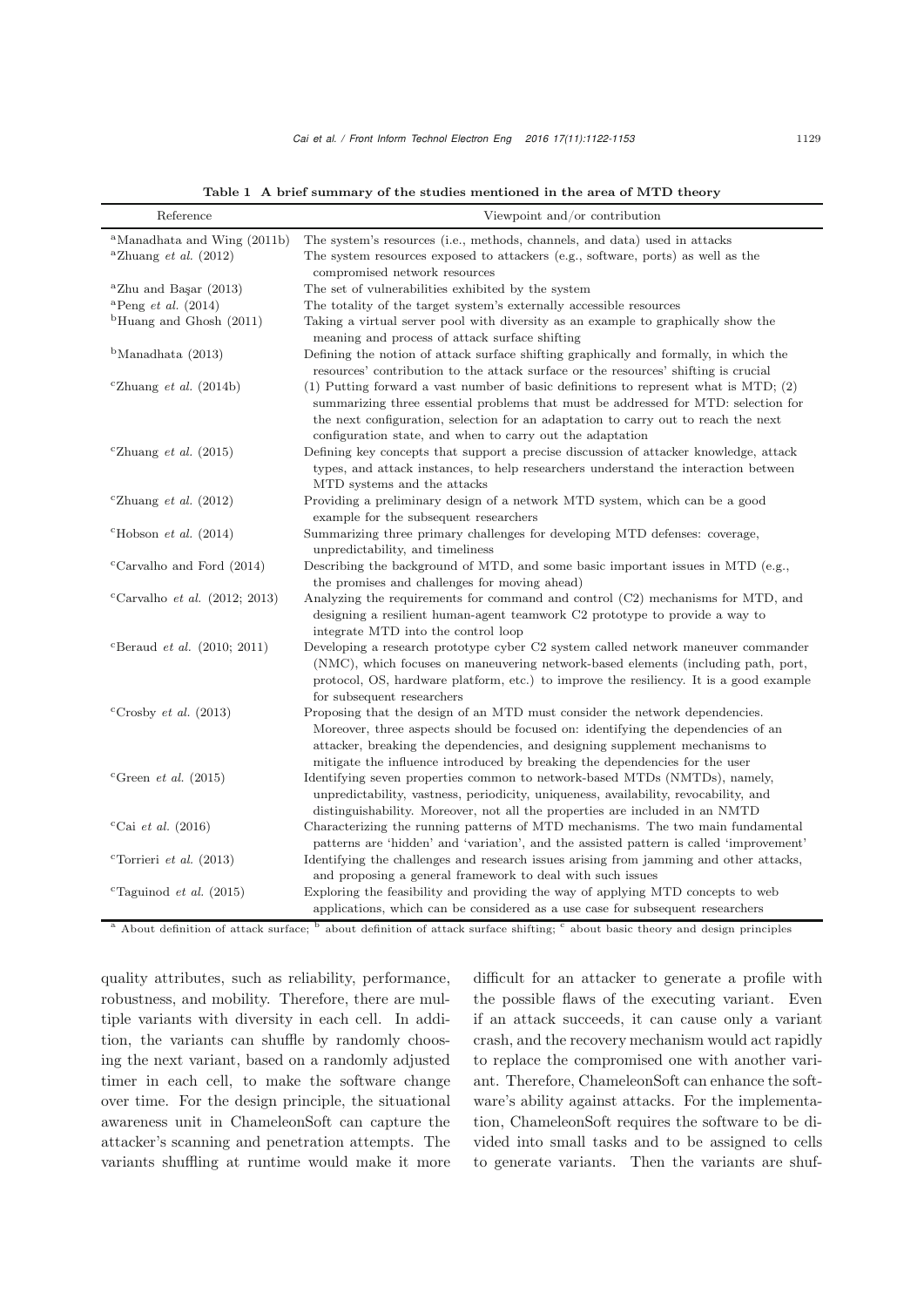fled at runtime; however, the coupling among the variants would be a problem, in addition to the high complexity.

In compiler-generated software diversity (Jackson *et al.*, 2011), the compiler automatically creates multiple variants that have the same in-specification behavior, but different out-of-specification behaviors when it is translating a high-level source code to a low-level machine code. These variants are created using multiple variation techniques, such as instruction set randomization (ISR), register randomization, no-operation (NOP) insertion, and stack base randomization. In addition, this mechanism presents two orthogonal compiler-based techniques to all users. One is massive-scale software diversity (MSSD), which is suitable for common home/office users. A diversification engine (a 'multicompiler') can be deployed at App Store to make sure that every user gets his/her own diversified software variant. Therefore, the attacker has no knowledge about the internal structure of that software and cannot construct an attack. The other one is a multi-variant execution environment (MVEE), which is suitable for users who have higher security requirements. In an MVEE, multiple variants run at the same time, and the input to the system is simultaneously fed to all variants. A monitoring layer examines their behaviors to determine whether there is an attack, and thus detecting exploitation of vulnerabilities at runtime before the attacker has the opportunity to compromise the system. In this manner, both MSSD and MVEE can make it harder for an attacker to run a successful attack. In addition, one way to achieve compiler-generated software diversity is by inserting non-alignment NOP insertions randomly (Jackson *et al.*, 2013). The MSSD approach can increase the difficulty for a large-scale attack. However, if a single user is attacked, the approach cannot help mitigate the attack. The MVEE approach can interrupt an attack when detected, and thus mitigates the influence of the attack effectively. However, the user needs to prepare multiple variants initially, which increases the cost and inconvenience.

In end-to-end software diversity (Christodorescu *et al.*, 2011), the static component in this mechanism uses a semantics-preserving method to rewrite the application to diversify the entities referenced in subprograms. Once the static component completes its run, the rewritten application would call

the runtime component to generate a unique diversification strategy (such as address-space layout randomization and structured query language (SQL) diversification), which is applied to each rewritten subprogram. Actually, every software system has a multitude of aspects that are open to diversification; hence, it can select different aspects of the application to transform and generate multiple variants. Furthermore, the diversification transformations can be repeatedly applied to the program in this approach; from the view of time, the software changes over time. This approach is designed for all applications, in particular, Internet-facing applications; hence, it plays an important and significant role. However, the implementation of this approach would influence the development, deployment, and operation of the applications; in other words, its actual deployment cost is high.

In practical software diversification (Pappas *et al.*, 2013), a novel in-place code randomization method has been presented to help third-party applications against return-oriented programming (ROP) attacks. Through randomly choosing and applying different transformations, such as atomic instruction substitution, instruction reordering, and register reassignment, to each instance of the protected application, multiple variants of the application can be created. In other words, a new variant is randomly chosen and it replaces the current one at random intervals. From the view of time, the software changes over time. This approach can be directly applied to third-party executables to raise the bar of attacks with little overhead introduced. However, the objective of this approach is to eliminate or probabilistically modify as many of the gadgets as possible, and thus it can provide only probabilistic protection against ROP attacks. Therefore, this software diversification technique should cooperate with other existing techniques to improve its defense effect.

Symbiotic embedded machine (SEM) (Cui and Stolfo, 2011) is a new poly-culture architecture that provides complete uniqueness for each distinct device and would inject into the protected program and reside within its host executable to thwart many remote attacks. When an SEM is created and prepared for injection into a host program, both the SEM and the protected program are analyzed, randomized, and mutated into a unique instantiation, which is functionally equivalent to the original code.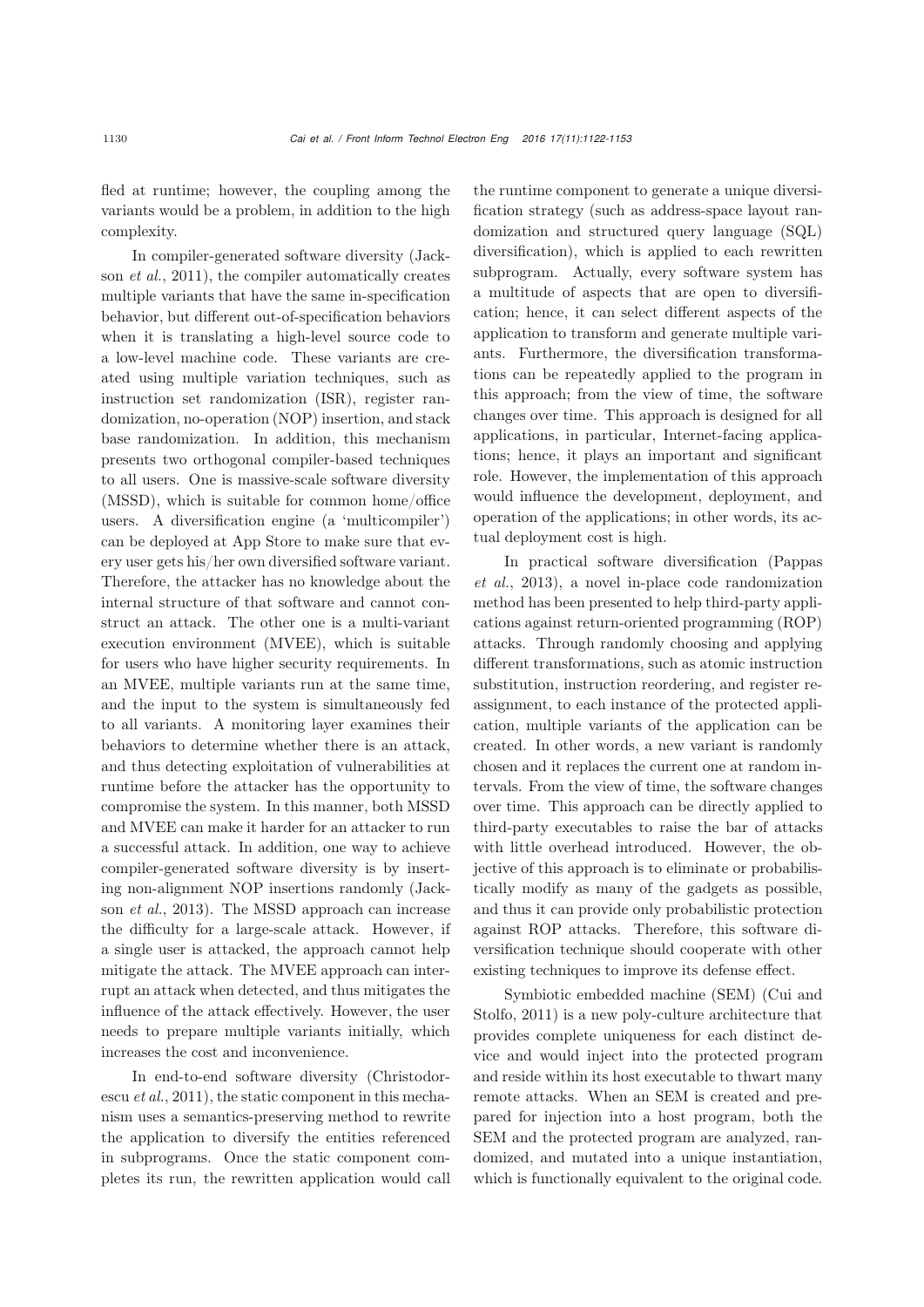Some existing techniques such as ISR, address space randomization (ASR), and polymorphic mutation are used to increase the randomness and diversity at the same time. Moreover, one or more SEMs can be injected into a piece of arbitrary executable code. Thus, multiple variants of the SEM and the host program are created, and the protected program changes over time. SEM provides a new paradigm to protect device drivers, kernel, and userland applications. It can be applied to legacy devices that have been widely deployed; thus, the application of SEM can be widespread. However, the performance of the protected target would be affected because SEM should extract computational resources to execute its own payloads.

Proactive obfuscation (Roeder and Schneider, 2010) uses semantics-preserving code transformations to create multiple server replicas and periodically restarts the server with a fresh version randomly chosen. These multiple server replicas are likely to have fewer shared vulnerabilities; i.e., they are diverse executables. The periodic restarting strategy used in this mechanism would help bound the number of comprised replicas, thus making it harder for an adversary to attack. However, it would introduce additional overhead for the creation and management of these replicas.

In the helix metamorphic shield (HMS) approach (le Goues *et al.*, 2013), the spatio-temporal diversity engine uses dynamic instruction set randomization on the variant selected in the previous generation (the first generation consists of the original input software only) to re-randomize binaries and create multiple variants to form the current generation and shuffle. Therefore, the multiple variants are diverse in each generation and between generations. The rate of re-randomization is preset as a constant value. In addition, when an attack is detected, the GenProg engine uses evolutionary algorithms to create and vet candidate repair patches to repair both security-critical and non-security critical vulnerabilities of the variants. In HMS, the interaction between variant shuffling and vulnerability repairing would generate software variants with growing resistance to attacks. However, the running of this approach would introduce high costs for calculation, detection, and repair.

In NOMAD (Vikram *et al.*, 2013), the name/ID parameter values are randomized to create multiple variants. Each name/ID corresponds only to one of the input HyperText Markup Language (HTML) elements (such as textbox, checkbox, and submit button) in an HTML form. Currently, the name/ID parameters in an HTML element are generally designed as constant and can be used by web bots to automatically fabricate massive requests. In NOMAD, each name/ID parameter used by users to submit data can be randomized; thus, the values of the name/ID parameters are diverse. The name/ID parameter is part of the software, and thus randomizing its value is equivalent to transforming the software. This approach is used as a complement for existing solutions that defend against web bots, by randomizing HTML elements to prevent web bots from identifying these elements and then fabricating and sending bulk automated requests with customized content. In addition, it can add some decoy elements to increase the entropy of randomization space and decrease the likelihood of success for brute force attacks. However, it adds the operations of randomization and de-randomization in the normal process of service, and thus the server's response speed would be affected. Furthermore, if it introduces the decoy elements, the user is required to identify them, which would affect the availability of the service.

In adaptive just-in-time (JIT) code diversification (Jangda *et al.*, 2015), the code is recompiled frequently by a Java bytecode JIT compiler during the execution of the program to generate multiple diversified variants for the target program. Its goal is to reduce the time frame between the two critical timestamps: time of leakage of useful address space information and time of use of the leaked information in an exploit. The approach to achieve this goal is using adaptive NOP insertion, which is performed by a diversification component in the recompilation component. Through this way, it can create diversity and generate a different variant of the binary at these timestamps. In addition, the diversification interval is adaptive. From the time perspective, the software changes over time. This approach significantly reduces the time frame for the attacker to gain useful address space information and subsequently uses the information in memory exploits. The approach is built on profile information generation and needs to identify the hot/cold blocks and then insert NOPs in cold blocks as much as possible. This modifies the behaviors of the compiler and introduces some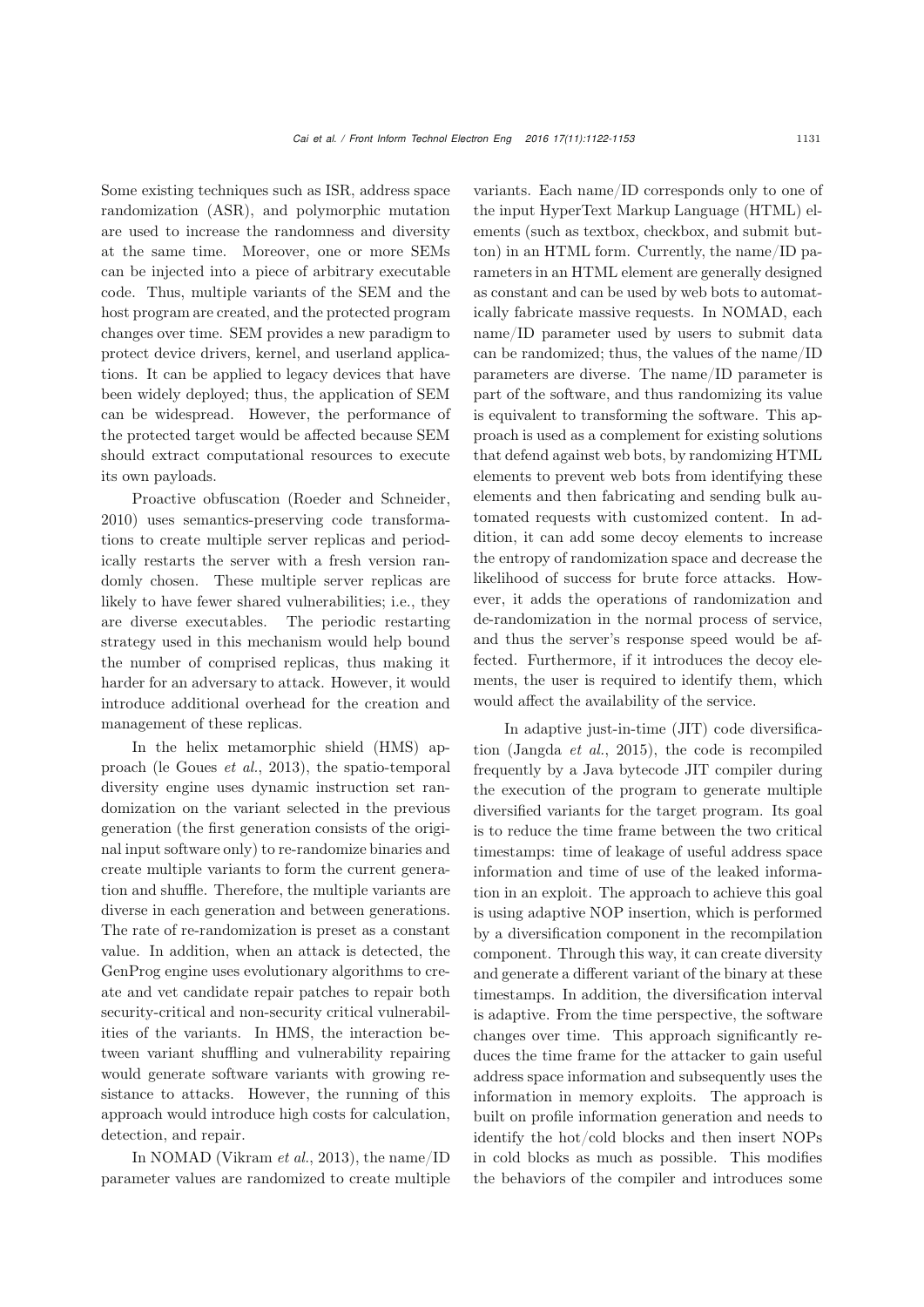overhead.

## 4.1.2 Dynamic platform techniques

Dynamic platform techniques (DPTs) dynamically change the properties of a computing platform in order to complicate attacks. In other words, they choose the execution environment as the moving parameter, including running platform and configuration. Platform properties refer to hardware and OS attributes such as instruction set architecture (ISA), stack direction, calling convention, kernel version, OS distribution, and machine instance (Okhravi *et al.*, 2014b). Similar to the mechanisms in the category of software transformations, the mechanisms in the category of dynamic platform techniques are equipped with multiple instances, specifically, multiple execution environments or multiple configurations for the same execution environment (John *et al.*, 2014; Lucas *et al.*, 2014). In the case of multiple execution environments, there are two sub-cases; i.e., each execution environment is with a different configuration for the selected properties (Huang and Ghosh, 2011; Okhravi *et al.*, 2011a; Peng *et al.*, 2014; Thompson *et al.*, 2014; Debroy *et al.*, 2016), or they are with the same configuration (Bangalore and Sood, 2009). Subsequently, the instances shuffle under a defined strategy (including 'HOW to move' and 'WHEN to move').

In TALENT (Okhravi *et al.*, 2011a; 2011b; 2012), there are multiple heterogeneous physical hardware platforms and OSs for the running critical application to migrate. OS-level virtualization is used to migrate the environment of the critical application across different platforms. The environment includes the filesystem, open files, and network connections. A portable checkpoint compiler is also used in TALENT to preserve the state of the running application and provide application migration, thus achieving both transparency and scalability. Moreover, the migration is conducted as a result of a security alert or a periodic migration. In TALENT, migration among the diverse platforms would increase the resiliency of the critical application. However, when taking the deployment cost into consideration, the size of the set of the heterogeneous physical hardware platforms and OSs would not be large. Furthermore, the vulnerabilities of each platform are relatively fixed. Therefore, if the attacker is targeting the platform but not the critical application, the performance of the application would still be decreased.

MAS (Huang and Ghosh, 2011) can be viewed as an extension of self-cleansing intrusion tolerance (SCIT) (Bangalore and Sood, 2009). Both in SCIT and MAS, virtualization technology is used to create multiple virtual servers (VSs). The differences between them are twofold. One is that the VSs in SCIT possess the same properties, whereas each VS in MAS is configured with a unique software mix and thus diversity is produced. The other is that the offline VSs in SCIT are rotated to be online for providing service on a regular fixed time interval, while offline VSs in MAS are rotated to replace the current online VSs on a fixed interval or an event-driven basis. In addition, both in SCIT and MAS, the offline servers would be restored to their pristine states. Both in SCIT and MAS, the defense provided by the rotation would increase the survivability of the web server. However, there are multiple VSs, and the rotation interval is small; thus, the resource redundancy is quite high and the management overhead is large. Furthermore, rotation has certain regularity, and it may be broken by the attacker.

In the MTD strategy for cloud-based services (Peng *et al.*, 2014), virtualization technology is also used to create multiple VMs to deploy a service in the cloud, and enough diversity between configurations is introduced to ensure the effectiveness of MTD when the VMs are created. The service can be migrated among active VMs (the VM instances on which the service is currently deployed). At any given moment, some VM instances are active while others are inactive, and they can be converted into each other. The migration is under the following strategy: during each unit of discrete time, an active VM instance makes a decision of whether to migrate to one of its replacements to minimize the unnecessary migration through a probabilistic and thresholded strategy. The replacements of a VM instance are a subset of the whole VM pool, which are both diverse (in configuration) and similar (within technical feasibility). The proposed strategy is risk-aware, which can help improve the security. The suitable condition(s) for this strategy is/are that the cloudbased service is dense or/and the attacker is strong. When the service is sparse while the attacker is weak, the strategy does not provide significant advantage over a static service (i.e., without the MTD strategy)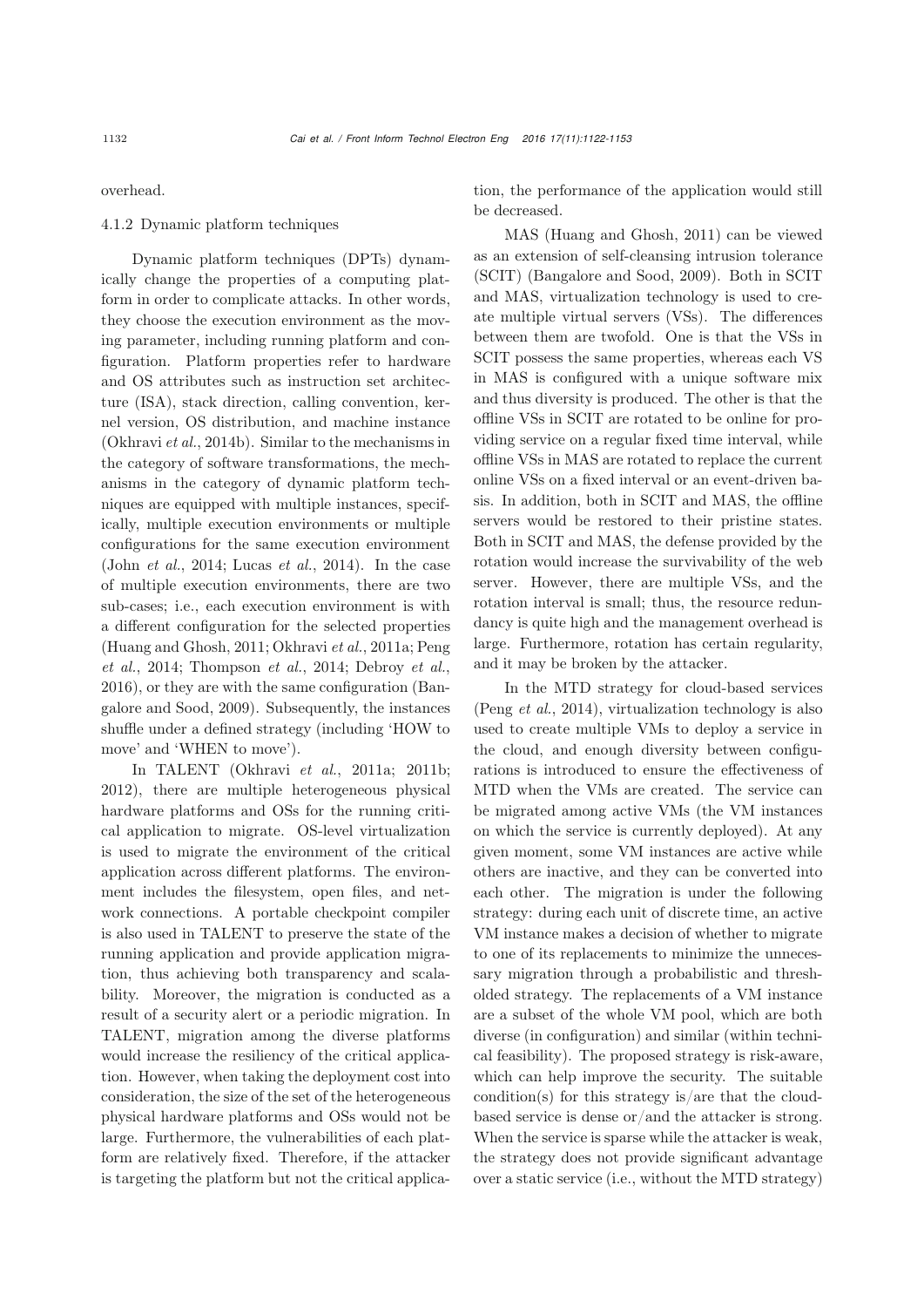in terms of resiliency.

In the approach of evolving computer configuration (John *et al.*, 2014; Lucas *et al.*, 2014), evolutioninspired techniques (such as genetic algorithms) are used to create multiple functional and secure configurations based on the previous configurations. The crossover operation ensures that the configurations of the new generation are different from the old ones, and that the mutation operation is carried out to maintain diversity across the configurations of the current generation. All the configurations generated would be assessed by an assessment component to determine their security levels. The new and more secured configurations would be periodically implemented to change the system's attack surface. This approach would render the system's attack surface variable, in addition to increasing the system's capacity for defending against attacks. Hence, it can effectively make it harder for the attacker to attack. However, the cost of this approach would be high for the following two reasons. One is that it needs to create VMs and make them alive to deploy new configurations for testing their feasibilities, performances, and security levels. The other reason is that it needs to collect and update the information about any security event for assessing the new generated configurations. Furthermore, its application scope is limited, and currently it is suitable only for  $\text{RedHat}^{\circledR}$ installed Apache<sup>TM1</sup> web servers.

Multiple operating system rotation environment (MORE) MTD (Thompson *et al.*, 2014) aims to offer improved security through platform diversity and frequent OS rotation. In MORE, there are several VMs equipped with different distributions of Linux. A periodic rotation of the various VM hosts is performed to provide dynamic defense, while reducing the likelihood and the impact of a successful exploit and ensuring the application availability during the OS rotations. This environment can make it harder for the attacker to exploit the vulnerabilities of the OS and then initiate the attack. Furthermore, it is based on the existing technology and is easily deployable. However, its current implementation is focused on only OS diversity; if the attacker attempts to attack the platforms that the diverse OSs reside on, this environment would not work.

In the software-defined networking (SDN) based frequency-minimal MTD approach (Debroy *et al.*, 2016), there is a heterogeneous VM pool for the cloud application to migrate to. The VMs are connected with the OpenFlow controller and periodically share their status information (such as residual compute/storage capacity) with the controller. The frequency of the VM migration is adaptive to the statistical DoS attack pattern and probability. The ideal migration location is chosen based on the candidate VM's capacity, available network bandwidth, and VM reputation in terms of attack history. This approach is proposed to counter the loss of availability (LOA) attacks for protecting critical cloud-hosted applications. Furthermore, the approach aims to reduce the cost and resource wastage through minimizing the frequency of migration, which is associated with the statistical DoS attack pattern and probability. Therefore, the effectiveness of this approach depends on the fitness between the attack model considered by the authors and the real attack behaviors. When the attack model that is based on previous statistical data cannot reflect the attack behavior in the near future, this approach may not reduce the cost or may even lose the effectiveness.

#### 4.1.3 Network address shuffling

Network address shuffling is a dynamic reconnaissance defense that periodically permutes the mappings between addresses and devices. In other words, the network address is chosen as the moving parameter. The network addresses are a combination of IP and transport layer information (protocol and port numbers) and either or both types of information can be used for shuffling (Carroll *et al.*, 2014). For each mechanism in the category of network address shuffling, there is a set of candidate network addresses. However, the methods of using the range of addresses (i.e., 'HOW to move') and the decision on 'WHEN to move' are diverse.

In SDNA (Yackoski *et al.*, 2011; 2013a), the SDNA entity within each node can rewrite the addresses of the packets entering and exiting the OS to prevent each guest from knowing the identity of other nodes within the enclave. When a domain name system (DNS) response comes to the guest, the SDNA entity would replace the real IP with a token IP, which is generated by the SDNA entity (the token IPs consist of a set of candidate addresses). When the guest initiates a connection to a token IP, the SDNA entity would rewrite the packets by replacing the token IP with the real IP. In other words, one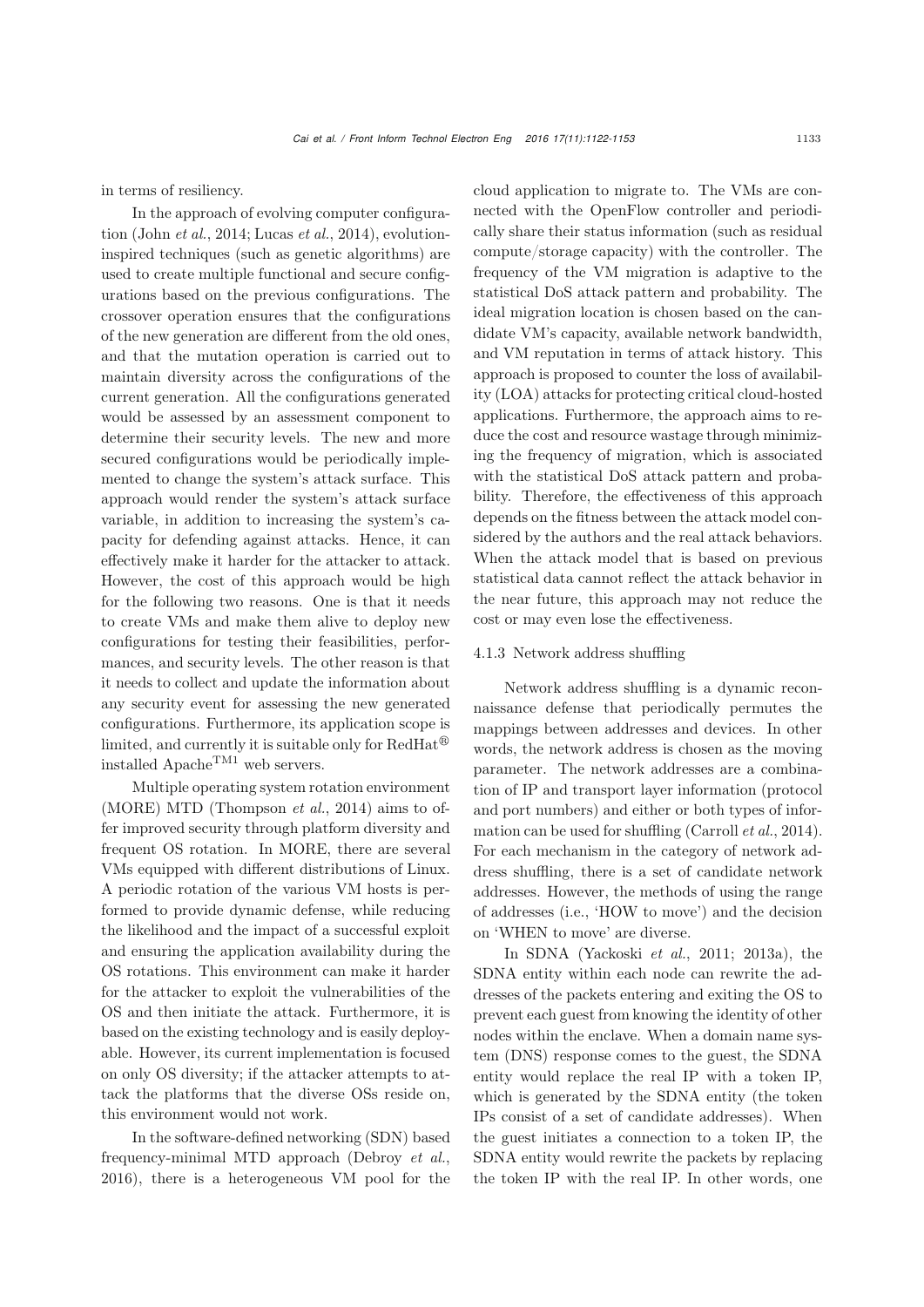side of the communication does not know the other's real address, and the token IP is obtained from the other's SDNA entity when it requests a DNS resolution. SDNA is transparent to OS and is compatible with existing network infrastructure. Moreover, it can cooperate with existing security technologies to enhance the total security. Furthermore, without the cryptographically secure challenge/response from the user to the server via SDNA, the OS would be unable to access the service, which can effectively limit the attacker's ability to attack. However, the traffic between the communication endpoints must flow through one or more intermediate nodes to be rewritten for concealing the endpoints' identities, and it requires multiple key exchanges and authentications in the paths' establishment process; thus, the complexity and cost of implementation are high.

In moving target IPv6 defense (MT6D) (Dunlop *et al.*, 2011), the source and destination network- and transport-layer addresses for both communicating hosts are rotated. At each time increment, MT6D computes the next IIDs (interface identifier in an IPv6 address, which can identify a particular node) for both the sender and receiver of each communicating pair, using a hash function and three parameters: the current IID, a shared symmetric key, and the system timestamp. In this manner, the two sides of the communication can compute their own and the other's next IID. In addition, the time intervals vary for each communicating address pair to increase the security and privacy. MT6D is transparent to the user, and it has no side effect on the normal communication because the obscuration of an address can be made in the middle of ongoing sessions without breaking the connection or requiring a new handshake. It can increase the work effort to attack because the address space of IPv6 is large and the IIDs of a session keep changing. However, MT6D devices must maintain multiple IPv6 addresses for each node at any given time, which may increase storage resource and cause additional cost for routing update.

A series of IP address mutation approaches have been proposed, including OpenFlow random host mutation (OF-RHM) (Jafarian *et al.*, 2012), random host mutation (RHM) (Al-Shaer *et al.*, 2013), and spatio-temporal address mutation (Jafarian *et al.*, 2014).

In OF-RHM (Jafarian *et al.*, 2012), each host is associated with an unused address range (i.e., the set of virtual IPs (vIPs)) that is assigned by the Open-Flow controller based on its specific requirement using satisfiability modulo theories (SMTs). A new vIP is chosen from the range and assigned to the host after each regular mutation interval, and the new vIP is selected by two methods: (1) chosen with uniform probability; (2) a weight is associated with each vIP based on a certain criterion fixed by the administrator, and the selection probability is directly related to the weight. OF-RHM is an IP address mutation approach that should be deployed under the SDN architecture and cannot be deployed in the traditional network. To address this question, RHM has been proposed.

The design principles and implementation of RHM (Al-Shaer *et al.*, 2013) are similar to that of OF-RHM. The main differences relative to OF-RHM are the vIP allocation mechanism and the components for distribution. RHM uses a two-phase mutation approach, which consists of low-frequency mutation (LFM) and high-frequency mutation (HFM), to assign a vIP. An LFM interval contains multiple HFM intervals, and the LFM interval is fixed while the HFM interval is customized based on the required mutation speed of each moving target (MT) host. In each LFM interval, a random network address range denoted as a virtual address range (VAR) is selected for each MT host using SMT. Then in each HFM interval, a random vIP within the VAR assigned during the previous LFM is selected for the MT host, and the selection is based on a hash function.

To further improve the applicability against coordinated attack and the degree of security provided by the mutation approach, Jafarian *et al.* (2014) presented the spatio-temporal address mutation, which incorporates temporal mutation with spatial mutation. In this approach, each host is associated with a unique set of IP addresses, called the ephemeral IP addresses (eIPs, which are similar to the vIP in OF-RHM and RHM), to reach other hosts, and it would be frequently changed after random intervals. The computation of a new eIP is based on the source (requestor) identity (spatial randomization) as well as time (temporal randomization), and the spatial host-IP binding (i.e., eIP) is determined based on two strategies: (1) random mutation (eIP is chosen randomly from the unused address space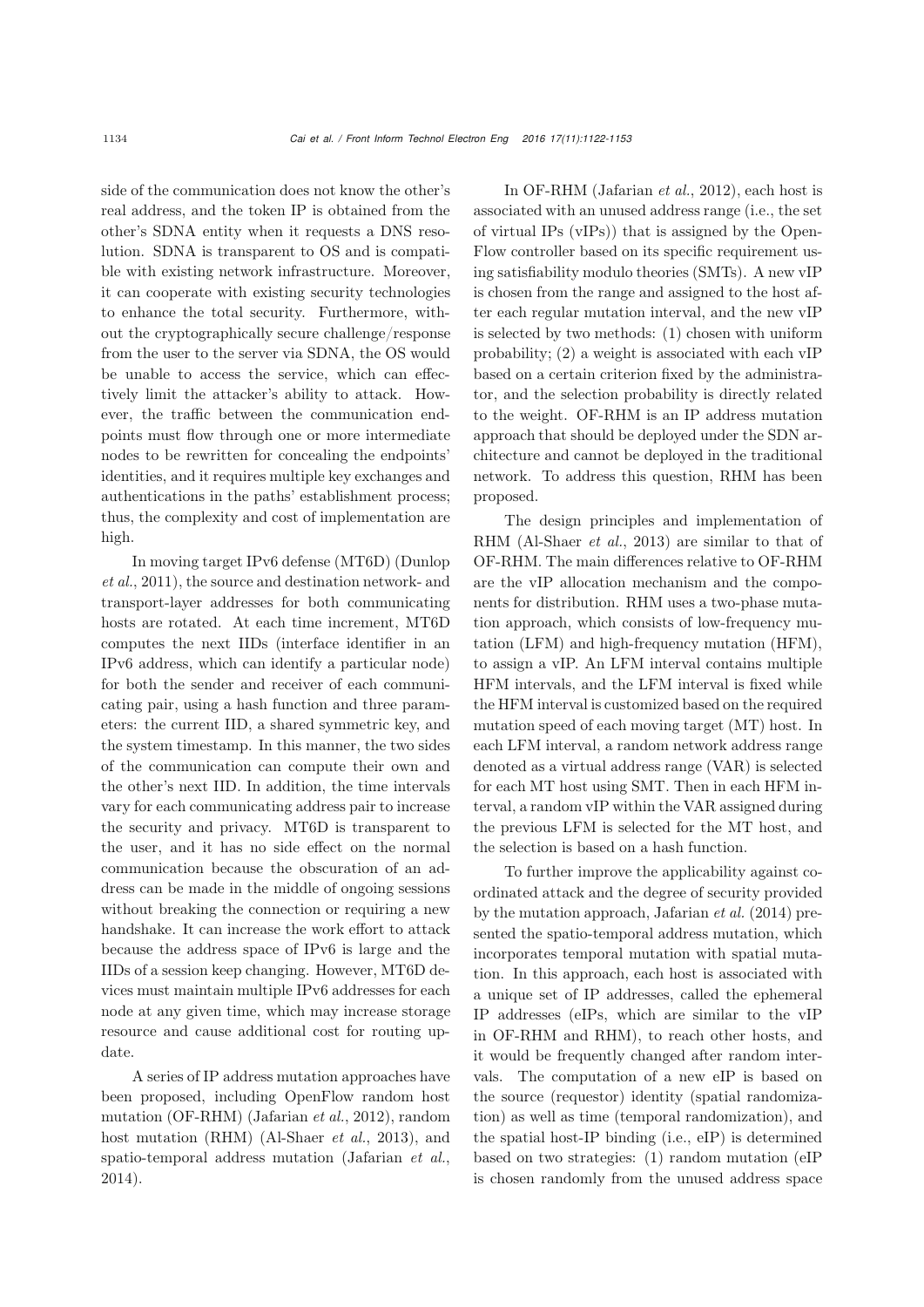based on a uniform distribution); (2) deceptive mutation (the goal is to assign potentially unattractive IPs to potentially attractive targets). In addition, a time-to-live (TTL) value, which is determined based on the identities of both endpoints, is set to indicate the expiration time of the real IP (rIP)-eIP mapping, and each such TTL value is chosen based on a Poisson arrival process with mean  $\lambda$  in this mechanism. Hence, a host must use different eIPs to communicate with another host at various time intervals.

All the three IP address mutation approaches (OF-RHM, RHM, and spatio-temporal address mutation) can keep the real IP addresses of hosts unchanged, as well as associate each host with a shortlived vIP address for communication. This feature can make them transparent for users. Furthermore, a user cannot know the actual address of the other user that he/she communicates with, which can effectively increase the difficulty for the attacker to connect to a specific host. However, the complexity and cost for implementing the three mutation approaches are high because matched gateways must be deployed to perform rIP-vIP translation, and it also incurs a large amount of work for translation, storage, update, and searching of the address information. Furthermore, the gateways can be the new important target that should be protected.

Morphing network assets to restrict adversarial reconnaissance (MORPHINATOR) (http://defenseupdate.com/tag/morphinator) aims to build a prototype network capable of morphing over time to confuse and thwart potential attackers on military networks. We know that the prototype focuses on the IP address hopping and port hopping techniques to constantly change the characteristics of the network it resides on. However, there is no more detail about it currently.

MOTAG (Jia *et al.*, 2013) was proposed to help online application servers against network flooding attacks. The mechanism requires a group of proxy nodes to be deployed around the server node, and allocates an active working proxy for each certified user to forward data traffic between the user and the server. The mechanism can protect the online server strongly because the address of the server is private for any user; each client is aware of only his/her own working proxy's IP address. When a working proxy is under attack, it would start up a

process called client-to-proxy shuffling; i.e., the attacked proxy is replaced by a new proxy, and the associated users are also migrated to the alternative proxy. In other words, the client is passive in accepting the address shuffling of its working proxy and knows nothing about the address of the server. It can also gradually concentrate the attacker to a particular proxy to minimize the impact of an attack. However, it must work together with the attack detection mechanism because there is no shuffling if there are no attacks.

In MTD-MANETs (Albanese *et al.*, 2013), the identity of a legitimate node that presents to other nodes is changed in order to increase the uncertainty for the attacker. Each legitimate node is assigned an ID pool, which includes multiple virtual IDs associated with its real ID. These virtual IDs are generated by a hash chain at runtime and are used for communication, while the real IDs are never publicly used. The validity interval for each virtual ID is randomly selected from a time range defined by the authors. In this mechanism, the virtual identity of a legitimate node, rather than the IP address, changes dynamically. However, as the virtual identity is used for communication between nodes, we still take the moving parameter in it as the IP address. This approach is robust to multiple types of attacks, such as blackhole attack, wormhole attack, and routing message flooding attack. However, it needs to make substantial modifications in the network layer, including introducing a translation service for mapping the virtual IDs to the real IDs, a protocol to propagate the updates of the nodes' virtual identities, and a mechanism that enables the legitimate nodes to securely join the network. As a result, the complexity and cost of implementation are high.

The SDN shuffle approach (MacFarland and Shue, 2015) uses synthetic addressing information to replace the real addressing information for defending against reconnaissance. Each time a client requests a DNS resolution of the server, the DNS server would notice the SDN controller. Then the SDN controller generates a synthetic IP address and a media access control (MAC) address for the application server, sets a short TTL value, and sends them to the DNS server to reply to the client. In addition, the SDN controller orders the server to install network address translation (NAT) rules that translate the synthetic IP and MAC addresses into the real addresses. In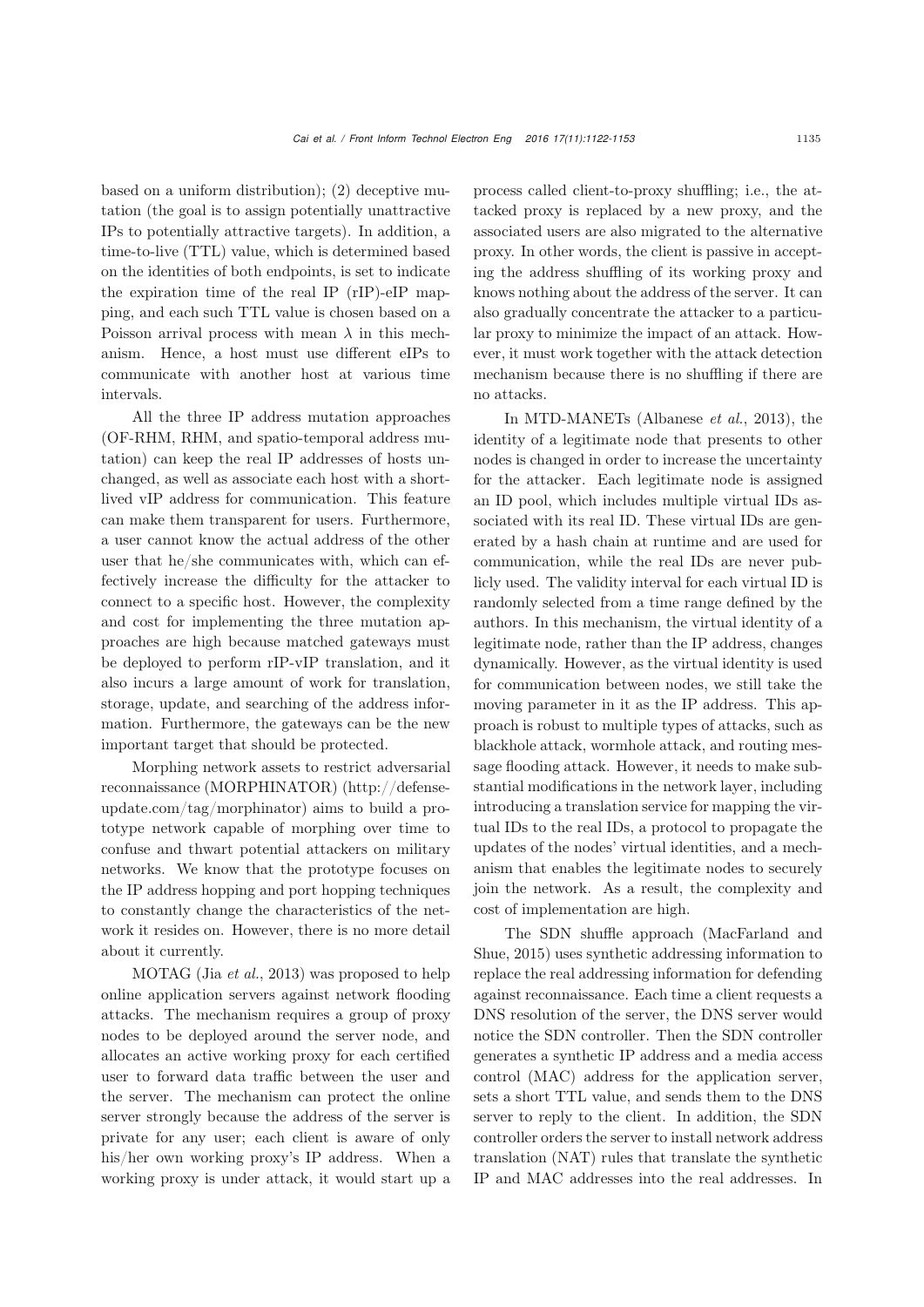this manner, each client receives synthetic addresses for the server, which can be rotated by the SDN controller for each new DNS resolution. This allows the SDN controller to provide a moving IP address for each client. Specifically, the short TTL set by the SDN controller ensures that the client will re-issue DNS requests for new connections, which allows the server to again change the addresses. As a result, it can defend against reconnaissance effectively. However, it needs to be deployed under the SDN architecture and modify the OS of the DNS server to cooperate with the SDN controller.

In the random port and address hopping (RPAH) approach (Luo *et al.*, 2015), each server host is associated with a VAR, which is the unused address space of the server domain, and each application running on the server host is associated with a virtual port range (VPR), which is the unused port space of the host. After a fixed hopping interval, the server would mutate its IP addresses and communication ports based on a pseudo-random function with shared secret keys, source identity (srcID), service identity (svcID), and time. Therefore, clients must use different vIP:vPort pairs to obtain services in different time intervals, which can effectively defeat various internal and external reconnaissance. However, similar to OF-RHM, RHM, and spatio-temporal address mutation, RPAH must modify the traditional gateways to provide address hopping gateway (AHG), port hopping engine, and port and address hopping gateway (PAHG) for rIP to/from vIP translations, rPort to/from vPort translations, and rIP:rPort to/from vIP:vPort translations, respectively. In addition to the cost for modification, it introduces large overhead for translation, storage, update, and searching of the address information. The gateways can be the new important target to be protected.

# 4.2 Characteristics of moving target defense strategies

As mentioned earlier, there are three main categories to actively design and develop MTD. Although each of these attempts uses its own methodology for designing various mechanisms, there are some common characteristics that govern the construction of these MTD mechanisms, and we call them multicandidate, diversity, randomness, and limited timeliness. In addition to the four common characteristics, there is a minor characteristic named 'attack surface reduction'.

## 4.2.1 Multi-candidate

From the existing research, we know that there is usually a large configuration space for a specific MTD strategy. As mentioned earlier, the configuration space should comprise all the domains of the moving parameters. In other words, it is related to the problem about 'WHAT to move'. Therefore, here the term 'multi-candidate' is not strict or general, and it has different meanings for the MTD strategies in different categories. Moreover, regardless of the category, all the mechanisms are multi-candidate. Each MTD strategy has its own method of generating multi-candidate, which can be initialized at the beginning, or can be generated gradually in the process of defense.

For the mechanisms in the category of software transformations, the multi-candidate usually means the multiple variants of software. In addition, the multi-candidate can be created by four methods, namely, based on specific architecture, compiler, semantics-preserving rewriting, and randomization.

For the mechanisms in the category of DPT, the multi-candidate usually means the multiple execution environments or configurations for shifting. They can be created through three routes, namely, inherence, virtualization technology, and evolutioninspired techniques.

For the mechanisms in the category of network address shuffling, the multi-candidate usually means the multiple values of the IP address or the port for shifting. The multi-candidate can be generated through two routes. One is by assigning a set of candidate IP addresses and/or port numbers to the protected host directly. The other is gradually producing a set of candidate IP addresses and/or port numbers through calculation (e.g., using the current address and a hash function to generate the next address).

For better understanding, we summarize them in Table 2.

#### 4.2.2 Diversity

Diversity takes multi-candidate as the foundation, and it means that there must be much differentiation in terms of properties between these can-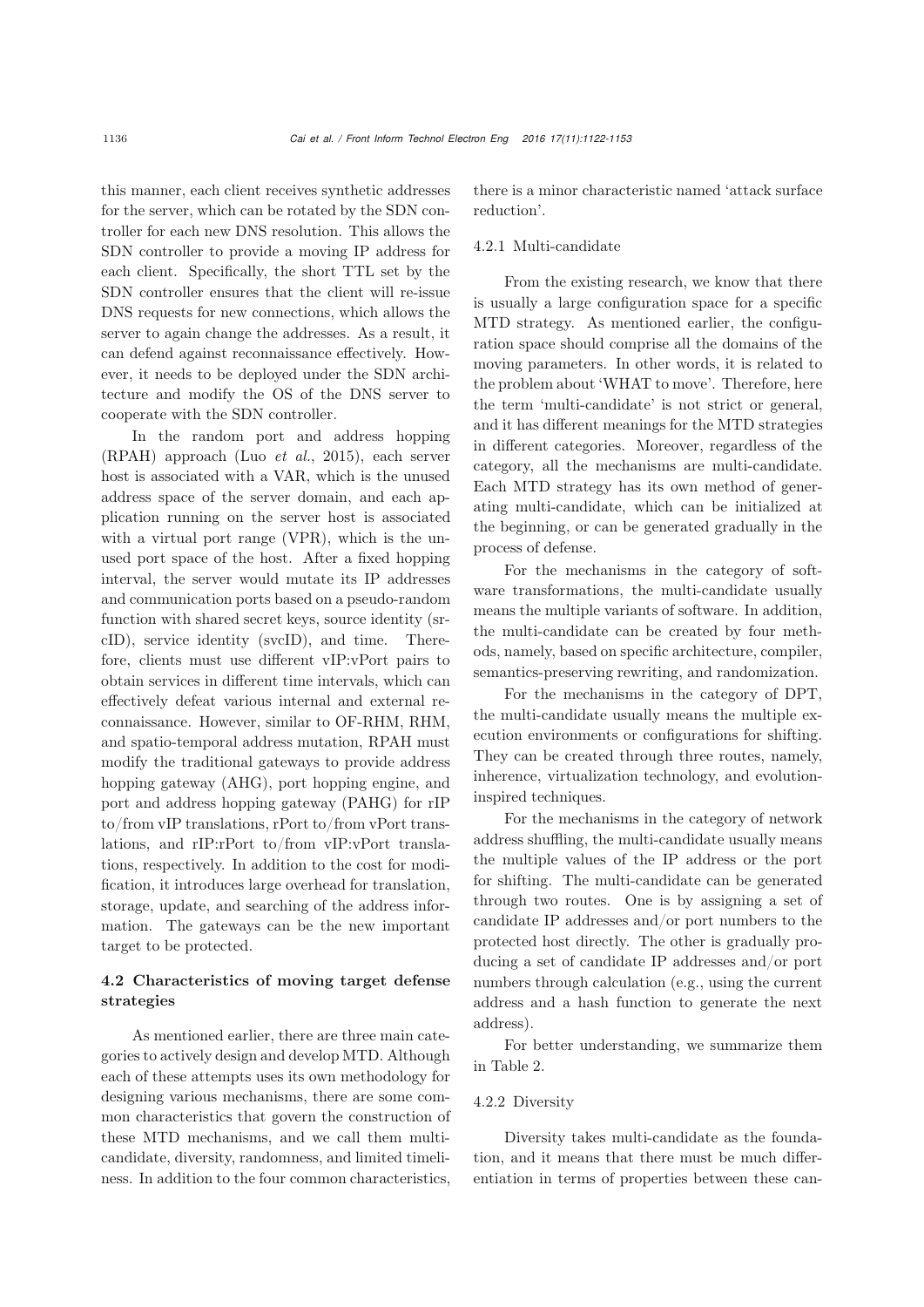| Method                                                      | Mechanism                                                                                                                                  |
|-------------------------------------------------------------|--------------------------------------------------------------------------------------------------------------------------------------------|
| <sup>a</sup> Generating based on a specific<br>architecture | ChameleonSoft (Azab et al., 2011)                                                                                                          |
| <sup>a</sup> Compiler-generating                            | Compiler-generated software diversity (Jackson <i>et al.</i> , 2011) and adaptive                                                          |
|                                                             | just-in-time code diversification (Jangda <i>et al.</i> , 2015)                                                                            |
| <sup>a</sup> Semantics-preserving rewriting                 | End-to-end software diversity (Christodorescu <i>et al.</i> , 2011) and proactive obfuscation<br>(Roeder and Schneider, 2010)              |
| <sup>a</sup> Randomization                                  | Practical software diversification (Pappas <i>et al.</i> , 2013), SEM (Cui and Stolfo, 2011),                                              |
|                                                             | HMS (le Goues <i>et al.</i> , 2013), and NOMAD (Vikram <i>et al.</i> , 2013)                                                               |
| <sup>b</sup> Inherence                                      | TALENT (Okhravi et al., 2011a), MORE (Thompson et al., 2014), and the SDN-based                                                            |
|                                                             | frequency-minimal MTD approach (Debroy <i>et al.</i> , 2016)                                                                               |
| <sup>b</sup> Virtualization technology                      | SCIT (Bangalore and Sood, 2009), MAS (Huang and Ghosh, 2011), and the MTD<br>strategy for cloud-based services (Peng <i>et al.</i> , 2014) |
| <sup>b</sup> Evolution-inspired techniques                  | The approach of evolving computer configuration (John $et al., 2014$ ; Lucas $et al., 2014$ )                                              |
| <sup>c</sup> Assigning a set of candidate                   | OF-RHM (Jafarian et al., 2012), RHM (Al-Shaer et al., 2013), spatio-temporal address                                                       |
| IP addresses and/or port                                    | mutation (Jafarian <i>et al.</i> , 2014), MOTAG (Jia <i>et al.</i> , 2013), and RPAH                                                       |
| numbers directly                                            | (Luo <i>et al.</i> , 2015)                                                                                                                 |
| <sup>c</sup> Producing a set of candidate                   | SDNA (Yackoski et al., 2011), MT6D (Dunlop et al., 2011), MTD-MANETs (Albanese                                                             |
| IP addresses and/or port                                    | <i>et al.</i> , 2013), and the SDN shuffle approach (MacFarland and Shue, 2015)                                                            |
| numbers gradually                                           |                                                                                                                                            |

Table 2 Methods to create multi-candidate

Belonging to the category of software transformations; <sup>b</sup> belonging to the category of dynamic platform techniques; <sup>c</sup> belonging to the category of network address shuffling

didates. It is also an important feature of MTD. Intuitively, shifting among the multiple candidates with diversity would make the target more secure than shifting among the multiple candidates with the same properties, because it increases the attacker's exploration surface (Zhuang *et al.*, 2014b) and the difficulty of targeting the correct attack attribute of the system in the right period.

For all the mechanisms in the school of software transformations, diversity is introduced when software variants are generated.

For the mechanisms in the school of dynamic platform techniques, except for SCIT (Bangalore and Sood, 2009), in which each VS is with the same pristine state and the identical properties, and thus there is no diversity, all the other mechanisms exhibit diversity. Moreover, diversity is introduced when the multiple candidates are created.

For all the mechanisms in the category of network address shuffling, regardless of the manner in which the multiple IP addresses and/or port numbers are generated, the multiple IP addresses and/or port numbers must be different from one another; i.e., the set of addresses/port numbers are diverse, to make the mechanisms effective.

Generally, when producing the multi-candidate for each MTD strategy, diversity is usually generated concurrently. Moreover, each MTD strategy has its own way to generate diversity (Table 3).

## 4.2.3 Randomness

Unpredictability is an important goal of MTD techniques, which can make it hard for the attacker to predict the precise information of the target in the next period, thus increasing the work effort to attack, decreasing the probability of successful attacks, and increasing the target's resiliency. In the achieved MTD mechanisms, unpredictability is usually in the form of randomness, which is the external manifestation of the way to move (i.e., 'HOW to move', and exactly speaking, the way to choose the next candidate). Randomness means that the defender chooses the next configuration pseudo-randomly from the attacker's perspective, which leads to the unpredictability of MTD techniques. Therefore, randomness is a key factor to ensure the effectiveness of MTD strategies. Almost all the MTD strategies have this feature, and the difference among them is the approach to generating the randomness, or more accurately, the way to choose the next candidate. The typical methods are summarized in Table 4.

## 4.2.4 Limited timeliness

A technique has the feature of limited timeliness if it can change the value of the moving param-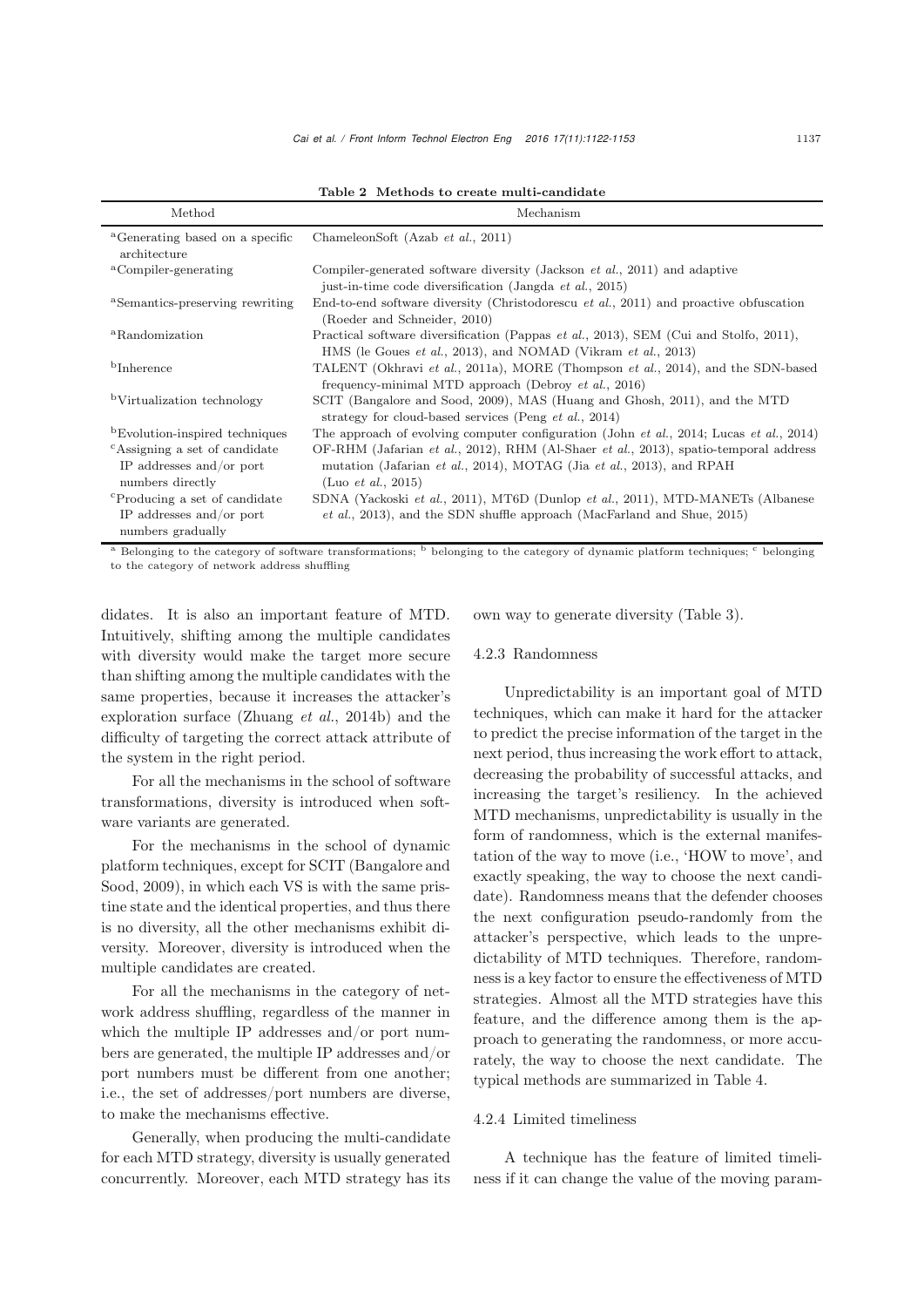| Method                                                                                                             | Mechanism                                                                                              |
|--------------------------------------------------------------------------------------------------------------------|--------------------------------------------------------------------------------------------------------|
| <sup>a</sup> Targeting different quality attributes, such as reliability,<br>performance, robustness, and mobility | ChameleonSoft (Azab et al., 2011)                                                                      |
| <sup>a</sup> Using different variation techniques, such as ISR, register                                           | Compiler-generated software diversity                                                                  |
| randomization, NOP insertion, and stack base randomization                                                         | $(Jackson \text{ } et \text{ } al., 2011)$                                                             |
| <sup>a</sup> Diversifying the entities referenced in subprograms                                                   | End-to-end software diversity (Christodorescu et al., 2011)                                            |
| <sup>a</sup> Choosing and applying different transformations, such as                                              | Practical software diversification (Pappas et al., 2013)                                               |
| atomic instruction substitution, instruction reordering, and                                                       |                                                                                                        |
| register reassignment, to each instance of the protected<br>application                                            |                                                                                                        |
| <sup>a</sup> Using existing techniques such as ISR, ASR, and                                                       | SEM (Cui and Stolfo, 2011)                                                                             |
| polymorphic mutation                                                                                               |                                                                                                        |
| <sup>a</sup> Making the multiple server replicas to have few shared                                                | Proactive obfuscation (Roeder and Schneider, 2010)                                                     |
| vulnerabilities when created (without details)                                                                     |                                                                                                        |
| <sup>a</sup> Using dynamic instruction set randomization                                                           | HMS (le Goues et al., 2013)                                                                            |
| <sup>a</sup> Randomizing each name/ID parameter used by users                                                      | NOMAD (Vikram et al., 2013)                                                                            |
| to submit data                                                                                                     |                                                                                                        |
| <sup>a</sup> Using adaptive NOP insertion                                                                          | Adaptive JIT code diversification (Jangda et al., 2015)                                                |
| <sup>b</sup> There are multiple heterogeneous physical hardware                                                    | TALENT (Okhravi et al., 2011a)                                                                         |
| platforms and operating systems inherently                                                                         |                                                                                                        |
| <sup>b</sup> No diversity                                                                                          | SCIT (Bangalore and Sood, 2009)                                                                        |
| <sup>b</sup> Equipping each VS with a unique software mix                                                          | MAS (Huang and Ghosh, 2011)                                                                            |
| <sup>b</sup> No details                                                                                            | MTD strategy for cloud-based services (Peng et al., 2014)                                              |
| <sup>b</sup> Using crossover and mutation operations to create and                                                 | The approach of evolving computer configuration                                                        |
| maintain diversity                                                                                                 | (John et al., 2014; Lucas et al., 2014)                                                                |
| <sup>b</sup> The VMs are equipped with different distributions of Linux                                            | MORE (Thompson $et al., 2014$ )                                                                        |
| <sup>b</sup> There is a heterogeneous VM pool inherently                                                           | The SDN-based frequency-minimal MTD approach<br>(Debroy $et \ al., 2016$ )                             |
| <sup>c</sup> Diversity is inherent when a set of candidate IP addresses                                            | OF-RHM (Jafarian et al., 2012), RHM (Al-Shaer et al.,                                                  |
| and/or port numbers is assigned to the host directly                                                               | 2013), spatio-temporal address mutation (Jafarian et al.,<br>2014), MOTAG (Jia et al., 2013), and RPAH |
|                                                                                                                    | (Luo <i>et al.</i> , 2015)                                                                             |
| <sup>c</sup> Diversity is progressively introduced when the set of                                                 | SDNA (Yackoski et al., 2011), MT6D (Dunlop et al.,                                                     |
| candidate IP addresses and/or port numbers is produced                                                             | $2011$ ), MTD-MANETs (Albanese <i>et al.</i> , 2013), and the                                          |
| gradually                                                                                                          | SDN shuffle approach (MacFarland and Shue, 2015)                                                       |

|  |  |  | Table 3 Methods to introduce diversity |  |
|--|--|--|----------------------------------------|--|
|--|--|--|----------------------------------------|--|

<sup>a</sup> Belonging to the category of software transformations; <sup>b</sup> belonging to the category of dynamic platform techniques;  $\degree$  belonging to the category of network address shuffling

eter (i.e., using a new value to replace the old one) periodically or erratically. Limited timeliness is the external manifestation of the problem on 'WHEN to move'. It is another key factor to ensure the effectiveness of MTD strategies, and almost all the MTD strategies have this feature. It is the right attribute that makes the information collected by adversaries have short validity period, and thus effectively degrades the attacker's capacity to identify specific targets, gathers more essential information, and then initiates and launches an attack, thus increasing the work effort for attackers to exploit the vulnerabilities for the desired target. The interval of limited timeliness is determined by the mutation frequency, which is critical for the MTD techniques. Now, limited timeliness is usually achieved by presetting a fixed interval, using an adjustable interval, triggered by anomalous events, or in some other ways (Table 5).

#### 4.2.5 Attack surface reduction

In addition to the four common characteristics, attack surface reduction is a minor characteristic that exists in parts of MTD mechanisms and that can enhance the security of the target. Intuitively, the larger the attack surface, the more insecure the system (Manadhata and Wing, 2011b). As mentioned in Section 3, attack surface can be viewed as a set of all the properties of the system that can be used for attack. Attack surface reduction means reducing some of the properties, and the usual way to achieve attack surface reduction is to repair some vulnera-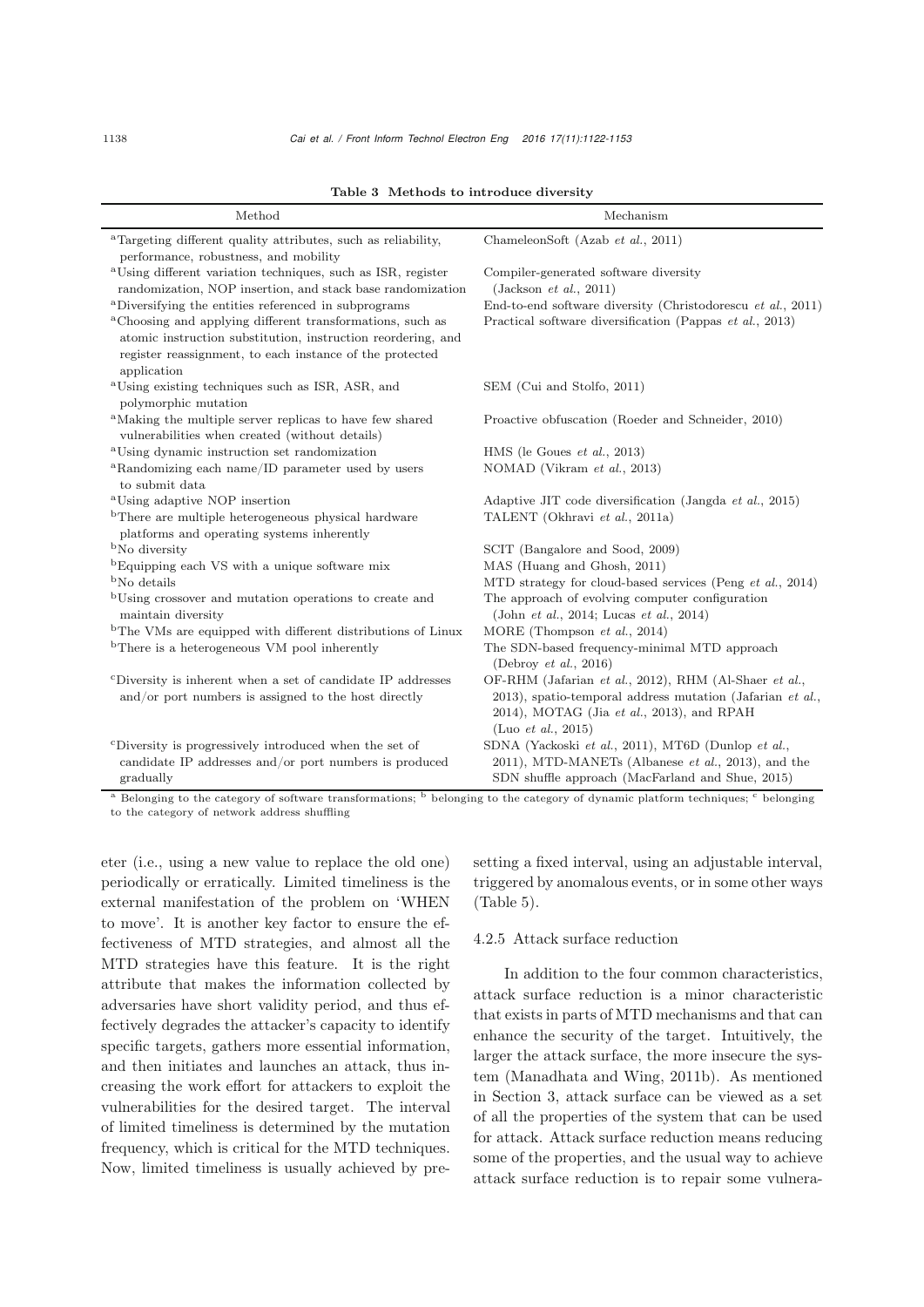| Method (Description)                                                                                                                                                                                      | Mechanism                                                                                                                                                                                                                                                                                                                                                                                                                                                                                                                        |
|-----------------------------------------------------------------------------------------------------------------------------------------------------------------------------------------------------------|----------------------------------------------------------------------------------------------------------------------------------------------------------------------------------------------------------------------------------------------------------------------------------------------------------------------------------------------------------------------------------------------------------------------------------------------------------------------------------------------------------------------------------|
| Choosing randomly (the next candidate is<br>randomly chosen to replace the current candidate)                                                                                                             | ChameleonSoft (Azab et al., 2011), end-to-end software<br>diversity (Christodorescu et al., 2011), practical software<br>diversification (Pappas et al., 2013), SEM (Cui and Stolfo,<br>2011), proactive obfuscation (Roeder and Schneider, 2010),<br>HMS (le Goues et al., 2013), NOMAD (Vikram et al., 2013),<br>adaptive JIT code diversification (Jangda <i>et al.</i> , 2015),<br>OF-RHM (Jafarian et al., 2012), spatio-temporal address<br>mutation (Jafarian <i>et al.</i> , 2014), and MOTAG (Jia <i>et al.</i> , 2013) |
| Choosing by rotation (the next candidate is chosen<br>by turns)                                                                                                                                           | SCIT (Bangalore and Sood, 2009), MAS (Huang and Ghosh,<br>$2011$ ), and MORE (Thompson <i>et al.</i> , $2014$ )                                                                                                                                                                                                                                                                                                                                                                                                                  |
| Choosing according to function (the next<br>candidate is calculated by a function)                                                                                                                        | MT6D (Dunlop et al., 2011), RHM (Al-Shaer et al., 2013),<br>MTD-MANETs (Albanese $et al., 2013$ ), the SDN shuffle<br>approach (MacFarland and Shue, 2015), the SDN-based<br>frequency-minimal MTD approach (Debroy et al., 2016),<br>and RPAH (Luo $et$ al., 2015)                                                                                                                                                                                                                                                              |
| Choosing according to game theory (this method<br>is used to provide a general method for attack<br>surface shifting, and there can be multiple specific<br>strategies under the guidance of this method) | Manadhata (2013), Zhu and Başar (2013),<br>and Carter $et \ al. (2014)$                                                                                                                                                                                                                                                                                                                                                                                                                                                          |
| Choosing according to the attack behavior observed<br>or perceived (the next candidate is chosen to<br>meet some specific security requirements)                                                          | Spatio-temporal address mutation (Jafarian et al., 2014), and<br>TALENT (Okhravi et al., 2011b)                                                                                                                                                                                                                                                                                                                                                                                                                                  |
| *(The next candidate is chosen based on an MTD)<br>service deployment strategy proposed by authors)                                                                                                       | MTD strategy for cloud-based services (Peng $et al., 2014$ )                                                                                                                                                                                                                                                                                                                                                                                                                                                                     |
| *(The selection probability for each candidate)<br>directly relates to the weight that is associated<br>with each candidate based on a certain criterion)                                                 | OF-RHM (Jafarian et al., 2012)                                                                                                                                                                                                                                                                                                                                                                                                                                                                                                   |
| *(The next candidate (new configuration) is chosen                                                                                                                                                        | The approach of evolving computer configuration                                                                                                                                                                                                                                                                                                                                                                                                                                                                                  |
| according to the security level assessed by the<br>assessment component)                                                                                                                                  | (John et al., 2014; Lucas et al., 2014)                                                                                                                                                                                                                                                                                                                                                                                                                                                                                          |
| $*(No details)$                                                                                                                                                                                           | SDNA (Yackoski et al., 2011)                                                                                                                                                                                                                                                                                                                                                                                                                                                                                                     |
| * Belonging to some other ways                                                                                                                                                                            |                                                                                                                                                                                                                                                                                                                                                                                                                                                                                                                                  |

Table 4 Methods to create randomness

bilities of the target. It can be seen as an equivalent transformation technique, as it can create another functional equivalence but fewer attack surface variants of the target software/running platform.

As mentioned earlier, attack surface shifting can be considered an effective way of MTD. In addition, attack surface reduction can be another way to improve the security of the system to some extent, and it can work together with attack surface shifting or be used alone.

There are two related works about the combination of attack surface shifting and attack surface reduction. In the approach of evolving computer configuration (John *et al.*, 2014; Lucas *et al.*, 2014), evolutionary algorithms (such as genetic algorithms) are used to create a set of candidate configurations that consist of a group of parameters; then the security score is arrived at based on the security information on the system to choose a new and more secure configuration periodically for deployment. In this way, the system's attack surface changes over time and the security vulnerabilities become smaller. HMS (le Goues *et al.*, 2013) also achieves attack surface reduction using evolutionary algorithms to automatically repair vulnerabilities while shifting the system's attack surface continuously. Although both the types of work use evolutionary algorithms, the main difference between them is embodied in three aspects. The first aspect is the way of attack surface shifting. In John *et al.* (2014) and Lucas *et al.* (2014), attack surface shifting was achieved by replacing the current configuration with a new configuration that was generated based on the old configurations; le Goues *et al.* (2013) used a spatio-temporal diversity engine to imbue software with a dynamically shifting attack surface. The second aspect is the timing of attack surface reduction. In John *et al.* (2014) and Lucas *et al.* (2014), it is the time of configuration replace-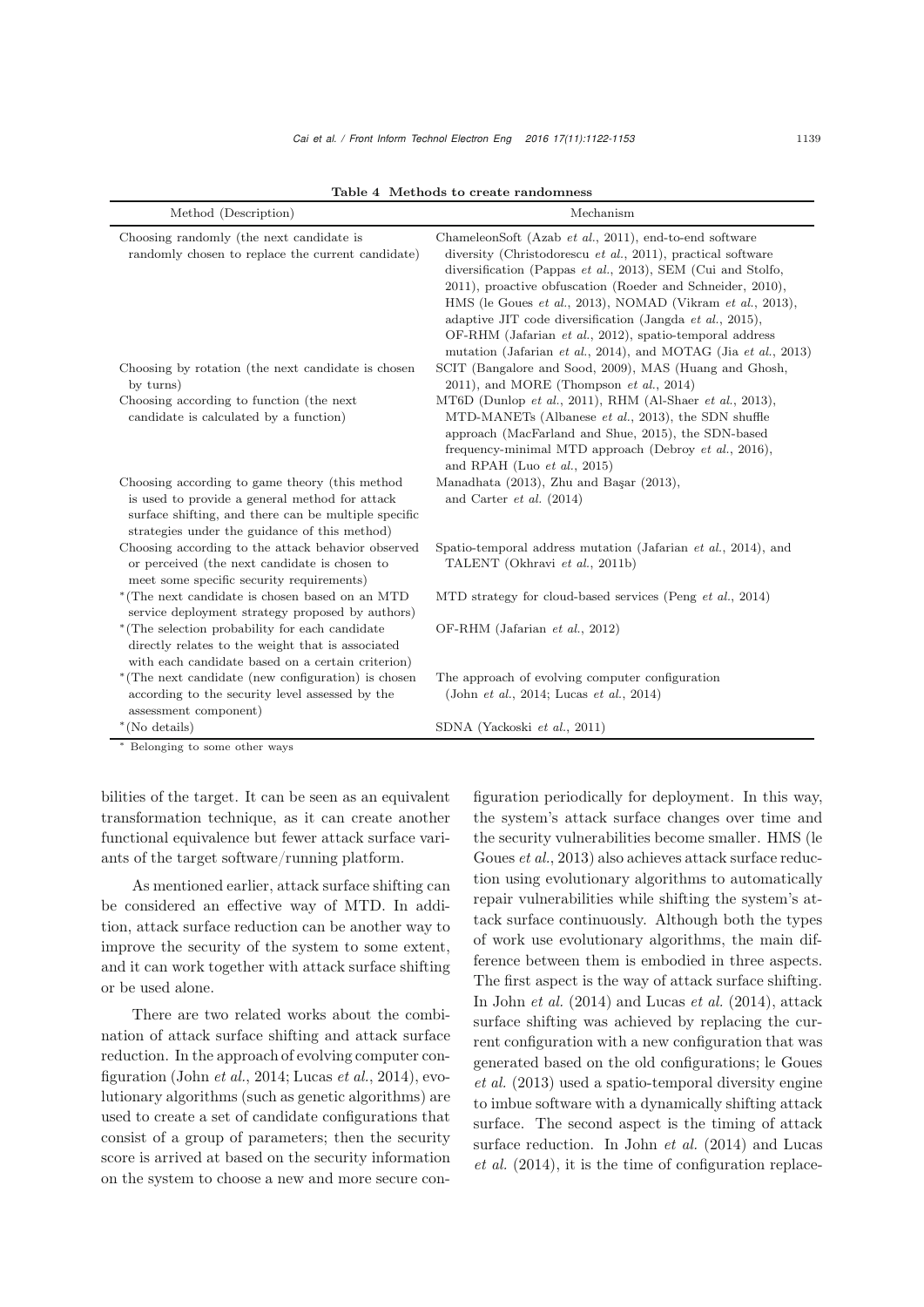| Method (Description)                                                                                                                                      | Mechanism                                                                                                                                                                                                                                                                                                                                                                                                                                                             |
|-----------------------------------------------------------------------------------------------------------------------------------------------------------|-----------------------------------------------------------------------------------------------------------------------------------------------------------------------------------------------------------------------------------------------------------------------------------------------------------------------------------------------------------------------------------------------------------------------------------------------------------------------|
| Presetting a fixed interval (the mechanism<br>changes its candidate periodically, i.e., at<br>a regular/fixed interval)                                   | Proactive obfuscation (Roeder and Schneider, 2010), HMS<br>(le Goues et al., 2013), SCIT (Bangalore and Sood, 2009),<br>MAS (Huang and Ghosh, 2011), TALENT (Okhravi et al., 2011a),<br>MORE (Thompson et al., 2014), OF-RHM (Jafarian et al., 2012),<br>spatio-temporal address mutation (Jafarian et al., 2014), RPAH<br>(Luo <i>et al.</i> , 2015), and the approach of evolving computer<br>configuration (John <i>et al.</i> , 2014; Lucas <i>et al.</i> , 2014) |
| Using an adjustable interval (the mechanism<br>changes its candidate according to an<br>adjusted timer, or a strategy determined<br>by the administrator) | ChameleonSoft (Azab et al., 2011), end-to-end software diversity<br>(Christodorescu et al., 2011), practical software diversification<br>(Pappas et al., 2013), SEM (Cui and Stolfo, 2011), adaptive<br>JIT code diversification (Jangda <i>et al.</i> , 2015), MTD strategy for<br>cloud-based services (Peng et al., 2014), MTD-MANETs<br>(Albanese <i>et al.</i> , 2013), MT6D (Dunlop <i>et al.</i> , 2011), and RHM<br>$(Al-Shaer et al., 2013)$                 |
| Triggering by anomalous events (the mechanism<br>changes its candidate when there is an attack<br>or when the security level is decreased)                | ChameleonSoft (Azab et al., 2011), TALENT (Okhravi et al., 2011a),<br>MAS (Huang and Ghosh, 2011), and MOTAG (Jia et al., 2013)                                                                                                                                                                                                                                                                                                                                       |
| *(Limited timeliness is triggered by user request)                                                                                                        | NOMAD (Vikram et al., 2013)                                                                                                                                                                                                                                                                                                                                                                                                                                           |
| *(Limited timeliness is achieved by the<br>occurrence of address rewriting when packets<br>enter or exit the OS)                                          | SDNA (Yackoski et al., 2011)                                                                                                                                                                                                                                                                                                                                                                                                                                          |
| *(Limited timeliness is achieved by setting the<br>TTL value)                                                                                             | SDN shuffle approach (MacFarland and Shue, 2015)                                                                                                                                                                                                                                                                                                                                                                                                                      |
| *(Limited timeliness is achieved based on the<br>statistical attack pattern and probability)                                                              | SDN-based frequency-minimal MTD approach<br>(Debroy <i>et al.</i> , 2016)                                                                                                                                                                                                                                                                                                                                                                                             |
| * Dalamatan ka sama sekaran meng                                                                                                                          |                                                                                                                                                                                                                                                                                                                                                                                                                                                                       |

Table 5 Methods to produce limited timeliness

Belonging to some other ways

ment, while in le Goues *et al.* (2013) it is the time when attack attempts are thwarted and detected. The third aspect is the vulnerabilities repaired by them respectively. In John *et al.* (2014) and Lucas *et al.* (2014), the security-critical vulnerabilities are removed gradually, while in le Goues *et al.* (2013), both security-critical and non-security critical vulnerabilities are repaired.

In addition, there are two works focusing on only attack surface reduction. Rinard (2011) suggested applying equivalent transformation to the application, in other words, cutting some functionalities that are beyond users' needs because most of the attack surfaces often come from functionalities that users do not need and may not even be aware of. Also, he believed that some automatic techniques, such as input rectification, functionality excision, functionality replacement, loop perforation, and cyclic memory allocation, can remove the superfluous functionality of a program and thus can eliminate security vulnerabilities (i.e., reduce the attack surface) while enabling the system to provide the normal service. Andel *et al.* (2014) proposed that the protected program with known vulnerabilities

would be divided into sections of invulnerable and vulnerable parts, and that the invulnerable sections would run on a traditional processor as usual while the vulnerable sections run on a field-programmable gate array (FPGA), which can make sure that the attacks on the vulnerable sections are no longer carried out. In this sense, it seems that the attack surface of the protected program is reduced. In the two approaches, there is only attack surface reduction but no attack surface shifting. Although they transform the software and can increase the overall security of the protected system to some extent, they cannot be classified as an MTD technology in the strict sense, because they do not conform to the vision of MTD described in the literature (NITRD, 2010).

# 4.3 Summary of moving target defense strategies

It is well known that the entire goal of MTD is to increase the work effort for attackers, to limit the exposure of vulnerabilities and opportunities for attacks, and to increase the resiliency and security of the protected system (NITRD, 2010). However, there is yet no standard definition of what an MTD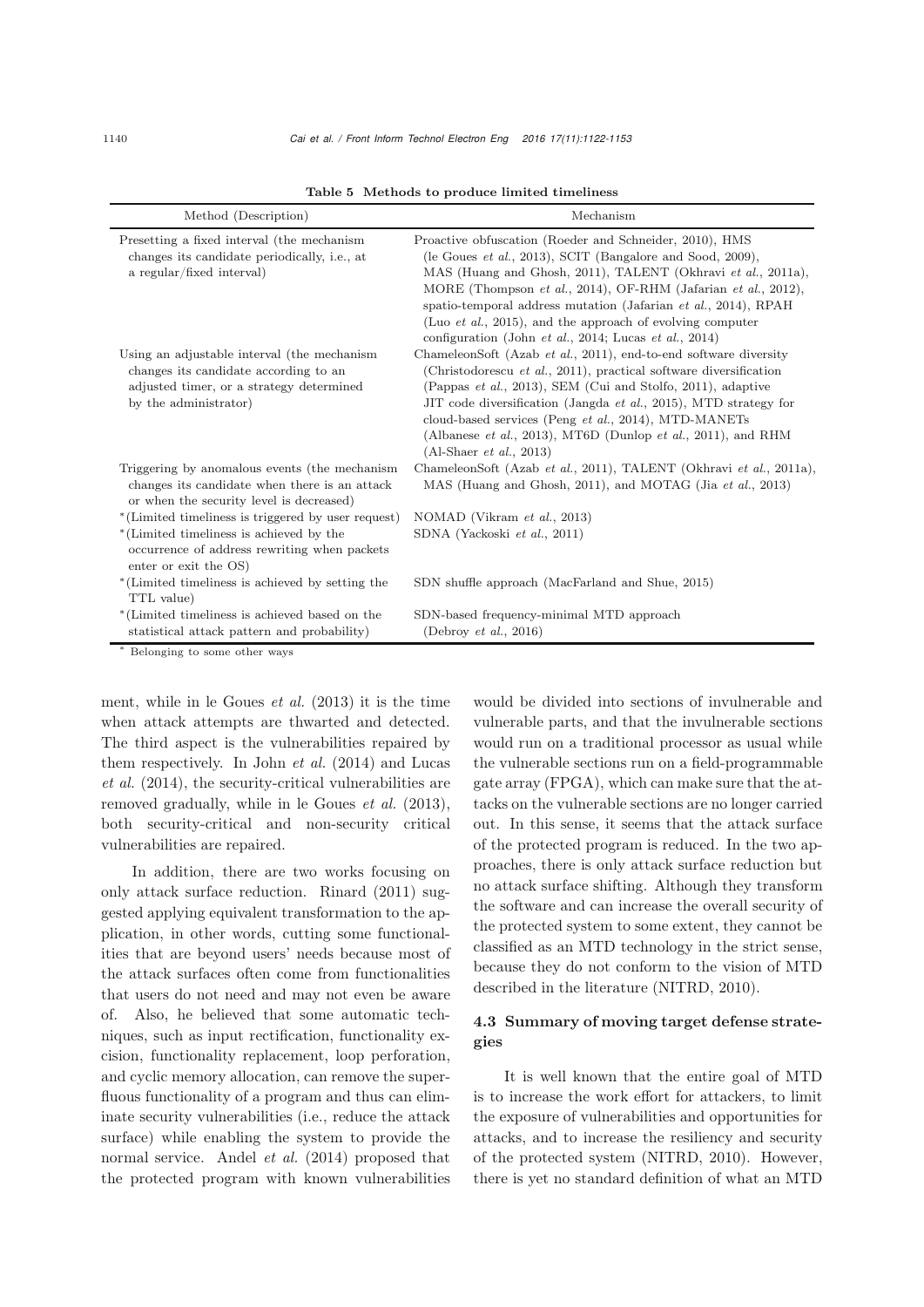is so far (Zhuang *et al.*, 2014b). NITRD (2010) and Okhravi *et al.* (2013) proposed that a cyber moving target technique refers to any technique that attempts to defend a system and increase the complexity and cost for attackers by making the system less static, less deterministic, and less homogeneous.

In other words, the goal of MTD can be decomposed into three specific sub-goals, namely, less static, less deterministic, and less homogeneous. From our own perspective, the three sub-goals do not need to be reached at the same time. For a single system, if the static nature is broken, the deterministic nature is broken simultaneously, and thus the work effort of the attacker can be increased effectively. For a network/compound system that contains more than one system, if defenders make one or more systems in the network less static and less deterministic, the work effort for attacking the system can be increased. If defenders make the network only less homogeneous, the work effort of large-scale attacks would also increase. No matter what the case is, the work effort of attackers can be increased.

According to the sub-goals, we divide MTD techniques into three types:

1. HETE-type

The MTD techniques can make the target only less homogeneous, in other words, more heterogeneous. Until now, only the compiler-generated software diversity approach (Jackson *et al.*, 2011) falls within this type.

## 2. DYNA-type

The MTD techniques can make the target only less static and less deterministic, in other words, more dynamic. Until now, only the SCIT (Bangalore and Sood, 2009) belongs to this type.

#### 3. Mixed-type

It is the combination of HETE-type and DYNAtype. Moreover, from the existing works mentioned in Section 4.1, we know that the mechanisms with this type are the most in number.

We have extracted some characteristics shared by the MTD strategies in Section 4.2. For the five characteristics discussed above, we have the following facts:

First, for each proper MTD, multi-candidate is the necessary condition for all the three types of MTD. For the MTD techniques that can make the target only less homogeneous, there must be multiple candidate instances with diversity. For the MTD

techniques that can make the target less static and less deterministic, there is a large configuration space provided for moving, which consists of multiple candidate instances.

Second, for an MTD strategy with HETE-type, such as compiler-generated software diversity (Jackson *et al.*, 2011), it is obvious that multi-candidate and diversity are the two necessary and sufficient conditions, and the other conditions are not needed. As mentioned in Jackson *et al.* (2011), the compilerbased technique MSSD creates large-scale software diversity in the network by making every user obtain a unique diversified variant of the target software. Therefore, it is harder for the attacker to expand attack, and the probability of successful large-scale attack would decrease. However, there is no instance replacement and thus it is not equipped with the feature of randomness or limited timeliness.

Third, for an MTD strategy with DYNA-type, such as SCIT (Bangalore and Sood, 2009), multicandidate, randomness, and limited timeliness are the three necessary and sufficient conditions. On the one hand, if an instance is online only for limited timeliness, it can always interrupt the process of an attack (including the reconnaissance), and the randomness makes it hard for an attacker to follow the change of the target or even makes the attacker lose the target. Hence, an MTD mechanism with the three characteristics can usually increase the work effort of attack and conform to the vision and goal of MTD. On the other hand, MTD tries to create, evaluate, and deploy mechanisms and strategies that are diverse, continually shifting, and changing over time. The shifting of multiple configurations/instances means that an instance is characterized by limited timeliness, and the shifting needs to possess randomness to confuse the attacker effectively. Diversity is only an assistant way to improve the effectiveness for this MTD because it can make the multi-candidate less homogeneous. Although it exists in most MTD techniques used to make the single protected system less static and deterministic, it is neither the sufficient condition nor the necessary condition for this type of MTD. We can take MAS (Huang and Ghosh, 2011) and SCIT (Bangalore and Sood, 2009) as examples. Each VS in MAS is equipped with a unique software mix and thus the VSs are diverse, while each server in SCIT has the same pristine state and thus the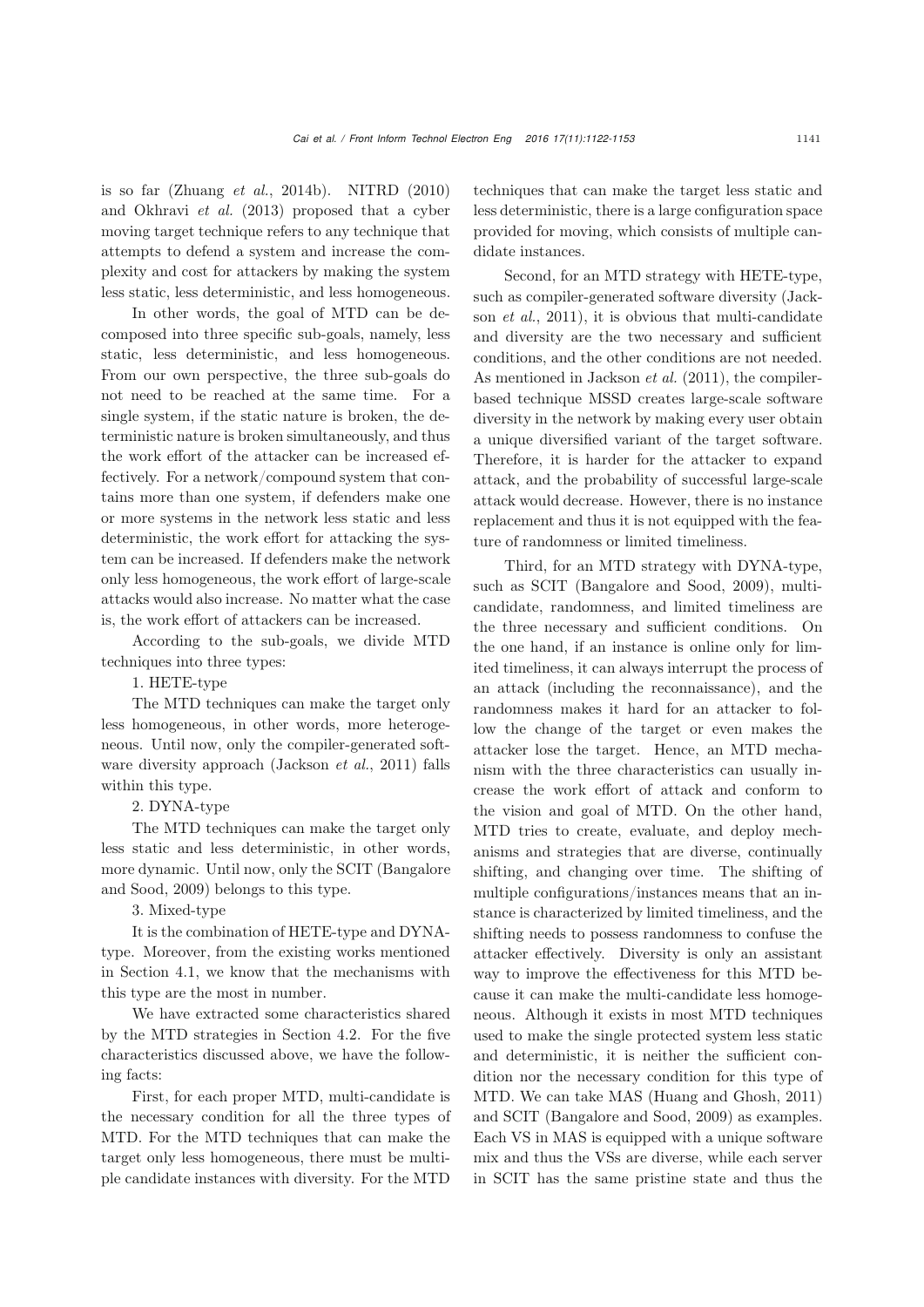VSs do not possess diversity. However, both MAS and SCIT can be classified into MTD technology. Therefore, diversity is neither the sufficient condition nor the necessary condition for this type of MTD.

Fourth, for an MTD strategy with the mixedtype, multi-candidate, diversity, randomness, and limited timeliness are the four necessary and sufficient conditions. The reason can be seen in the second and third considerations.

Fifth, attack surface reduction is an assistant method used in the MTD technique, and it can be an assistant only for the strategies falling in the categories of software transformations and dynamic platform techniques. As mentioned earlier, the usual way to achieve attack surface reduction is to repair the vulnerabilities of the target. For the strategies in the category of network address shuffling, the moving parameter is the network address, which is an attackable property but not a vulnerability, and it cannot be reduced. For the strategies in the category of software transformations, the moving parameter is the target software, which may include some vulnerabilities that can be reduced. For the strategies in the category of dynamic platform techniques, the moving parameters are the running platform and configuration, which may also include some vulnerabilities that can be reduced.

We use Table 6 to present our five conclusions.

# 5 Moving target defense evaluation

In this section, we summarize the studies in the area of MTD evaluation. MTD evaluation aims at measuring the effectiveness and efficiency of existing mechanisms to get some insights and provide reference for a new design. To achieve this goal, it needs approaches and metrics. Many evaluation approaches have been proposed and they have been used to measure the preliminary design of an MTD system or a category of MTD techniques. There have also been many evaluation metrics. Some are common metrics that can be used for major evaluation approaches (Sandoval and Hassell, 2010; van Leeuwen *et al.*, 2015; Zaffarano *et al.*, 2015; Zhang *et al.*, 2016). Some are specific metrics to fit with one approach (Clark *et al.*, 2013; Han *et al.*, 2014; Zhuang *et al.*, 2014a). In this study, we focus on the evaluation approaches. Existing evaluation approaches can be typically divided into four groups: experimentbased evaluation, theoretical analysis based evaluation, model analysis based evaluation, and mixed method based evaluation that mixes the various approaches mentioned.

1. Experiment-based evaluation

Zhuang *et al.* (2012; 2013) used a simulation testbed, which was built on NeSSi2, to evaluate the effectiveness of their preliminary design of a network MTD system that can adopt SDNA (Yackoski *et al.*, 2011) as the security policy enforcement unit for each role/VM (Yackoski *et al.*, 2013b). In the experiments, VM refreshing was used as an MTD technique, and conservative attack graph was used to guide the attacks. VM refreshing is an adaptation in each simulation time interval, by which the configuration manager randomly selects a role, and then shuts down a VM that performs the role in one host and restarts a new VM that plays the same role in a random host with a new VM ID and IP address. The goal of the experiments is to investigate the effects of randomly changing one aspect of the system (role to VM mapping) in decreasing an adversary's chance for success. However, the work does not have universality because the evaluation is just based on the proposed design schema.

2. Theoretical analysis based evaluation

Han *et al.* (2014) characterized the power of MTDs through cyber epidemic dynamics. They first classified existing MTD techniques into three groups, network-based, host-based, and instrumentbased MTD techniques. Each of these can be correspondingly accommodated within the cyber epidemic dynamics models that with dynamic attack-defense structures, with dynamic parameters, or with dynamic attack-defense structures and dynamic parameters. Then the characterization is done based on two measures defined by the authors, named  $(\mu_1, \mu_2, ..., \mu_J, \pi_1^*)$ powerful and  $(\mu_1, \mu_2, ..., \mu_J, \pi_1, \gamma)$ -powerful. However, the two measures can evaluate only the effectiveness of the MTDs as a whole; in other words, using this approach can identify only whether MTDs can induce the system to be secure but cannot know the degree of improvement in security brought about by the MTD techniques.

## 3. Model analysis based evaluation

Evans *et al.* (2011) proposed a game model to analyze the effectiveness of dynamic diversity de-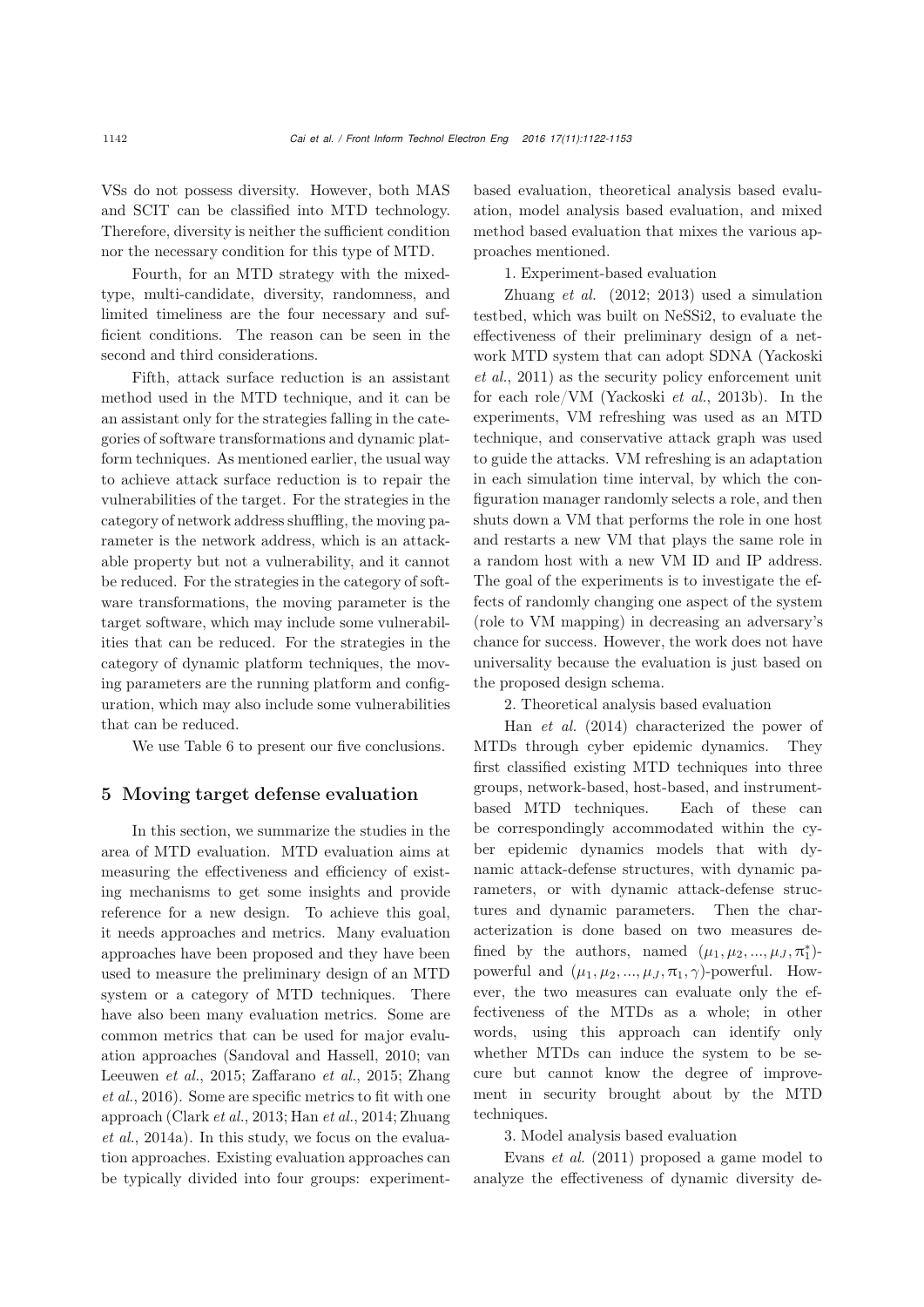| Mechanism                                                                              | Type                          | Multi-<br>candidate | Diversity | Randomness | Limited<br>timeliness | Attack surface<br>reduction |
|----------------------------------------------------------------------------------------|-------------------------------|---------------------|-----------|------------|-----------------------|-----------------------------|
| <sup>a</sup> Compiler-generated software diversity<br>$(Jackson$ <i>et al.</i> , 2011) | <b>HETE</b>                   | $\sqrt{}$           | $\sqrt{}$ |            |                       |                             |
| <sup>a</sup> ChameleonSoft (Azab <i>et al.</i> , 2011)                                 | Mixed                         | $\sqrt{}$           | $\sqrt{}$ | $\sqrt{}$  | $\sqrt{}$             |                             |
| <sup>a</sup> End-to-end software diversity                                             | Mixed                         |                     |           |            |                       |                             |
| (Christodorescu et al., 2011)                                                          |                               |                     |           |            |                       |                             |
| <sup>a</sup> Practical software diversification                                        | Mixed                         | $\sqrt{}$           | $\sqrt{}$ |            |                       |                             |
| (Pappas <i>et al.</i> , 2013)                                                          |                               |                     |           |            |                       |                             |
| <sup>a</sup> SEM (Cui and Stolfo, 2011)                                                | Mixed                         | $\sqrt{}$           | $\sqrt{}$ |            |                       |                             |
| <sup>a</sup> Proactive obfuscation                                                     | Mixed                         |                     |           |            |                       |                             |
| (Roeder and Schneider, 2010)                                                           |                               |                     |           |            |                       |                             |
| <sup>a</sup> HMS (le Goues <i>et al.</i> , 2013)                                       | Mixed                         | $\sqrt{}$           | $\sqrt{}$ |            | $\sqrt{}$             | $\sqrt{}$                   |
| $^{\rm a}$ NOMAD (Vikram et al., 2013)                                                 | Mixed                         |                     | $\sqrt{}$ |            | $\sqrt{}$             |                             |
| <sup>a</sup> Adaptive just-in-time code                                                | Mixed                         | $\sqrt{}$           | $\sqrt{}$ |            | $\checkmark$          |                             |
| diversification (Jangda et al., 2015)                                                  |                               |                     |           |            |                       |                             |
| <sup>b</sup> TALENT (Okhravi <i>et al.</i> , 2012)                                     | Mixed                         | $\sqrt{}$           | $\sqrt{}$ | $\sqrt{}$  | $\checkmark$          |                             |
| <sup>b</sup> SCIT (Bangalore and Sood, 2009)                                           | $\mathop{\rm DYM}\nolimits$ A | $\sqrt{}$           |           |            | $\sqrt{}$             |                             |
| $b$ MAS (Huang and Ghosh, 2011)                                                        | Mixed                         | $\sqrt{}$           | $\sqrt{}$ |            | $\checkmark$          |                             |
| <sup>b</sup> MTD strategy for cloud-based                                              | Mixed                         | $\sqrt{}$           | $\sqrt{}$ |            |                       |                             |
| services (Peng $et al., 2014$ )                                                        |                               |                     |           |            |                       |                             |
| <sup>b</sup> Approach of evolving computer                                             | Mixed                         | $\sqrt{}$           | $\sqrt{}$ | $\sqrt{}$  | $\sqrt{}$             |                             |
| configuration (John et al., 2014;                                                      |                               |                     |           |            |                       |                             |
| Lucas <i>et al.</i> , 2014)                                                            |                               |                     |           |            |                       |                             |
| $b$ MORE (Thompson <i>et al.</i> , 2014)                                               | Mixed                         | $\sqrt{}$           | $\sqrt{}$ | $\sqrt{}$  | $\sqrt{}$             |                             |
| <sup>b</sup> SDN-based frequency-minimal                                               | Mixed                         | $\sqrt{}$           |           |            |                       |                             |
| MTD approach (Debroy et al., 2016)                                                     |                               |                     |           |            |                       |                             |
| $cSDNA$ (Yackoski <i>et al.</i> , 2011)                                                | Mixed                         | $\sqrt{}$           | $\sqrt{}$ |            |                       |                             |
| $c^{\text{MT6D}}$ (Dunlop et al., 2011)                                                | Mixed                         | $\sqrt{}$           | $\sqrt{}$ |            |                       |                             |
| $^{\rm c}$ OF-RHM (Jafarian et al., 2012)                                              | Mixed                         | $\sqrt{}$           | $\sqrt{}$ |            |                       |                             |
| ${}^c$ RHM (Al-Shaer <i>et al.</i> , 2013)                                             | Mixed                         | $\sqrt{}$           |           |            |                       |                             |
| $\mathrm{^cS}$ patio-temporal address mutation                                         | Mixed                         | $\sqrt{}$           |           |            |                       |                             |
| (Jafarian et al., 2014)                                                                |                               |                     |           |            |                       |                             |
| <sup>c</sup> MORPHINATOR (http://defense-                                              | Mixed                         | $\sqrt{}$           | $\sqrt{}$ | $\sqrt{}$  | $\sqrt{}$             |                             |
| update.com/tag/morphism                                                                |                               |                     |           |            |                       |                             |
| ${}^{\rm c}$ MOTAG (Jia et al., 2013)                                                  | Mixed                         | $\sqrt{}$           | $\sqrt{}$ | $\sqrt{}$  | $\sqrt{}$             |                             |
| <sup>c</sup> MTD-MANETs (Albanese <i>et al.</i> , 2013)                                | Mixed                         | $\sqrt{}$           | $\sqrt{}$ |            | $\sqrt{}$             |                             |
| <sup>c</sup> SDN shuffle approach                                                      | Mixed                         | $\sqrt{}$           | $\sqrt{}$ |            | $\checkmark$          |                             |
| (MacFarland and Shue, 2015)                                                            |                               |                     |           |            |                       |                             |
| ${}^c$ RPAH (Luo <i>et al.</i> , 2015)                                                 | Mixed                         | $\sqrt{}$           | $\sqrt{}$ |            |                       |                             |

Table 6 A brief summary of the five characteristics

<sup>a</sup> Belonging to the category of software transformations; <sup>b</sup> belonging to the category of dynamic platform techniques; <sup>c</sup> belonging to the category of network address shuffling

fenses against sophisticated attackers. The proposed model involves an attacker and a defender, and the defender's goal is to provide a service with high reliability and performance, while the attacker's goal is to exploit the server. With considering five attack strategies used by an attacker against diversity defense, they used the model to analyze the effectiveness of dynamic diversity defenses, and to identify scenarios where MTDs (here, the term represents the diversity defenses) are or are not effective and how the rate of re-diversification affects the attacker's success probability.

Xu *et al.* (2014) proposed a three-layer model to evaluate and compare the effectiveness of different MTD techniques. The first layer is the program state machine (PSM), which is created for each program and is used to capture the low-level context information from the individual programs to express how an attack instance and an MTD instance would affect resources in the program. An MTD instance refers to the set of MTDs deployed in a system, in which each MTD is deployed to protect one or multiple programs. The second layer is the system state machine (SSM), which is designed upon the first layer. It is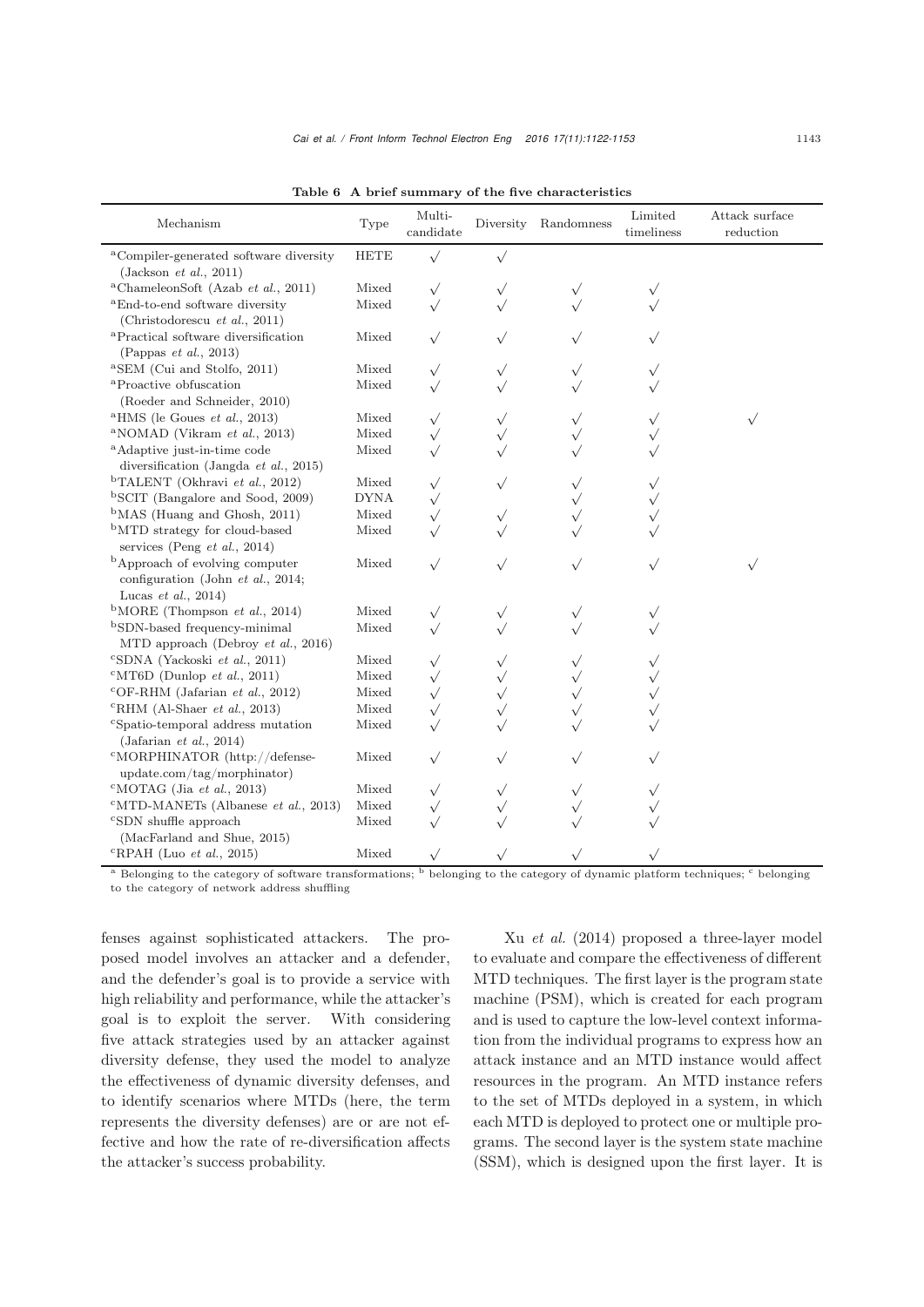expected to model the interaction between programs, and different states of SSM represent damage to different components in the system. There are multiple different SSM variants to be switched to evaluate the effectiveness of different MTD techniques. The third layer is the evaluation state machine (ESM), which is used to describe the damage to the whole system in an explicit manner and to evaluate the different defenses against the different attacks provided. It is the first approach to evaluate and compare the effectiveness of different MTD techniques; however, it is too complicated for users.

Moody *et al.* (2014) used stochastic Petri nets (SPNs) to model and evaluate a defensive maneuver cyber platform, which uses MTD and deceptive defense tactics. Through the use of SPNs to model each node comprising the platform and the whole platform system, they discussed the trade-offs between security and operations in the defensive maneuver cyber platform, specifically identifying the impact of the transition firing rate.

#### 4. Mixed method based evaluation

Carroll *et al.* (2014) used urn models (probabilistic models) and simulations to investigate the performance of network address shuffling. By considering static addresses (no address changed) and perfect shuffling (addresses being changed after each and every connection), they identified four factors that influence the probability of attacker success, and the theoretical analysis shows that address shuffling is an acceptable defense if there is a small population of vulnerable systems within a large network address space. Moreover, they used simulations based on actual network traces collected from Dartmouth University's CRAWDAD Project to investigate the relationship between shuffling frequency and connection loss and have obtained an upper bound of the defense performance. Motivated by their work, Luo *et al.* (2014) used the urn models and simulations to analyze the effectiveness of port hopping. The scenarios they used and the conclusions they obtained are similar to those in Carroll *et al.* (2014). Crouse *et al.* (2015) used urn models and simulations to compare the effectiveness and performance of network address shuffling (an example of movement), honeypots (an example of deception), and a combination of both for defending against reconnaissance. The simulations are based on the 2008 SIGCOMM Conference Packet Traces, and they obtained the conclusion that the defense performance of honeypots (deception) is typically better than that of network shuffling (movement) alone, but worse than that of the combination of deception and movement.

Zhuang *et al.* (2014a) presented an analytical model to calculate the likelihood of intrusion success from outside the network to a specific node in a network, in which partial nodes are deployed with MTD techniques such as VM refreshing or replacement. Through the simulations, they arrived at the conclusion that the designer can tune the three key parameters, network node configuration, adaptation (i.e., VM refreshing/replacement) interval, and the number of nodes adapted in each interval, to find better protection for a critical node. However, the model is not practical, as it is based on the hypothesis that each node in the attack path must know the probabilities that the attackers can compromise it from a previous node and from it to its next nodes when there is no adaptation.

Okhravi *et al.* (2014b) proposed a generalized model of DPT to quantify the effectiveness of DPT and validated the model through simulations. They described the four features of existing DPT first and then analyzed and measured the impact of these features on the security provided by DPT on the testbed developed by them, called TALENT (Okhravi *et al.*, 2012), through experiments. Based on the knowledge of the experiments and the analysis results, they presented a generalized model of DPT, which can be used to quantify their effectiveness. They also simulated the generalized model and showed that the testbed measurements and the simulations match with a small error, which validates the fact that they have indeed captured at least the major effect that contributes to the effectiveness of dynamic platform techniques.

Clark *et al.* (2013) proposed an analytical approach to study the effectiveness of the decoy-based MTD and presented a simulation via MATLAB to verify the analysis. In the decoy-based MTD, a large number of decoy nodes were introduced, each equipped with a valid IP address and simplified common network protocols to be like a valid node. Then the IP addresses of all nodes including the decoys were randomized to reduce the probability of the real node being identified and attacked. They presented a simulation study via MATLAB and the real-world data from Network Mapper (NMAP) to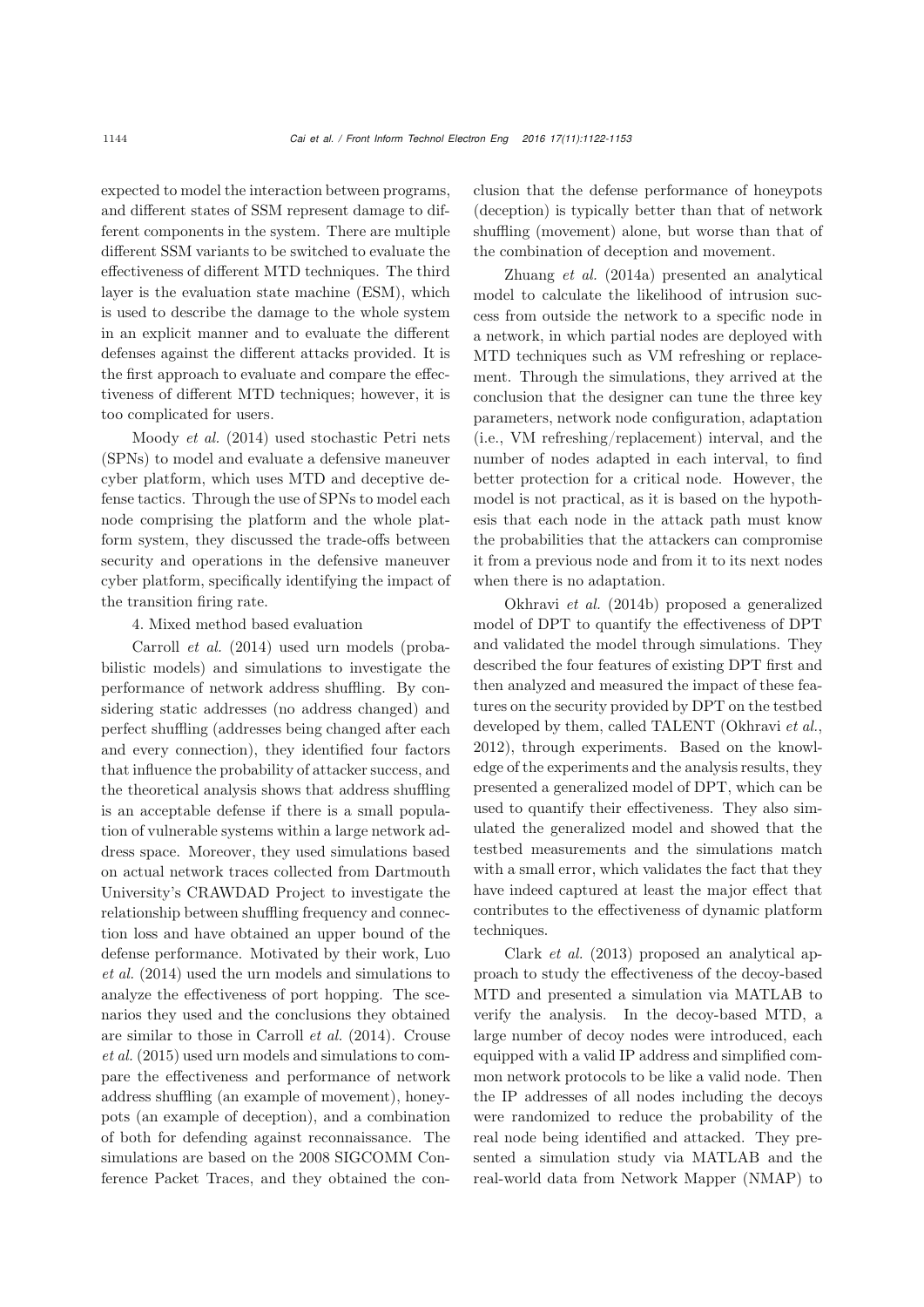determine whether a node is real or a decoy by observing the timing of the node responses to probe packets, in other words, to characterize the effectiveness of the decoys in mimicking the real nodes on the system performance, which reflects the effectiveness of the decoy-based MTD.

Lu *et al.* (2015) proposed a generic framework to model and evaluate the effectiveness of proactive cyber maneuvers to protect the critical path in MANETs. The example scenario is that an attacker tries to continuously compromise or infect nodes, while the defender attempts to patch vulnerable nodes or heal infected nodes. The authors first proposed the framework to analytically model cyber maneuvers that can be adopted by the defender and their utilities. Based on the framework, they developed an optimal solution to maximize the lifetime of the critical path. Then through analysis and numerical simulations, they validated the effectiveness of the solution.

Hong and Kim (2016) used security models to evaluate the effectiveness of MTDs. They first divided the MTD techniques into three groups, shuffle, diversity, and redundancy, and then incorporated them into a two-layer hierarchical attack representation model (HARM), with the attack graph in the upper layer and the attack tree in the lower layer. Thereafter, they assessed the effectiveness of the MTDs and measured the changes in performance and security after deploying MTD techniques through simulations. Moreover, based on the measurement, the MTDs can be compared to choose the most effective one.

From the existing methods, we find that they can be divided into two groups according to their goals. One group aims to evaluate the effectiveness of one type of MTD strategies, such as the evaluation of dynamic diversity defense (Evans *et al.*, 2011). The other group not only evaluates the effectiveness of one type of MTD strategies, but also identifies the parameters that can influence the defense effect of these MTD strategies, such as the the evaluation of port hopping (Luo *et al.*, 2014). The contributions of these works are summarized in Table 7.

Apart from the methods above, Zaffarano *et al.* (2015) proposed an approach based on the siege's cyber quantification framework (CQF) to measure the effectiveness of network-based. Actually, the emphasis is more on the testbed than on the evaluation

approach. In addition, Eskridge *et al.* (2015) proposed an emulation environment for MTD experimentation, which provides a set of tools for cybersecurity researchers to perform experiments for evaluating MTD techniques.

# 6 Discussion

In this study, we have presented a lot of related works that have important practical significance and that involve three main areas in the MTD field. However, there are still some directions that need to be researched in depth in this field.

# 1. Practicality

Being practical is the foundation and basis for a mechanism to be widely applied in the real world, and the field of MTD is no exception. There are three problems that need to be addressed for practicability. The first and foremost one is that the technique is needed; i.e., the functionality is needed by users. The second one is the transparency to users, which means that the deployment of the proposed mechanism must not change or influence the normal user's operation greatly. In addition, the performance loss of the protected target induced by the deployment must be acceptable to users. The third one is the deployment cost. If the cost of deploying an MTD technique is too high to accept, the user will refuse to deploy it. Currently, related work is poor. It is well known that inserting garbage instructions is an effective defense against code-reuse attacks. However, it slows down the program execution simultaneously. Murphy *et al.* (2014) proposed the use of software profiling methods to reduce the runtime overhead through optimizations, which were performed by varying the probability for the insertion of a garbage instruction at any particular location in the binary code.

#### 2. Hybrid MTD

Currently, the major MTD mechanisms are at a single layer, which means that there is only one moving parameter or that multiple moving parameters belong to one layer. The hybrid MTD mechanism is a mechanism that has multiple moving parameters at different layers. In addition, the 'layer' here can be seen as the three layers forming a networking system as mentioned earlier or other layers proposed through other criteria. Existing works include MUTE (Al-Shaer, 2011), multi-layer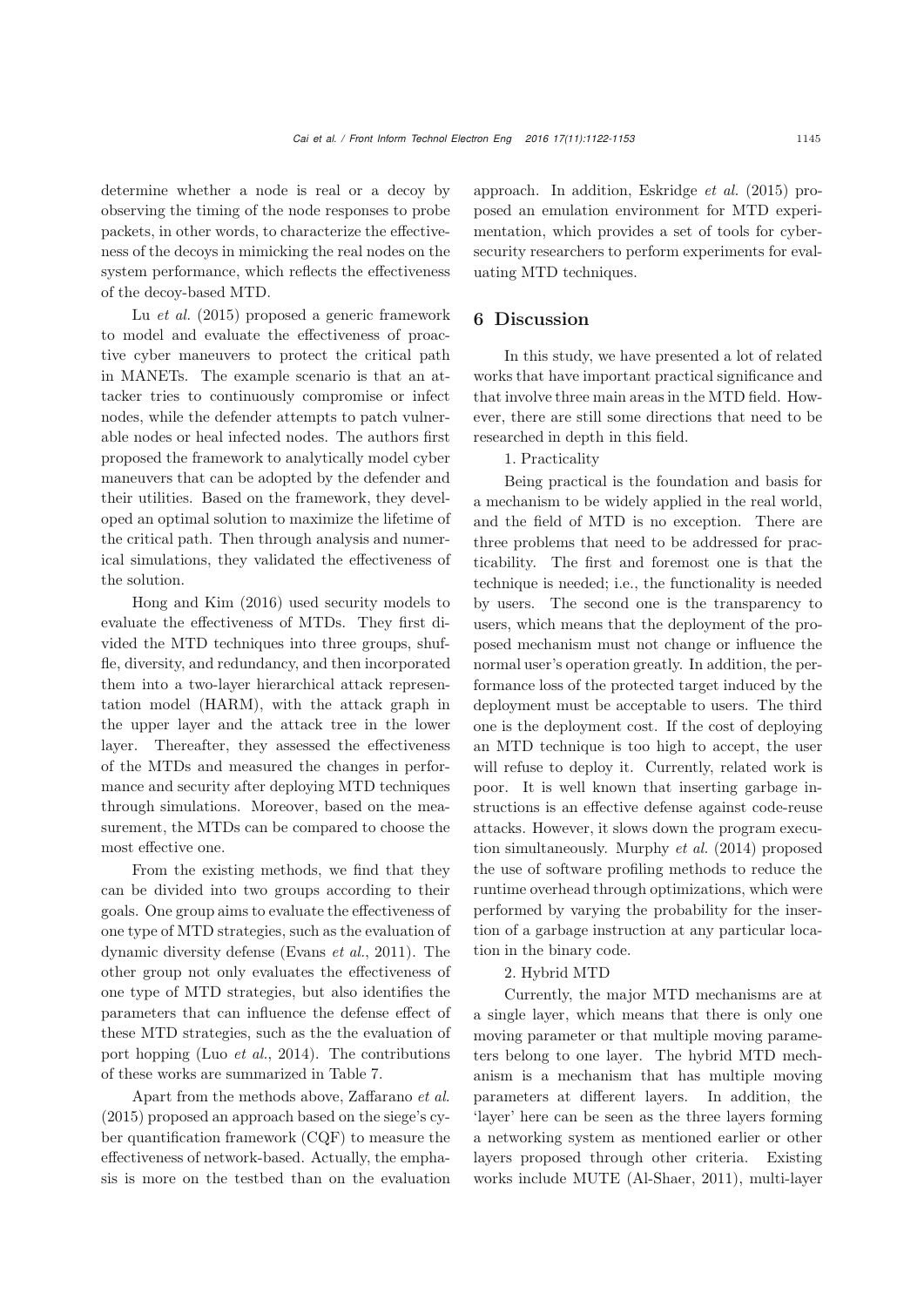| Reference                                 | Approach                                                     | Goal  | Contribution                                                                                                                                                                                                                                                                                            |
|-------------------------------------------|--------------------------------------------------------------|-------|---------------------------------------------------------------------------------------------------------------------------------------------------------------------------------------------------------------------------------------------------------------------------------------------------------|
| <sup>a</sup> Zhuang <i>et al.</i> (2012)  | Simulation                                                   | $E-F$ | Evaluate the effectiveness of a network MTD proposed<br>by the authors, and identify that the frequency of<br>changes can influence the likelihood of attack success                                                                                                                                    |
| $^{\rm b}$ Han <i>et al.</i> (2014)       | Theoretical analysis                                         | Ε     | Provide a general approach for using cyber epidemic dyna-<br>mics and two metrics to characterize the power of MTDs                                                                                                                                                                                     |
| $c$ Evans <i>et al.</i> (2011)            | A game model                                                 | E     | Consider five attacking scenarios (circumvention attacks,<br>deputy attacks, brute force and entropy reduction<br>attacks, probing attacks, and incremental attacks) to<br>evaluate the effectiveness of dynamic diversity defenses<br>and conclude that MTD is not always effective                    |
| ${}^{\rm c}$ Xu <i>et al.</i> (2014)      | A three-layer model                                          | Ε     | Provide a general model to evaluate the effectiveness of<br>MTDs. Furthermore, this model can be used to compare<br>the effects of different MTDs                                                                                                                                                       |
| <sup>c</sup> Moody <i>et al.</i> $(2014)$ | Stochastic Petri nets model                                  | $E-F$ | Evaluate the benefits of the maneuverability for the<br>defensive maneuver cyber platform, which uses MTD<br>and deceptive defense. Furthermore, identify that the<br>ratio of deceptive to operational nodes and the<br>transition firing rate can influence the defense effect                        |
| <sup>d</sup> Carroll <i>et al.</i> (2014) | Urn models and simulation                                    | $E-F$ | Analyze the effectiveness of network address shuffling.<br>Furthermore, identify the four characteristics that influ-<br>ence the attack success probability, namely, network add-<br>ress space, percentage of address space probed, number<br>of vulnerable computers, and address shuffle frequency  |
| <sup>d</sup> Luo <i>et al.</i> (2014)     | Urn models and simulation                                    | $E-F$ | Analyze the effectiveness of port hopping. Furthermore,<br>identify the four characteristics that influence the<br>defense effectiveness, namely, port pool size, the number<br>of probes, the number of vulnerable services, and<br>hopping frequency                                                  |
| <sup>d</sup> Crouse <i>et al.</i> (2015)  | Urn models and simulation                                    | $E-F$ | Compare the effectiveness of network address shuffling,<br>honeypots, and the combination of the two. Furthermore,<br>quantify the influence of some factors, such as network<br>size, the number of scans, deployment of honeypots, and<br>the number of vulnerable computers                          |
| <sup>d</sup> Zhuang <i>et al.</i> (2014a) | An analytical model and<br>simulation                        | $E-F$ | Analyze the effect of MTD (specifically, virtual machine<br>refreshing/replacement) in an enterprise network.<br>Furthermore, identify that the three key factors are<br>network node configuration, refreshing/replacement<br>interval, and the number of nodes refreshed/replaced<br>in each interval |
| <sup>d</sup> Okhravi et al. (2014b)       | A generalized model for DPT,<br>experiments, and simulations | E     | Propose a generalized model of DPT to evaluate the<br>protection provided by dynamic platforms and validate<br>the model                                                                                                                                                                                |
| $d$ Clark <i>et al.</i> (2013)            | Analytical approach and<br>simulation                        | E     | Evaluate the effectiveness of the decoy-based MTD, where<br>deception and IP address randomization are deployed                                                                                                                                                                                         |
| $d$ Lu <i>et al.</i> (2015)               | A generic framework model<br>and simulation                  | E     | Evaluate the effectiveness of the proactive cyber<br>maneuvers to protect the critical paths in MANETs                                                                                                                                                                                                  |
| $\rm^d$ Hong and Kim (2016)               | Security model and simulation                                | E     | Provide a general approach to evaluate the effectiveness<br>of MTDs. Furthermore, the approach can be used to<br>compare different MTDs                                                                                                                                                                 |

Table 7 A brief summary of the evaluation approaches

'E' represents that the work just evaluates the effectiveness; 'E-F' represents that the work aims not only to evaluate the effectiveness but also to identify the key factors that can influence the defense effect of MTD. <sup>a</sup> Belonging to the experimentbased category; <sup>b</sup> belonging to the theoretics-based category; <sup>c</sup> belonging to the model-based category; <sup>d</sup> belonging to the mixed category

MTD for protecting resource-constrained distributed devices (Casola *et al.*, 2014), the MTD system that enables full protocol stack agility (Corbett *et al.*, 2014), and the MTD with dynamic randomization of network attributes (Chavez *et al.*, 2015). MUTE integrates random address hopping and random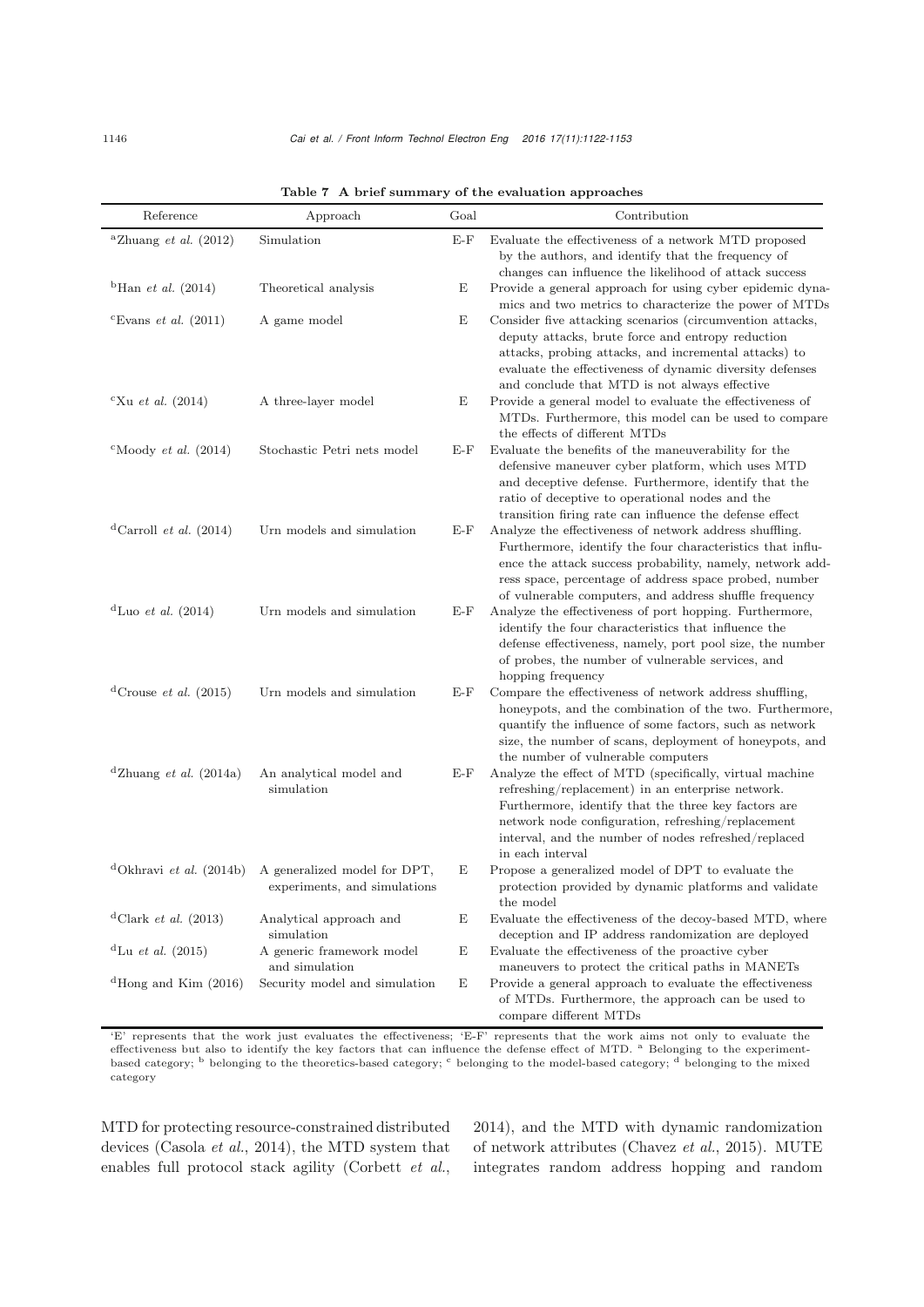finger printing to randomly modify the routing IP, OS, and application identity that are independent of the actual information, to hinder the adversary's capabilities in scanning or discovering network targets, launching DoS attacks, and creating botnet structures. The multi-layer MTD for protecting resource-constrained distributed devices attempts to protect resource-constrained devices through reconfiguring them at the security level or the physical layer at runtime based on current requirements. The security layer reconfiguration can be performed by switching among different cryptosystems that satisfy specific security requirements, and the physical layer reconfiguration is done by switching among different versions of firmware. The MTD system that enables full protocol stack agility uses the following three MTD approaches, server diversity, modulation and coding scheme obfuscation, and modulation remapping, to counter intelligent jamming attacks. The MTD with dynamic randomization of network attributes contains two types of randomizations, network address (including the IP address and TCP/UDP port) randomization and route randomization, to thwart adversaries. The network address randomization is achieved on the network layer, and the route randomization is achieved on the overlay layer. Compared to a single MTD mechanism, hybrid MTD mechanisms can make the movement on the protected target more complex, thus rendering the attack more difficult and costlier. However, these processes involve greater cost for management and resource maintenance, and can also influence the system performance greatly.

# 3. Network monitoring

It is clear that defense is an activity aiming at the activities of the attacker; thus, it must know exactly the attack behavior at the present time to make a better defense decision. Prakash and Wellman (2015) validated this opinion. They used the empirical game-theoretic techniques to examine the interaction between attackers and defenders and found that reliable probe detection is very important for effective deterrence. The reliable probe detection is closely related to the ability of monitoring. However, most of the current research is on the mobility capabilities and command-and-control capabilities, which must be linked together tightly (expect Zhu *et al.* (2014), in which the authors proposed two iterative reinforcement learning algorithms to help

the defender get more information about the attack, thus making the optimal defenses). The research on network monitoring in MTD is very little; thus, the follow-up research should extend in this direction.

4. Application on existing approaches

As mentioned earlier, MTD is a design principle. It can be applied not only to different system attributes to generate various MTD mechanisms but also to existing security evaluation or defense approaches to improve their effects. Several works have been reported in this area. Rahman *et al.* (2014) applied MTD to the power system state estimation to harden the security and precision of this process. Oehmen *et al.* (2013) applied MTD to enable the means of detection moving away from the static signature-based detection, which is often probed by adversaries, to discover what patterns are being searched for, thus increasing the cost of attacks and the effect of the detection. Colbaugh and Glass (2012) applied MTD to the process of predictability-oriented defense against adaptive adversaries to increase the difficulty of the adversary's reverse-engineering task. Although, strictly speaking, these applications cannot be classified into MTD technology, they have practical significance.

## 5. Evaluation

All the aforesaid evaluation approaches have two features: (1) The main goal is to evaluate the effectiveness of the approaches and to find the major factors that contribute to the security provided by the MTD approach. It still lacks the evaluation of performance and efficiency. (2) They evaluate mainly one category of MTDs but lack the comparison among different MTD techniques, except Xu *et al.* (2014) and Hong and Kim (2016). Therefore, the follow-up evaluation should extend along these two aspects.

6. Application of game theory and adversarial model

In the MTD area, there are two types of research on the application of game theory and adversarial model. One type is the research on suitability. Bilar *et al.* (2013) presented a detailed study of the coevolution of the Conficker worm and the associated defenses against it, which demonstrates that attackers and defenders present moving targets to each other because advances by one side are countered by the other. Jain *et al.* (2013) described some key challenges in applying the game theory for security and proposed key ideas and algorithms for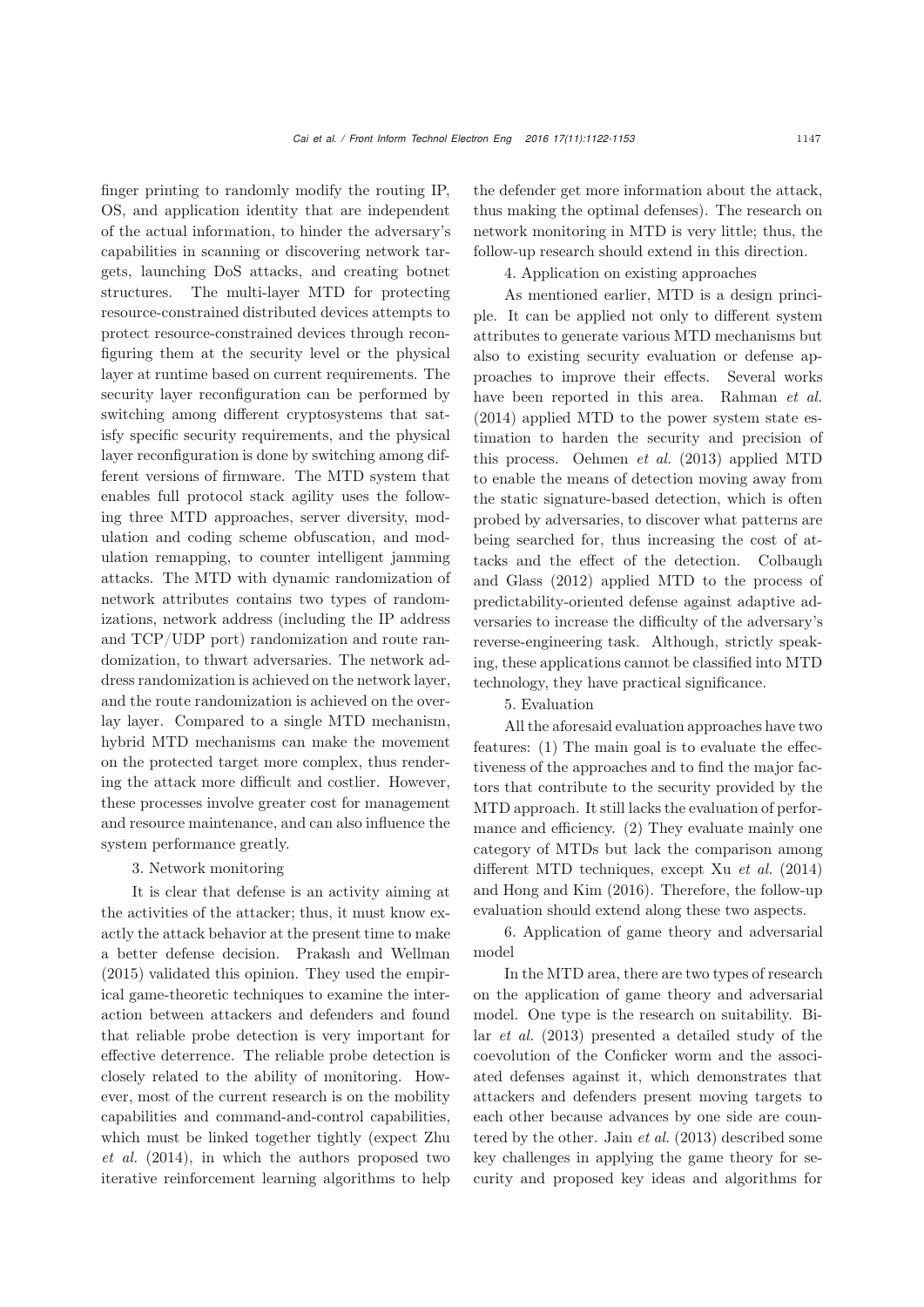solving and understanding the characteristics of large-scale real-world security games. Gonzalez (2013) presented the challenges and potentials for extending computational models of human behaviors at the individual level to address predictions in two-player (i.e., a defender and an attacker) noncooperative dynamic cyber-security situations. The other type is security scheduling strategy design. Manadhata (2013) introduced a game theoretic attack surface shifting and reduction approach to explore the optimal MTD strategy, in which a complete and perfect information stochastic game model was used. Zhu and Başar (2013) proposed a feedback multi-stage defense strategy based on a two-person zero-sum game theory model to secure the system by shifting its attack surface. Carter *et al.* (2014) used a two-player, incomplete, iterative leader-follower game model to determine the destination platform for dynamic platform defenses. In the context of suitability research, Gonzalez (2013) and Jain *et al.* (2013) proposed some future works. In the context of strategy design, since the interaction between attackers and defenders quite fits the game theory theme, it would be quite interesting to investigate strategy design in the direction of using the game theory.

#### 7. Application of SDN architecture

Currently, some existing MTD mechanisms were presented on the basis of SDN architecture, including the SDN-based frequency-minimal MTD approach (Debroy *et al.*, 2016), OF-RHM (Jafarian *et al.*, 2012), the SDN shuffle approach (MacFarland and Shue, 2015), and the MTD with dynamic randomization of network attributes (Chavez *et al.*, 2015). Kampanakis *et al.* (2014) investigated how SDN can be used to support network-based MTD techniques, and insisted that SDN can make the implementation of MTD techniques more practical, more customizable, and easier to deploy. It is well known that SDN is a flexible architecture, based on open standards, and can be directly programmable. This feature can indeed produce some common benefits, such as separating the network control and forwarding planes, thereby making the design and implementation of MTD more customizable. However, there are still some open research challenges for the application of SDN architecture in the MTD area, such as integration of SDN architecture with the traditional network architecture, security of the controller, and trade-off between the cost and benefits.

# 7 Conclusions

We have presented an inclusive overview on MTD technology based on the research areas in the MTD field. MTD is a promising approach to continually move the entity or properties that are vulnerable to attacks, thus increasing the work effort of an attacker. This active feature leads to a defense paradigm shift that can alter the asymmetric situation of attacks and defenses in the cyber-security field. The major important literature in this field has been covered in this systematic review, and the foremost contribution of this work is the systematic description of the results of research in this field. Moreover, we have proposed a new security model and a function-and-movement model, extracted some characteristics common to the MTD strategies, and summarized the ways to ensure the effectiveness of MTD strategies.

We first introduced a new security model, as well as a function-and-movement model. The new security model is used to describe the change in the traditional defense paradigm due to the introduction of MTD. From this model, readers can easily understand the operation paradigm of MTD techniques, as well as the difference between MTD and traditional defense. The function-and-movement model provides a new perspective for understanding MTD research, including facets of this field, target for researching, functionality and defense, and the interrelationship among them. We have divided the existing research into three main areas according to their research content, namely, MTD theory, MTD strategy, and MTD evaluation.

Then we systematically presented the state of the art of the three research areas in the MTD field, respectively.

In the area of MTD theory, we described the main research in this area and concluded that there are three elements for an MTD technique, i.e., 'WHAT to move', 'HOW to move', and 'WHEN to move'. 'WHAT to move' refers to the moving parameter. 'HOW to move' refers to the way to move the selected moving parameter, which implies two operations, selection (choosing a new value for the moving parameter(s) from its/their domain through various ways) and replacement (using the selected new value to replace the old one). 'WHEN to move' refers to the time series defined by the defender for replace-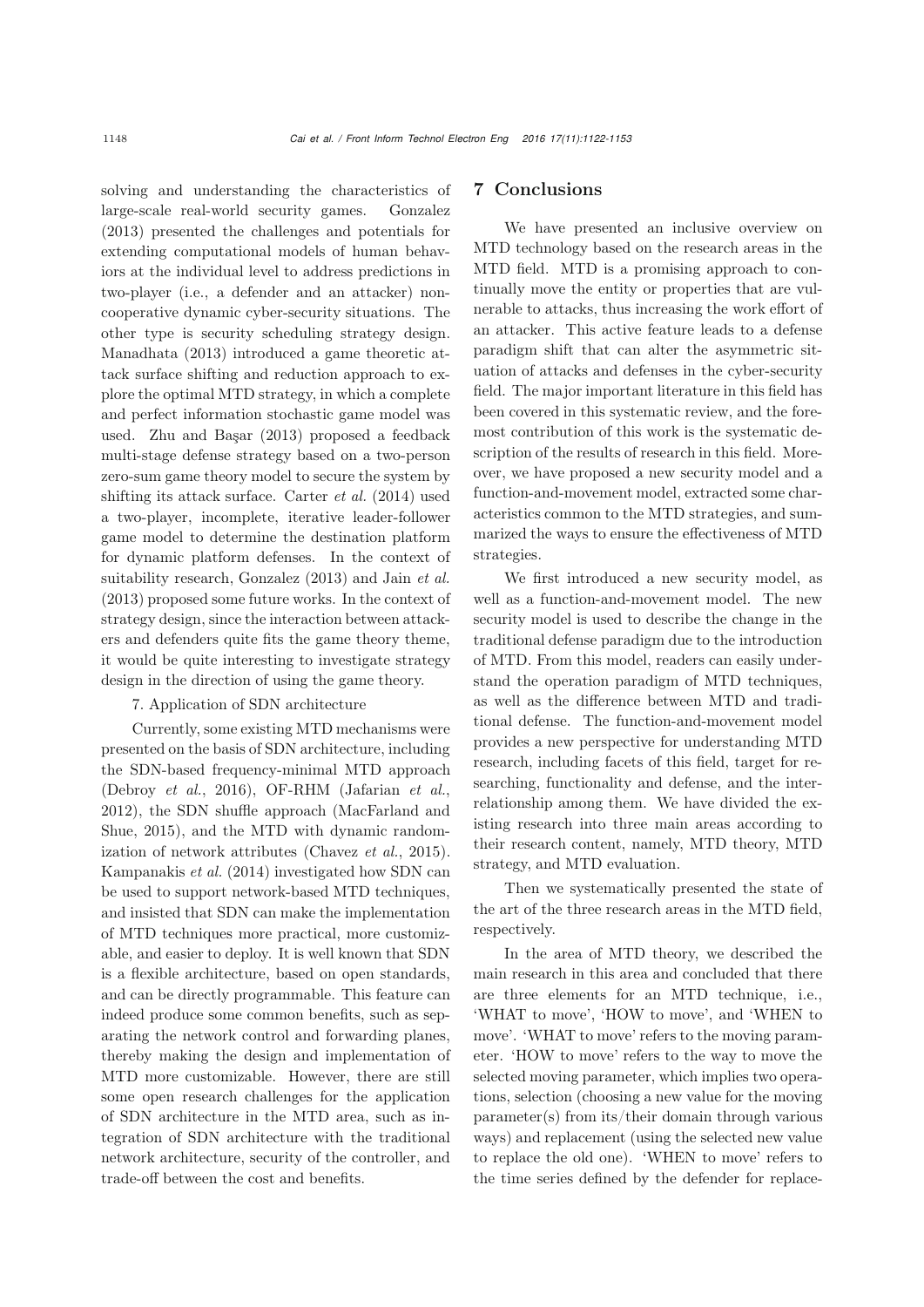ment, in other words, the frequency of moving. The three elements collectively describe a complete MTD strategy.

In the area of MTD strategy, we have categorized the existing strategies into three main categories, named software transformations, dynamic platform techniques, and network address shuffling according to the moving parameter and presented detailed interpretations of their running mode at first. Then we summarized a set of characteristics for MTD strategies and the ways to ensure the effectiveness of MTD strategies. Moreover, the ways to ensure the effectiveness of MTD strategies include the methods of generating these characteristics, as well as the necessary and sufficient conditions for creating effective MTD strategies. The set of characteristics includes four main characteristics and a minor characteristic. The four main characteristics are multi-candidate, diversity, randomness, and limited timeliness. The minor characteristic is attack surface reduction. The MTD techniques can also be divided into three types according to their specific goals, and the characteristics as necessary and sufficient conditions for strategies were analyzed in each type. The analysis shows that, for the MTD techniques that can make the target only less homogeneous, multi-candidate and diversity are the two necessary and sufficient conditions. The other conditions are not essential. For the MTD techniques that can make the target only less static and less deterministic, multi-candidate, randomness, and limited timeliness are the three necessary and sufficient conditions. For the MTD techniques that can make the target less static, less deterministic, and less homogeneous, multi-candidate, diversity, randomness, and limited timeliness are the four necessary and sufficient conditions. Attack surface reduction is an assistant that can be used only in the techniques of the categories of software transformations and dynamic platform techniques to improve their defense effect.

In the area of MTD evaluation, we have introduced the existing evaluation approaches in detail and concluded their features and shortcomings. We found that some works aim at identifying the parameters that can influence the defense effect of a specific kind/category of MTD strategies, and they are very helpful for designing new MTD systems. We also found that evaluation is mainly for effectiveness but

not for performance and efficiency, and there still lacks comparison among different categories of MTD strategies. Thus, they can be the future directions of research. All these summaries in the three areas are very useful for understanding MTDs and can provide guidance to follow-up researchers.

We hope that this exhaustive and informative review article will serve as the taxonomy for navigating and invigorating subsequent research in the MTD field.

# References

- Albanese, M., de Benedictis, A., Jajodia, S., *et al.*, 2013. A moving target defense mechanism for MANETs based on identity virtualization. Proc. IEEE Conf. on Communications and Network Security, p.278-286. http://dx.doi.org/10.1109/CNS.2013.6682717
- Al-Shaer, E., 2011. Toward network configuration randomization for moving target defense. *In*: Jajodia, S., Ghosh, A.K., Swarup, V., *et al*. (Eds.), Moving Target Defense: Creating Asymmetric Uncertainty for Cyber Threats. Springer New York, USA, p.153-159. http://dx.doi.org/10.1007/978-1-4614-0977-9\_9
- Al-Shaer, E., Duan, Q., Jafarian, J.H., 2013. Random host mutation for moving target defense. *In*: Keromytis, A.D., di Pietro, R. (Eds.), Security and Privacy in Communication Networks. Springer Berlin Heidelberg, Germany, p.310-327.

http://dx.doi.org/10.1007/978-3-642-36883-7\_19

- Andel, T.R., Whitehurst, L.N., McDonald, J.T., 2014. Software security and randomization through program partitioning and circuit variation. Proc. 1st ACM Workshop on Moving Target Defense, p.79-86. http://dx.doi.org/10.1145/2663474.2663484
- Azab, M., Hassan, R., Eltoweissy, M., 2011. ChameleonSoft: a moving target defense system. Proc. 7th Int. Conf. on Collaborative Computing: Networking, Applications and Worksharing, p.241-250.
- Bangalore, A.K., Sood, A.K., 2009. Securing web servers using self cleansing intrusion tolerance (SCIT). Proc. 2nd Int. Conf. on Dependability, p.60-65. http://dx.doi.org/10.1109/DEPEND.2009.15
- Beraud, P., Cruz, A., Hassell, S., *et al.*, 2010. Cyber defense network maneuver commander. Proc. IEEE Int. Carnahan Conf. on Security Technology, p.112-120. http://dx.doi.org/10.1109/CCST.2010.5678724
- Beraud, P., Cruz, A., Hassell, S., *et al.*, 2011. Using cyber maneuver to improve network resiliency. Proc. Military Communications Conf., p.1121-1126. http://dx.doi.org/10.1109/MILCOM.2011.6127449
- Bilar, D., Cybenko, G., Murphy, J., 2013. Adversarial dynamics: the conficker case study. *In*: Jajodia, S., Ghosh, A.K., Subrahmanian, V.S., *et al.* (Eds.), Moving Target Defense II: Application of Game Theory and Adversarial Modeling. Springer New York, USA, p.41- 71. http://dx.doi.org/10.1007/978-1-4614-5416-8 $\,$ 3
- Cai, G.L., Wang, B.S., Luo, Y.B., *et al.*, 2016. Characterizing the running patterns of moving target defense mechanisms. Proc. 18th Int. Conf. on Advanced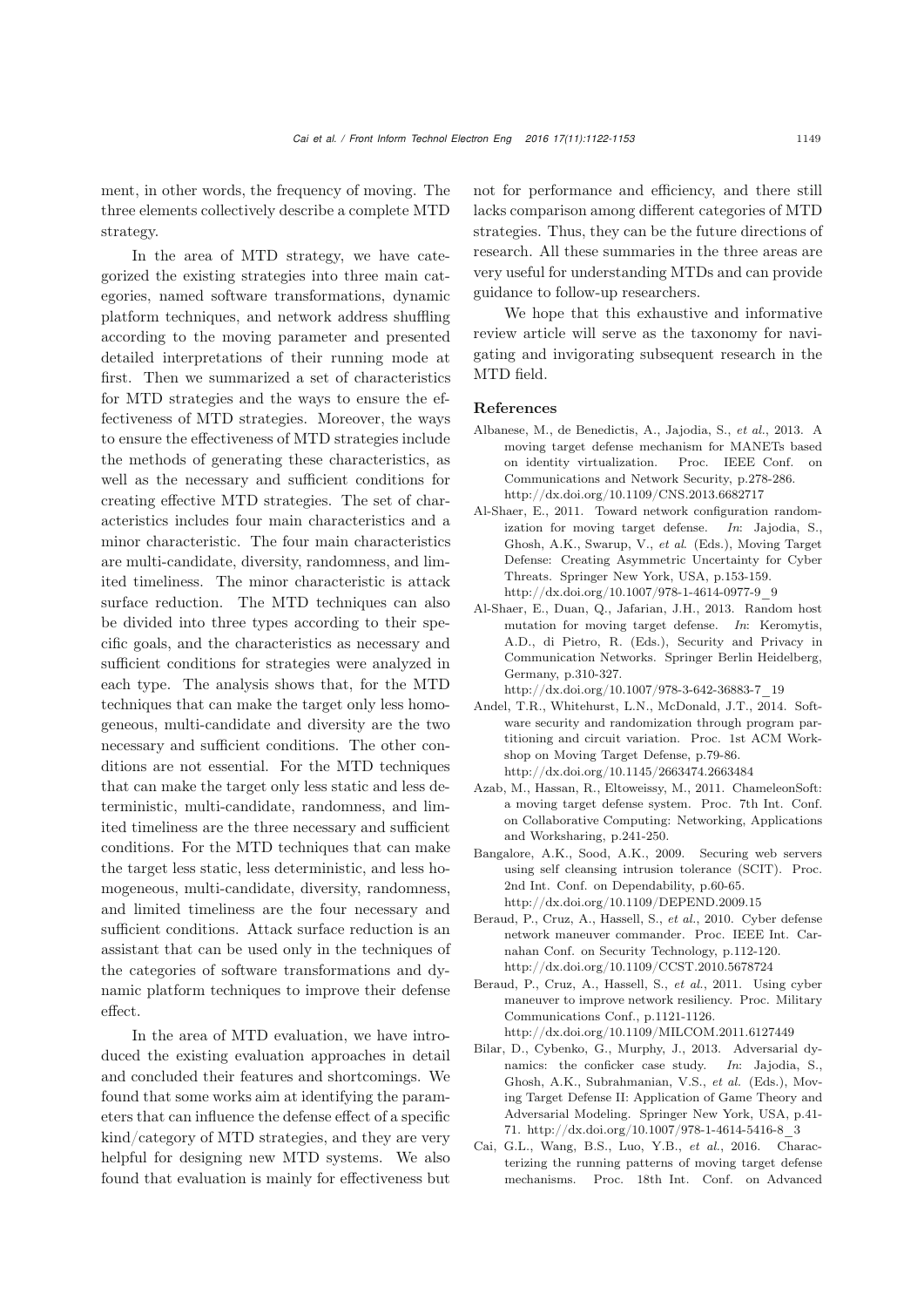Communication Technology, p.191-196.

http://dx.doi.org/10.1109/ICACT.2016.7423324

- Carroll, T.E., Crouse, M., Fulp, E.W., *et al.*, 2014. Analysis of network address shuffling as a moving target defense. Proc. IEEE Int. Conf. on Communications, p.701-706. http://dx.doi.org/10.1109/ICC.2014.6883401
- Carter, K.M., Riordan, J.F., Okhravi, H., 2014. A game theoretic approach to strategy determination for dynamic platform defenses. Proc. 1st ACM Workshop on Moving Target Defense, p.21-30.

http://dx.doi.org/10.1145/2663474.2663478

- Carvalho, M., Ford, R., 2014. Moving-target defenses for computer networks. *IEEE Sec. Priv.*, 12(2):73-76. http://dx.doi.org/10.1109/MSP.2014.30
- Carvalho, M., Bradshaw, J.M., Bunch, L., *et al.*, 2012. Command and control requirements for moving-target defense. *IEEE Intell. Syst.*, 27(3):79-85. http://dx.doi.org/10.1109/MIS.2012.45
- Carvalho, M., Eskridge, T.C., Bunch, L., *et al.*, 2013. MTC2: a command and control framework for moving target defense and cyber resilience. Proc. 6th Int. Symp. on Resilient Control Systems, p.175-180. http://dx.doi.org/10.1109/ISRCS.2013.6623772
- Casola, V., de Benedictis, A., Albanese, M., 2014. A multi-layer moving target defense approach for protecting resource-constrained distributed devices. *In*: Bouabana-Tebibel, T., Rubin, S.H. (Eds.), Integration of Reusable Systems. Springer International Publishing, Switzerland, p.299-324.

http://dx.doi.org/10.1007/978-3-319-04717-1\_14

- Chavez, A.R., Stout, W.M.S., Peisert, S., 2015. Techniques for the dynamic randomization of network attributes. Proc. Int. Carnahan Conf. on Security Technology, p.1-6. http://dx.doi.org/10.1109/CCST.2015.7389661
- Christodorescu, M., Fredrikson, M., Jha, S., *et al.*, 2011. End-to-end software diversification of Internet services. *In*: Jajodia, S., Ghosh, A.K., Swarup, V., *et al.* (Eds.), Moving Target Defense: Creating Asymmetric Uncertainty for Cyber Threats. Springer New York, USA, p.117-130.

http://dx.doi.org/10.1007/978-1-4614-0977-9\_7

Clark, A., Sun, K., Poovendran, R., 2013. Effectiveness of IP address randomization in decoy-based moving target defense. Proc. 52nd IEEE Conf. on Decision and Control, p.678-685.

http://dx.doi.org/10.1109/CDC.2013.6759960 Colbaugh, R., Glass, K., 2012. Predictability-oriented de-

- fense against adaptive adversaries. Proc. IEEE Int. Conf. on Systems, Man, and Cybernetics, p.2721-2727. http://dx.doi.org/10.1109/ICSMC.2012.6378159
- Corbett, C., Uher, J., Cook, J., *et al.*, 2014. Countering intelligent jamming with full protocol stack agility. *IEEE Sec. Priv.*, 12(2):44-50.

http://dx.doi.org/10.1109/MSP.2013.136

Crosby, S., Carvalho, M., Kidwell, D., 2013. A layered approach to understanding network dependencies on moving target defense mechanisms. Proc. 8th Annual Cyber Security and Information Intelligence Research Workshop, Article 36.

http://dx.doi.org/10.1145/2459976.2460017

Crouse, M., Prosser, B., Fulp, E.W., 2015. Probabilistic performance analysis of moving target and deception

reconnaissance defenses. Proc. 2nd ACM Workshop on Moving Target Defense, p.21-29. http://dx.doi.org/10.1145/2808475.2808480

Cui, A., Stolfo, S.J., 2011. Symbiotes and defensive mutualism: moving target defense. *In*: Jajodia, S., Ghosh, A.K., Swarup, V., *et al.* (Eds.), Moving Target Defense: Creating Asymmetric Uncertainty for Cyber Threats. Springer New York, USA, p.99-108.

http://dx.doi.org/10.1007/978-1-4614-0977-9\_5

Debroy, S., Calyam, P., Nguyen, M., *et al.*, 2016. Frequencyminimal moving target defense using software-defined networking. Proc. Int. Conf. on Computing, Networking and Communications, p.1-6.

http://dx.doi.org/10.1109/ICCNC.2016.7440635

Dunlop, M., Groat, S., Urbanski, W., *et al.*, 2011. MT6D: a moving target IPv6 defense. Proc. Military Communications Conf., p.1321-1326.

http://dx.doi.org/10.1109/MILCOM.2011.6127486

- Eskridge, T.C., Carvalho, M.M., Stoner, E., *et al.*, 2015. VINE: a cyber emulation environment for MTD experimentation. Proc. 2nd ACM Workshop on Moving Target Defense, p.43-47. http://dx.doi.org/10.1145/2808475.2808486
- Evans, D., Nguyen-Tuong, A., Knight, J., 2011. Effectiveness of moving target defenses. *In*: Jajodia, S., Ghosh, A.K., Swarup, V., *et al.* (Eds.), Moving Target Defense: Creating Asymmetric Uncertainty for Cyber Threats. Springer New York, USA, p.29-48.

http://dx.doi.org/10.1007/978-1-4614-0977-9\_2

- Gonzalez, C., 2013. From individual decisions from experience to behavioral game theory: lessons for cybersecurity. *In*: Jajodia, S., Ghosh, A.K., Subrahmanian, V.S., *et al.* (Eds.), Moving Target Defense II: Application of Game Theory and Adversarial Modeling. Springer New York, USA, p.73-86.
	- http://dx.doi.org/10.1007/978-1-4614-5416-8\_4
- Green, M., MacFarland, D.C., Smestad, D.R., *et al.*, 2015. Characterizing network-based moving target defenses. Proc. 2nd ACM Workshop on Moving Target Defense, p.31-35. http://dx.doi.org/10.1145/2808475.2808484
- Han, Y.J., Lu, W.L., Xu, S.H., 2014. Characterizing the power of moving target defense via cyber epidemic dynamics. Proc. Symp. and Bootcamp on the Science of Security, Article 10.

http://dx.doi.org/10.1145/2600176.2600180

- Hobson, T., Okhravi, H., Bigelow, D., *et al.*, 2014. On the challenges of effective movement. Proc. 1st ACM Workshop on Moving Target Defense, p.41-50. http://dx.doi.org/10.1145/2663474.2663480
- Hong, J.B., Kim, D.S., 2016. Assessing the effectiveness of moving target defenses using security models. *IEEE Trans. Depend. Secur. Comput.*, 13(2):163-177. http://dx.doi.org/10.1109/TDSC.2015.2443790
- Huang, Y., Ghosh, A.K., 2011. Introducing diversity and uncertainty to create moving attack surfaces for web services. *In*: Jajodia, S., Ghosh, A.K., Swarup, V., *et al.* (Eds.), Moving Target Defense: Creating Asymmetric Uncertainty for Cyber Threats. Springer New York, USA, p.131-151.

http://dx.doi.org/10.1007/978-1-4614-0977-9\_8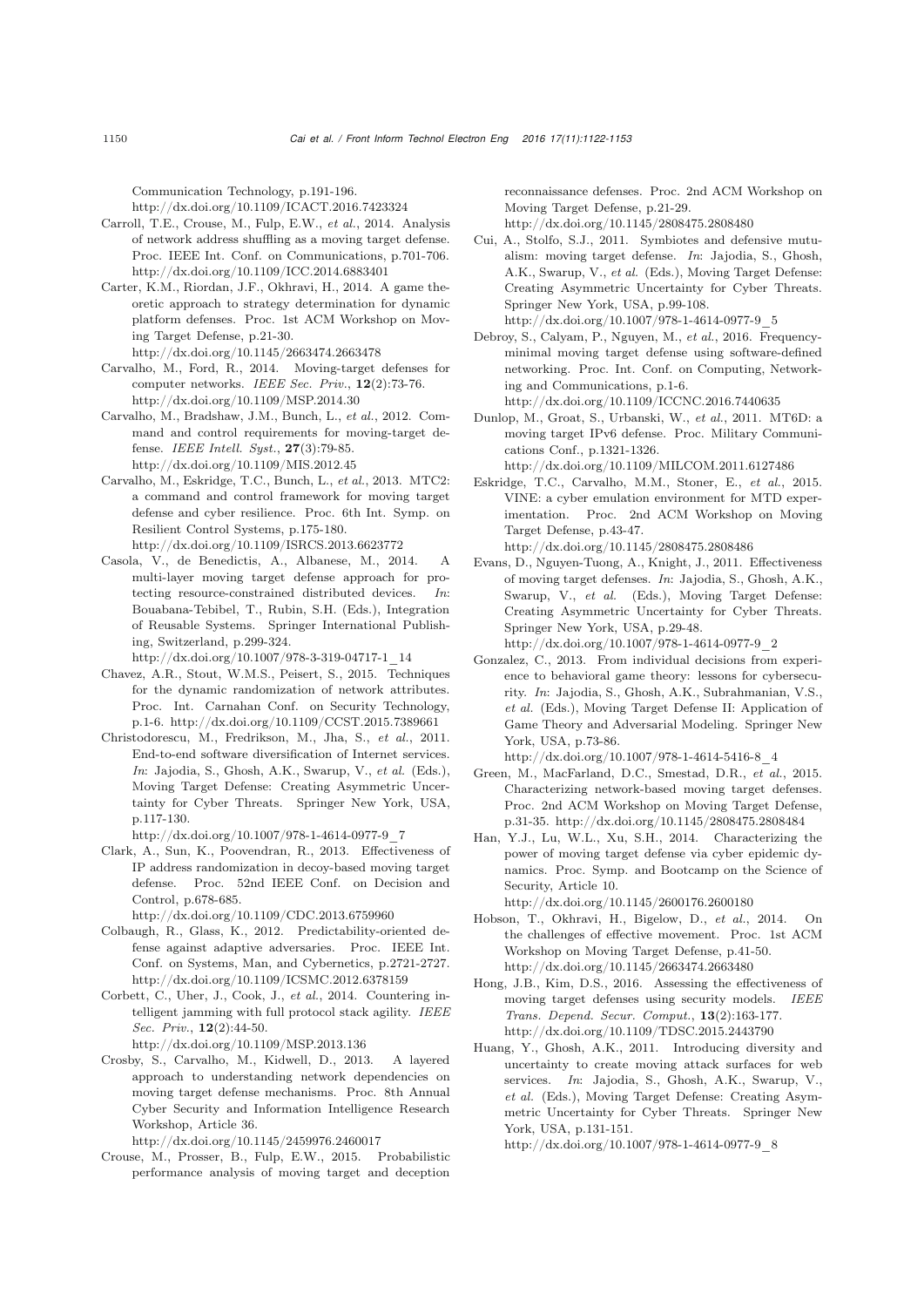- Jackson, T., Salamat, B., Homescu, A., *et al.*, 2011. Compiler-generated software diversity. *In*: Jajodia, S., Ghosh, A.K., Swarup, V., *et al.* (Eds.), Moving Target Defense: Creating Asymmetric Uncertainty for Cyber Threats. Springer New York, USA, p.77-98. http://dx.doi.org/10.1007/978-1-4614-0977-9\_4
- Jackson, T., Homescu, A., Crane, S., *et al.*, 2013. Diversifying the software stack using randomized NOP insertion. *In*: Jajodia, S., Ghosh, A.K., Subrahmanian, V.S., *et al.* (Eds.), Moving Target Defense II: Application of Game Theory and Adversarial Modeling. Springer New York, USA, p.151-173.

http://dx.doi.org/10.1007/978-1-4614-5416-8\_8

- Jafarian, J.H., Al-Shaer, E., Duan, Q., 2012. OpenFlow random host mutation: transparent moving target defense using software defined networking. Proc. 1st Workshop on Hot Topics in Software Defined Networks, p.127-132. http://dx.doi.org/10.1145/2342441.2342467
- Jafarian, J.H., Al-Shaer, E., Duan, Q., 2014. Spatio-temporal address mutation for proactive cyber agility against sophisticated attackers. Proc. 1st ACM Workshop on Moving Target Defense, p.69-78.
- http://dx.doi.org/10.1145/2663474.2663483 Jain, M., An, B., Tambe, M., 2013. Security games applied to real-world: research contributions and challenges. *In*: Jajodia, S., Ghosh, A.K., Subrahmanian, V.S., *et al.* (Eds.), Moving Target Defense II: Application of Game Theory and Adversarial Modeling. Springer New York, USA, p.15-39.

http://dx.doi.org/10.1007/978-1-4614-5416-8\_2

- Jajodia, S., Ghosh, A.K., Swarup, V., *et al.*, 2011. Moving Target Defense: Creating Asymmetric Uncertainty for Cyber Threats. Springer New York, USA.
- Jajodia, S., Ghosh, A.K., Subrahmanian, V.S., *et al.*, 2013. Moving Target Defense II: Application of Game Theory and Adversarial Modeling. Springer New York, USA.
- Jangda, A., Mishra, M., de Sutter, B., 2015. Adaptive justin-time code diversification. Proc. 2nd ACM Workshop on Moving Target Defense, p.49-53. http://dx.doi.org/10.1145/2808475.2808487
- Jia, Q., Sun, K., Stavrou, A., 2013. MOTAG: moving target defense against Internet denial of service attacks. Proc. 22nd Int. Conf. on Computer Communication and Networks, p.1-9.

http://dx.doi.org/10.1109/ICCCN.2013.6614155

John, D.J., Smith, R.W., Turkett, W.H., *et al.*, 2014. Evolutionary based moving target cyber defense. Proc. Annual Conf. on Genetic and Evolutionary Computation, p.1261-1268.

http://dx.doi.org/10.1145/2598394.2605437

Kampanakis, P., Perros, H., Beyene, T., 2014. SDN-based solutions for moving target defense network protection. Proc. 15th Int. Symp. on a World of Wireless, Mobile and Multimedia Networks, p.1-6.

http://dx.doi.org/10.1109/WoWMoM.2014.6918979

le Goues, C., Nguyen-Tuong, A., Chen, H., *et al.*, 2013. Moving target defenses in the helix self-regenerative architecture. *In*: Jajodia, S., Ghosh, A.K., Subrahmanian, V.S., *et al.* (Eds.), Moving Target Defense II: Application of Game Theory and Adversarial Modeling. Springer New York, USA, p.117-149.

http://dx.doi.org/10.1007/978-1-4614-5416-8\_7

- Liu, C.M., Zhang, Y., Chen, R., 2011. Research on dynamic model for network security based on artificial immunity. *Int. J. Knowl. Lang. Process.*, 2(3):21-35.
- Liu, Y.J., Peng, W., Su, J.S., 2014. A study of IP prefix hijacking in cloud computing networks. *Secur. Commun. Netw.*, 7(11):2201-2210. http://dx.doi.org/10.1002/sec.738
- Lu, Z., Marvel, L., Wang, C., 2015. To be proactive or not: a framework to model cyber maneuvers for critical path protection in MANETs. Proc. 2nd ACM Workshop on Moving Target Defense, p.85-93. http://dx.doi.org/10.1145/2808475.2808479
- Lucas, B., Fulp, E.W., John, D.J., *et al.*, 2014. An initial framework for evolving computer configurations as a moving target defense. Proc. 9th Annual Cyber and Information Security Research Conf., p.69-72. http://dx.doi.org/10.1145/2602087.2602100
- Luo, Y.B., Wang, B.S., Cai, G.L., 2014. Effectiveness of port hopping as a moving target defense. Proc. 7th Int. Conf. on Security Technology, p.7-10. http://dx.doi.org/10.1109/SecTech.2014.9
- Luo, Y.B., Wang, B.S., Wang, X.F., *et al.*, 2015. RPAH: random port and address hopping for thwarting internal and external adversaries. Proc. IEEE Trustcom/ BigDataSE/ISPA, p.263-270. http://dx.doi.org/10.1109/Trustcom.2015.383
- MacFarland, D.C., Shue, C.A., 2015. The SDN shuffle: creating a moving-target defense using host-based softwaredefined networking. Proc. 2nd ACM Workshop on Moving Target Defense, p.37-41.

http://dx.doi.org/10.1145/2808475.2808485

- Manadhata, P.K., 2013. Game theoretic approaches to attack surface shifting. *In*: Jajodia, S., Ghosh, A.K., Subrahmanian, V.S., *et al.* (Eds.), Moving Target Defense II: Application of Game Theory and Adversarial Modeling. Springer New York, USA, p.1-13. http://dx.doi.org/10.1007/978-1-4614-5416-8\_1
- Manadhata, P.K., Wing, J.M., 2011a. An attack surface metric. *IEEE Trans. Softw. Eng.*, 37(3):371-386. http://dx.doi.org/10.1109/TSE.2010.60
- Manadhata, P.K., Wing, J.M., 2011b. A formal model for a system's attack surface. *In*: Jajodia, S., Ghosh, A.K., Swarup, V., *et al.* (Eds.), Moving Target Defense: Creating Asymmetric Uncertainty for Cyber Threats. Springer New York, USA, p.1-28.

http://dx.doi.org/10.1007/978-1-4614-0977-9\_1 Moody, W.C., Hu, H., Apon, A., 2014. Defensive ma-

- neuver cyber platform modeling with stochastic Petri nets. Proc. Int. Conf. on Collaborative Computing: Networking, Applications and Worksharing, p.531-538.
- Murphy, M., Larsen, P., Brunthaler, S., *et al.*, 2014. Software profiling options and their effects on security based diversification. Proc. 1st ACM Workshop on Moving Target Defense, p.87-96.

http://dx.doi.org/10.1145/2663474.2663485

NITRD, 2009. National Cyber Leap Year Summit 2009 Co-chairs' Report. Available from https://www.nitrd. gov/nitrdgroups/index.php?title=Category:National\_ Cyber\_Leap\_Year\_Summit\_2009 [Accessed on Jan. 1, 2014].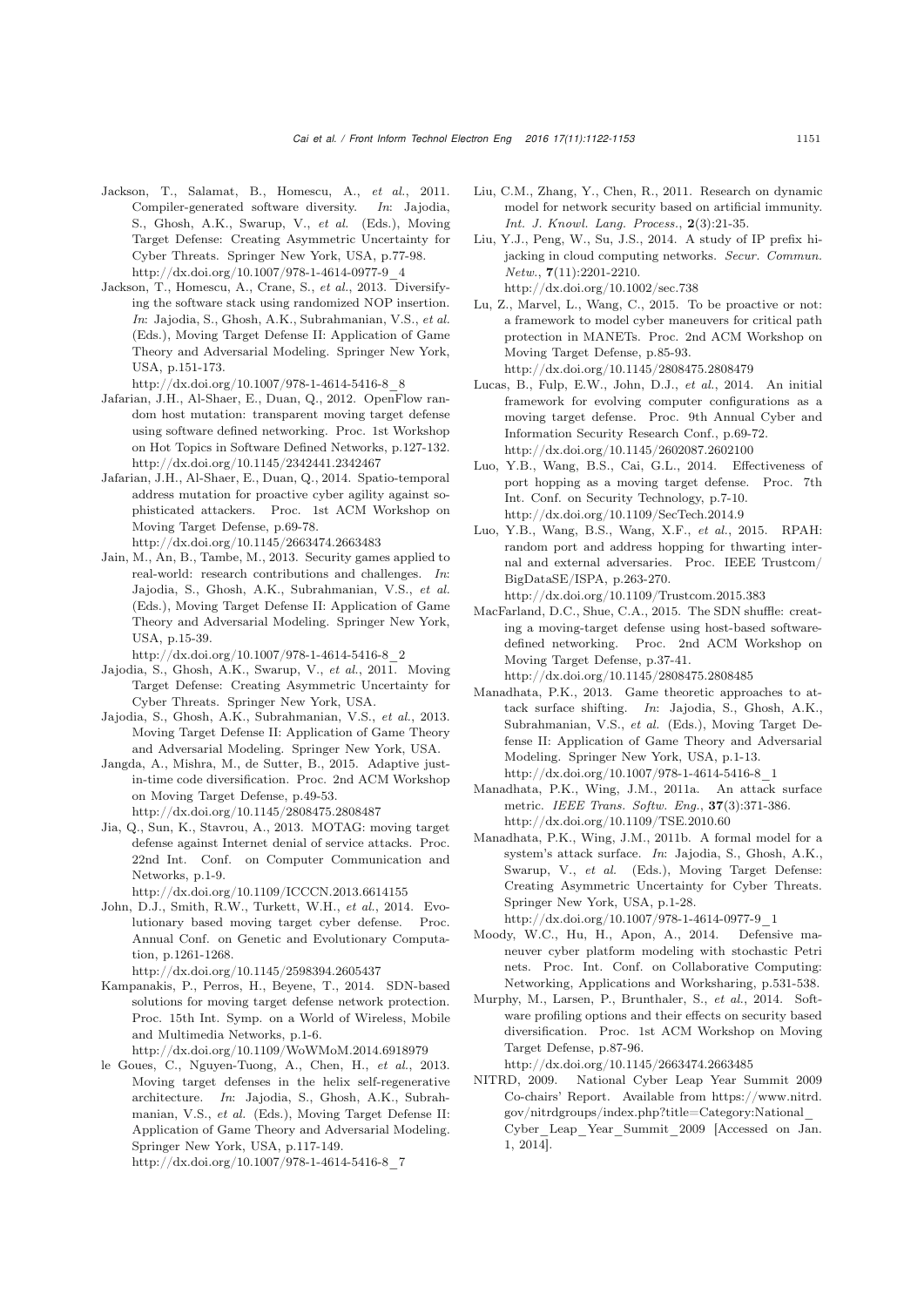- NITRD, 2010. Cybersecurity Game-Change Research & Development Recommendations. Available from http:// www.nitrd.gov/pubs/CSIA\_IWG\_%20Cybersecurity\_ %20GameChange\_RD\_%20Recommendations\_201005 13.pdf [Accessed on Aug. 20, 2013].
- Oehmen, C., Peterson, E., Teuton, J., 2013. Evolutionary drift models for moving target defense. Proc. 8th Annual Cyber Security and Information Intelligence Research Workshop, Article 37.
	- http://dx.doi.org/10.1145/2459976.2460018
- Okhravi, H., Comella, A., Robinson, E., *et al.*, 2011a. Creating a cyber moving target for critical infrastructure applications. *In*: Butts, J., Shenoi, S. (Eds.), Critical Infrastructure Protection V. Springer Berlin Heidelberg, Germany, p.107-123.

<code>http://dx.doi.org/10.1007/978-3-642-24864-1 $\_8$ </code>

- Okhravi, H., Haines, J.W., Ingols, K., 2011b. Achieving cyber survivability in a contested environment using a cyber moving target. *High Front. J.*, 7(3):9-13.
- Okhravi, H., Comella, A., Robinson, E., *et al.*, 2012. Creating a cyber moving target for critical infrastructure applications using platform diversity. *Int. J. Crit. Infrast. Protect.*, 5(1):30-39. http://dx.doi.org/10.1016/j.ijcip.2012.01.002
- Okhravi, H., Rabe, M.A., Mayberry, T.J., *et al.*, 2013. Survey of Cyber Moving Targets. Technical Report, No. MIT/LL-TR-1166. Lincoln Laboratory, Massachusetts Institute of Technology, USA.
- Okhravi, H., Hobson, T., Bigelow, D., *et al.*, 2014a. Finding focus in the blur of moving-target techniques. *IEEE Sec. Priv.*, 12(2):16-26.

http://dx.doi.org/10.1109/MSP.2013.137

- Okhravi, H., Riordan, J., Carter, K., 2014b. Quantitative evaluation of dynamic platform techniques as a defensive mechanism. *In*: Stavrou, A., Bos, H., Portokalidis, G. (Eds.), Research in Attacks, Intrusions and Defenses. Springer International Publishing, Switzerland, p.405- 425. http://dx.doi.org/10.1007/978-3-319-11379-1\_20
- Pappas, V., Polychronakis, M., Keromytis, A.D., 2013. Practical software diversification using in-place code randomization. *In*: Jajodia, S., Ghosh, A.K., Subrahmanian, V.S., *et al.* (Eds.), Moving Target Defense II: Application of Game Theory and Adversarial Modeling. Springer New York, USA, p.175-202. http://dx.doi.org/10.1007/978-1-4614-5416-8\_9
- Peng, W., Li, F., Huang, C.T., *et al.*, 2014. A moving-target defense strategy for cloud-based services with heterogeneous and dynamic attack surfaces. Proc. IEEE Int. Conf. on Communications, p.804-809. http://dx.doi.org/10.1109/ICC.2014.6883418
- Prakash, A., Wellman, M.P., 2015. Empirical game-theoretic analysis for moving target defense. Proc. 2nd ACM Workshop on Moving Target Defense, p.57-65. http://dx.doi.org/10.1145/2808475.2808483
- Rahman, M.A., Al-Shaer, E., Bobba, R.B., 2014. Moving target defense for hardening the security of the power system state estimation. Proc. 1st ACM Workshop on Moving Target Defense, p.59-68.

http://dx.doi.org/10.1145/2663474.2663482 Rinard, M., 2011. Manipulating program functionality to

eliminate security vulnerabilities. *In*: Jajodia, S.,

Ghosh, A.K., Swarup, V., *et al.* (Eds.), Moving Target Defense: Creating Asymmetric Uncertainty for Cyber Threats. Springer New York, USA, p.109-115. http://dx.doi.org/10.1007/978-1-4614-0977-9\_6

- Roeder, T., Schneider, F.B., 2010. Proactive obfuscation. *ACM Trans. Comput. Syst.*, 28(2):Article 4. http://dx.doi.org/10.1145/1813654.1813655
- Sandoval, J.E., Hassell, S.P., 2010. Measurement, identification and calculation of cyber defense metrics. Proc. Military Communications Conf., p.2174-2179. http://dx.doi.org/10.1109/MILCOM.2010.5680489
- Taguinod, M., Doupé, A., Zhao, Z., *et al.*, 2015. Toward a moving target defense for web applications. Proc. IEEE Int. Conf. on Information Reuse and Integration, p.510-517. http://dx.doi.org/10.1109/IRI.2015.84
- Thompson, M., Evans, N., Kisekka, V., 2014. Multiple OS rotational environment an implemented moving target defense. Proc. 7th Int. Symp. on Resilient Control Systems, p.1-6.
- http://dx.doi.org/10.1109/ISRCS.2014.6900086 Torrieri, D., Zhu, S.C., Jajodia, S., 2013. Cyber maneuver
- against external adversaries and compromised nodes. *In*: Jajodia, S., Ghosh, A.K., Subrahmanian, V.S., *et al.* (Eds.), Moving Target Defense II: Application of Game Theory and Adversarial Modeling. Springer New York, USA, p.87-96.

http://dx.doi.org/10.1007/978-1-4614-5416-8\_5

van Leeuwen, B., Stout, W.M.S., Urias, V., 2015. Operational cost of deploying Moving Target Defenses defensive work factors. Proc. Military Communications Conf., p.966-971.

http://dx.doi.org/10.1109/MILCOM.2015.7357570

- Vikram, S., Yang, C., Gu, G., 2013. NOMAD: towards nonintrusive moving-target defense against web bots. Proc. IEEE Conf. on Communications and Network Security, p.55-63. http://dx.doi.org/10.1109/CNS.2013.6682692
- Wang, T.Z., Wang, H.M., Liu, B., *et al.*, 2012. Further analyzing the sybil attack in mitigating peer-to-peer botnets. *KSII Trans. Internet Inform. Syst.*, 6(10):2731- 2749.
- Xu, J., Guo, P.Y., Zhao, M.Y., *et al.*, 2014. Comparing different moving target defense techniques. Proc. 1st ACM Workshop on Moving Target Defense, p.97-107. http://dx.doi.org/10.1145/2663474.2663486
- Yackoski, J., Xie, P., Bullen, H., *et al.*, 2011. A selfshielding dynamic network architecture. Proc. Military Communications Conf., p.1381-1386.

http://dx.doi.org/10.1109/MILCOM.2011.6127498

Yackoski, J., Bullen, H., Yu, X., *et al.*, 2013a. Applying self-shielding dynamics to the network architecture. *In*: Jajodia, S., Ghosh, A.K., Subrahmanian, V.S., *et al.* (Eds.), Moving Target Defense II: Application of Game Theory and Adversarial Modeling. Springer New York, USA, p.97-115.

http://dx.doi.org/10.1007/978-1-4614-5416-8\_6

Yackoski, J., Li, J., DeLoach, S.A., *et al.*, 2013b. Missionoriented moving target defense based on cryptographically strong network dynamics. Proc. 8th Annual Cyber Security and Information Intelligence Research Workshop, Article 57.

http://dx.doi.org/10.1145/2459976.2460040